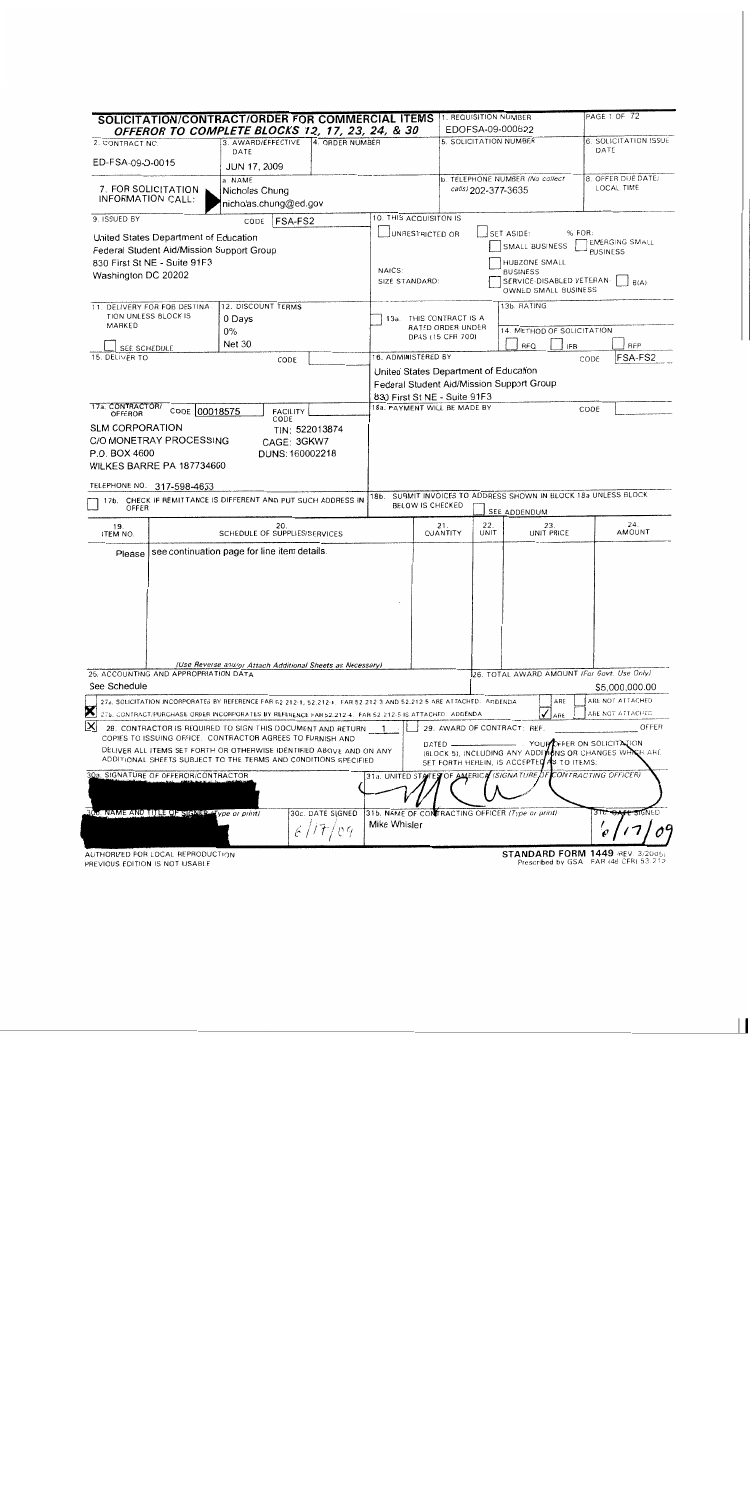| 19.<br>ITEM NO.                     |              | 20.<br>SCHEDULE OF SUPPLIES/SERVICES                                                                            |                                                          | 21.<br>QUANTITY             | 22.<br><b>UNIT</b> | 23.<br>UNIT PRICE                                           | 24.<br><b>AMOUNT</b> |
|-------------------------------------|--------------|-----------------------------------------------------------------------------------------------------------------|----------------------------------------------------------|-----------------------------|--------------------|-------------------------------------------------------------|----------------------|
|                                     |              |                                                                                                                 |                                                          |                             |                    |                                                             |                      |
|                                     |              |                                                                                                                 |                                                          |                             |                    |                                                             |                      |
|                                     |              |                                                                                                                 |                                                          |                             |                    |                                                             |                      |
|                                     |              |                                                                                                                 |                                                          |                             |                    |                                                             |                      |
|                                     |              |                                                                                                                 |                                                          |                             |                    |                                                             |                      |
|                                     |              |                                                                                                                 |                                                          |                             |                    |                                                             |                      |
|                                     |              |                                                                                                                 |                                                          |                             |                    |                                                             |                      |
|                                     |              |                                                                                                                 |                                                          |                             |                    |                                                             |                      |
|                                     |              |                                                                                                                 |                                                          |                             |                    |                                                             |                      |
|                                     |              |                                                                                                                 |                                                          |                             |                    |                                                             |                      |
|                                     |              |                                                                                                                 |                                                          |                             |                    |                                                             |                      |
|                                     |              |                                                                                                                 |                                                          |                             |                    |                                                             |                      |
|                                     |              |                                                                                                                 |                                                          |                             |                    |                                                             |                      |
|                                     |              |                                                                                                                 |                                                          |                             |                    |                                                             |                      |
|                                     |              |                                                                                                                 |                                                          |                             |                    |                                                             |                      |
|                                     |              |                                                                                                                 |                                                          |                             |                    |                                                             |                      |
|                                     |              |                                                                                                                 |                                                          |                             |                    |                                                             |                      |
|                                     |              |                                                                                                                 |                                                          |                             |                    |                                                             |                      |
|                                     |              |                                                                                                                 |                                                          |                             |                    |                                                             |                      |
| 32a. QUANTITY IN COLUMN 21 HAS BEEN |              |                                                                                                                 |                                                          |                             |                    |                                                             |                      |
| <b>RECEIVED</b>                     |              | <b>INSPECTED</b>                                                                                                | ACCEPTED, AND CONFORMS TO THE CONTRACT, EXCEPT AS NOTED: |                             |                    |                                                             |                      |
|                                     |              |                                                                                                                 |                                                          |                             |                    |                                                             |                      |
| REPRESENTATIVE                      |              | 32b. SIGNATURE OF AUTHORIZED GOVERNMENT                                                                         | 32c. DATE                                                | REPRESENTATIVE              |                    | 32d. PRINTED NAME AND TITLE OF AUTHORIZED GOVERNMENT        |                      |
|                                     |              |                                                                                                                 |                                                          |                             |                    |                                                             |                      |
|                                     |              | 32e. MAILING ADDRESS OF AUTHORIZED GOVERNMENT REPRESENTATIVE                                                    |                                                          |                             |                    | 32f. TELPHONE NUMBER OF AUTHORZED GOVERNMENT REPRESENTATIVE |                      |
|                                     |              |                                                                                                                 |                                                          |                             |                    | 32g. E-MAIL OF AUTHORIZED GOVERNMENT REPRESENTATIVE         |                      |
| 33. SHIP NUMBER                     |              | 34. VOUCHER NUMBER                                                                                              | 35. AMOUNT VERIFIED<br><b>CORRECT FOR</b>                | 36. PAYMENT                 |                    |                                                             | 37. CHECK NUMBER     |
| PARTIAL                             | <b>FINAL</b> |                                                                                                                 |                                                          | COMPLETE                    | PARTIAL            | <b>FINAL</b>                                                |                      |
| 38. S/R ACCOUNT NO.                 |              | 39. S/R VOUCHER NUMBER 40. PAID BY                                                                              |                                                          |                             |                    |                                                             |                      |
|                                     |              | 41a. I CERTIFY THIS ACCOUNT IS CORRECT AND PROPER FOR PAYMENT<br>41b. SIGNATURE AND TITLE OF CERTIFYING OFFICER | 41c. DATE                                                | 42a. RECEIVED BY (Print)    |                    |                                                             |                      |
|                                     |              |                                                                                                                 |                                                          | 42b. RECEIVED AT (Location) |                    |                                                             |                      |
|                                     |              |                                                                                                                 |                                                          | 42c. DATE REC'D (YY/MM/DD)  |                    | 42d. TOTAL CONTAINERS                                       |                      |
|                                     |              |                                                                                                                 |                                                          |                             |                    |                                                             |                      |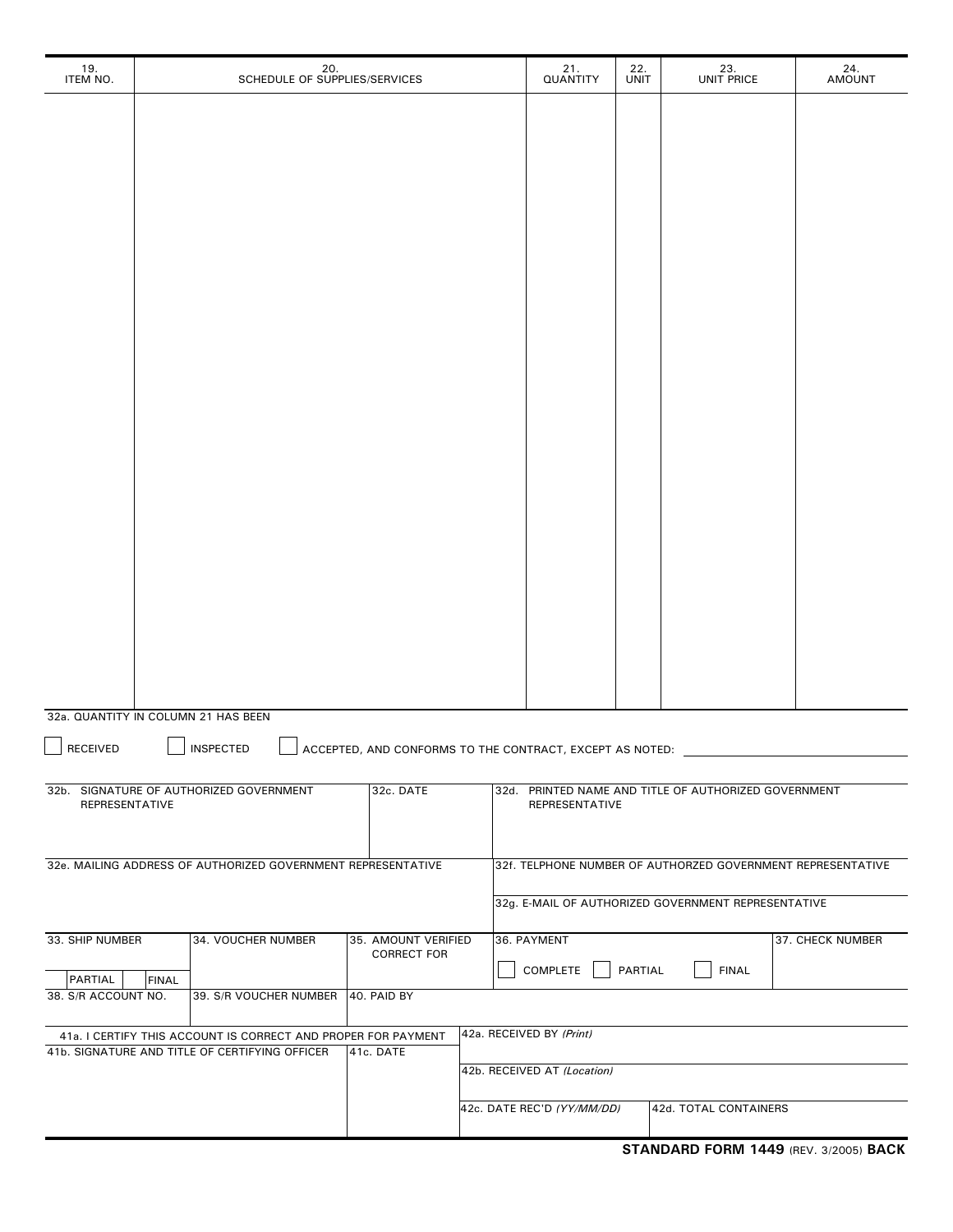|                 | <b>SCHEDULE Continued</b>                                                                                                    |          |                      |               |              |  |
|-----------------|------------------------------------------------------------------------------------------------------------------------------|----------|----------------------|---------------|--------------|--|
| <b>ITEM NO.</b> | SUPPLIES/SERVICES                                                                                                            | QUANTITY | <b>UNIT</b>          | UNIT PRICE \$ | AMOUNT \$    |  |
|                 | Accounting and Appropriation Data:<br>0198M2009.A.2009.ENB00000.6P2.2572A.C26.000.0000000000<br>Cost Applied: \$5,000,000.00 |          |                      |               |              |  |
| 0001            | IDIQ Base Ordering Period Award Minimum Guarantee                                                                            | $1.00\,$ | $\mathsf{SE}\xspace$ | 5,000,000.00  | 5,000,000.00 |  |
|                 | Period of Performance: 06/17/2009 - 06/16/2014                                                                               |          |                      |               |              |  |
| 0002            | <b>OPTION - Optional Ordering Period</b>                                                                                     | 1.00     | EA                   | 0.00          | 0.00         |  |
|                 | Optional Period of Performance: 06/17/2014 -<br>06/16/2019                                                                   |          |                      |               |              |  |
|                 |                                                                                                                              |          |                      |               |              |  |
|                 |                                                                                                                              |          |                      |               |              |  |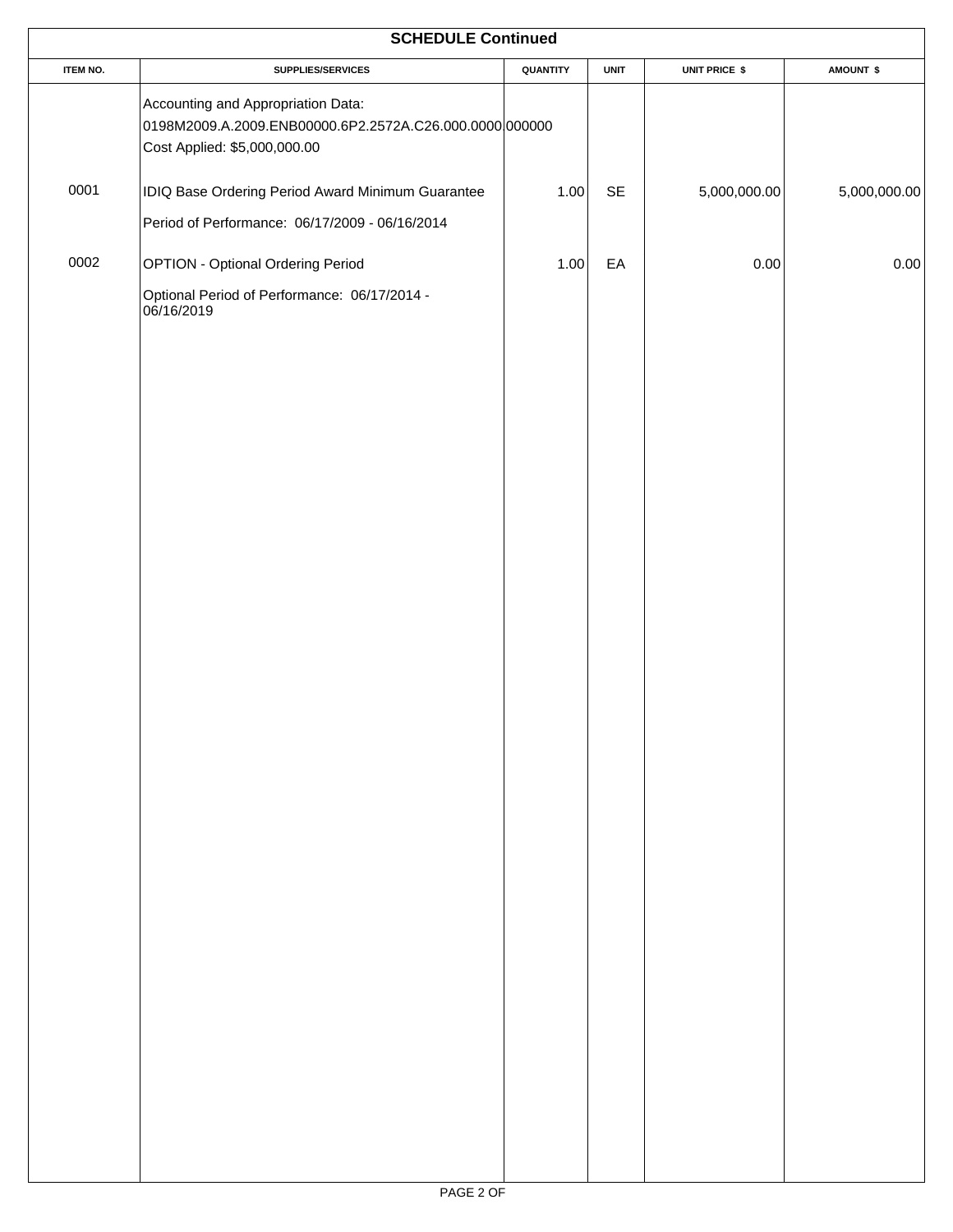## **A. ADDENDUM 1 – SF 1449 CONTINUATION PAGE**

(This page left blank intentionally.)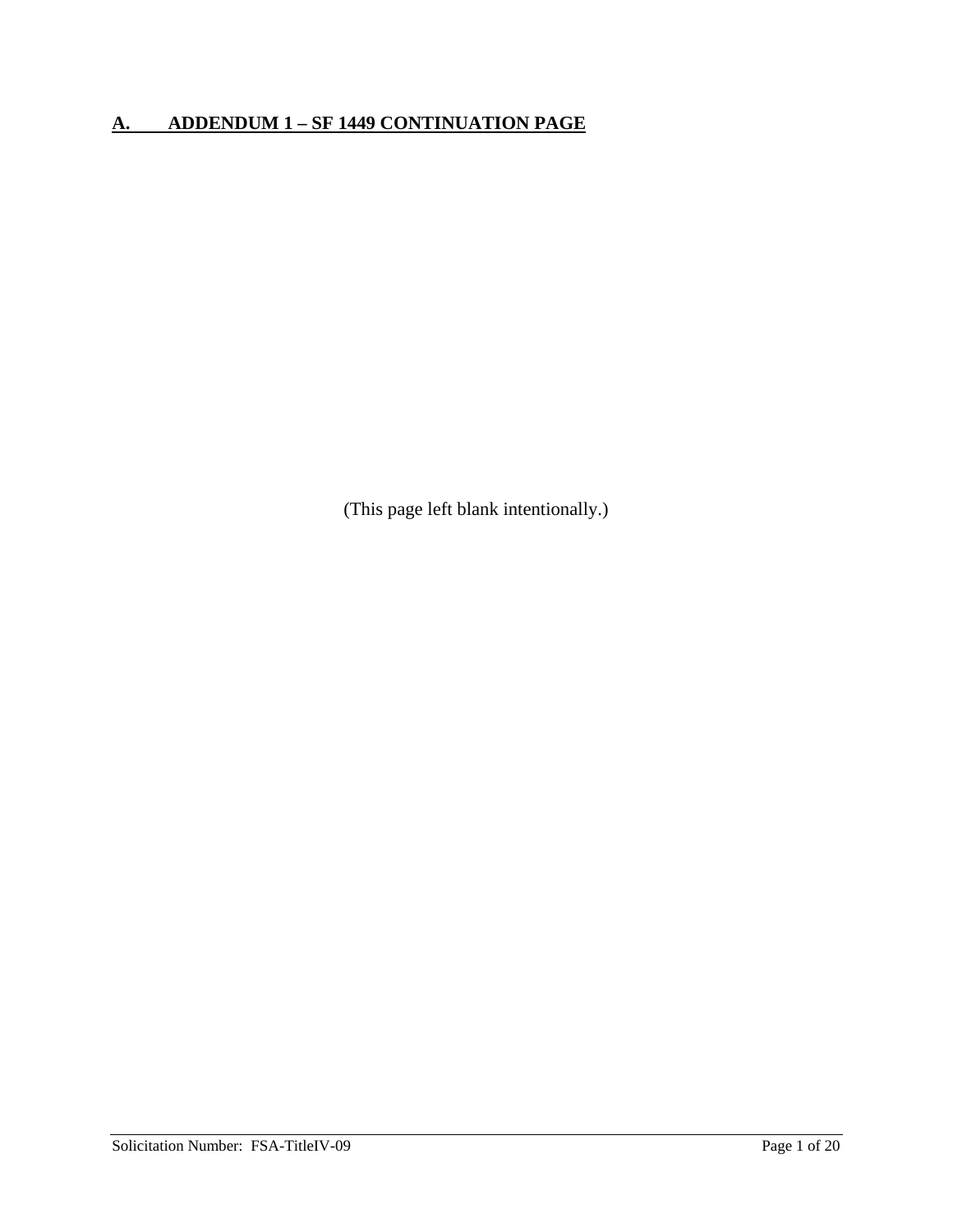#### **B. ADDENDUM 2 – 52.212-4, CONTRACT TERMS AND CONDITIONS— COMMERCIAL ITEMS (MAR 2009)**

#### **B.1 52.212-4 Contract Terms And Conditions—Commercial Items (Mar 2009)— TAILORED**

- (c)(1) *Changes*. The Contracting Officer may at any time, by written order, and without notice to the sureties, if any, make changes within the general scope of this contract in any one or more of the following:
	- (i) Description of services to be performed.
	- (ii) Time of performance (i.e., hours of the day, days of the week, etc.).
	- (iii) Place of performance of the services.
	- (2) If any such change causes an increase or decrease in the cost of, or the time required for, performance of any part of the work under this contract, whether or not changed by the order, the Contracting Officer shall make an equitable adjustment in the contract price, the delivery schedule, or both, and shall modify the contract.
	- (3) The Contractor must assert its right to an adjustment under this clause within 30 days from the date of receipt of the written order. However, if the Contracting Officer decides that the facts justify it, the Contracting Officer may receive and act upon a proposal submitted before final payment of the contract.
	- (4) If the Contractor's proposal includes the cost of property made obsolete or excess by the change, the Contracting Officer shall have the right to prescribe the manner of the disposition of the property.
	- (5) Failure to agree to any adjustment shall be a dispute under the Disputes clause. However, nothing in this clause shall excuse the Contractor from proceeding with the contract as changed.

#### **B.2 52.252-2 Clauses Incorporated By Reference (Feb 1998)**

This contract incorporates one or more clauses by reference, with the same force and effect as if they were given in full text. Upon request, the Contracting Officer will make their full text available. The full text of a clause may also be accessed electronically at: http://www.arnet.gov/far/

- 52.203-13 Contractor Code of Business Ethics and Conduct (Dec 2008)
- 52.203-14 Display of Hotline Poster(s) (Dec 2007)
- 52.209-6 Protecting the Government's Interest when Subcontracting with Contractors Debarred, Suspended, or Proposed for Debarment (SEP 2006)
- 52.216-18 Ordering (OCT 1995)
	- (a) the effective date of award, the end of the current period of performance
- 52.216-19 Ordering Limitations (OCT 1995)
	- (a) One Borrower
	- (b)(1) Five Million Borrowers
	- (b)(2) Five Million Borrowers
	- $(b)(3)$  Two Days
	- (d) One Day
- 52.216-22 Indefinite Quantity (OCT 1995)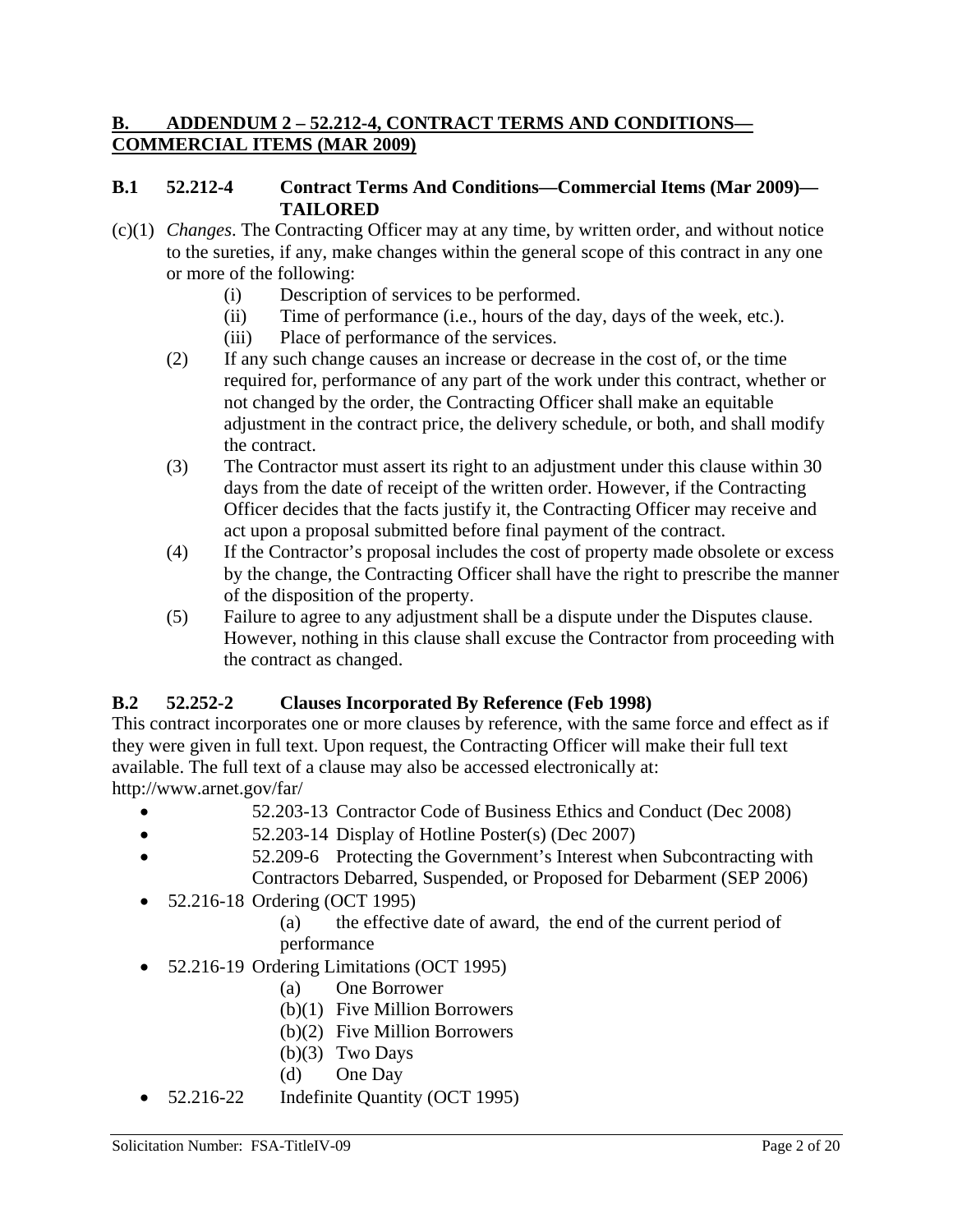- (d) the end of the current period of performance
- 52.216-27 Single Or Multiple Awards (OCT 1995)
- 52.217-8 Option To Extend Services (NOV 1999)
- 52.217-9 Option to Extend the Term of the Contract (MAR 2000)
- 52.224-1 Privacy Act Notification (APR 1984)
- 52.224-2 Privacy Act (APR 1984)

#### **B.3 EDAR 3452.202-1 Definitions (Aug 1987) – TAILORED**

- (a) The term "Secretary" or "Head of the Agency" (also called "Agency Head") means the Secretary of the Department of Education; and the term "his/her duly authorized representative" means any person, persons, or board authorized to act for these officials.
- (b) "Chief Acquisition Officer" or "CAO" means the official responsible for monitoring the agency's acquisition activities, evaluating them based on applicable performance measurements, increasing the use of full and open competition in agency acquisitions, making acquisition decisions consistent with applicable laws, and establishing clear lines of authority, accountability, and responsibility for acquisition decision-making and developing and maintaining a acquisition career management program.
- (c) "Chief of the Contracting Office" means an official serving in the contracting activity (CAM or FSA Acquisitions) as the manager of a group that awards and administers contracts for a principal office of the Department. See also definition of "Head of Contracting Activity" below.
- (d) "Contracting Officer's Representative" or "COR" means a government employee appointed in writing ONLY by a contracting officer and delegated limited responsibilities to perform specified contract management duties related to technical oversight and administration of a specific contract. CORs may serve in a full-time or part-time capacity. The COR performs the contract management duties assigned by the CO in a written "Contracting Officer's Representative Designation Memorandum" for each particular contract. Multiple CORs may be appointed for a single contract when the area of expertise necessary requires such appointments. The CO may appoint alternate or assistant CORs to serve in the COR's absence. For the purpose of this program, the term Contracting Officer's Technical Representative (COTR) will be used for assistant CORs.
- (e) "Head of the Contracting Activity" or "HCA" means those officials within the Department of Education who have responsibility for and manage an acquisition organization and usually hold unlimited procurement authority. The Director, Federal Student Aid Acquisitions, is the HCA for FSA. The Director, Contracts and Acquisitions Management (CAM) is the HCA for all other Departmental program offices and all boards, commissions, and councils under the management control of the Department.
- (f) "Performance-Based Organization" or "PBO" is the office within the Department that is mandated by Public Law 105-244 to carry out Federal student assistance or aid programs and report to Congress on an annual basis. It may also be referred to as "Federal Student Aid."
- (g) "Senior Procurement Executive" or "SPE" means the single agency official appointed as such by the head of the agency and delegated broad responsibility for acquisition functions, including issuing agency acquisition policy and reporting on acquisitions agency-wide. The SPE also acts as the official one level above the contracting officer when the HCA is acting as a contracting officer.
- (h) "Department" or "ED" means the United States Department of Education.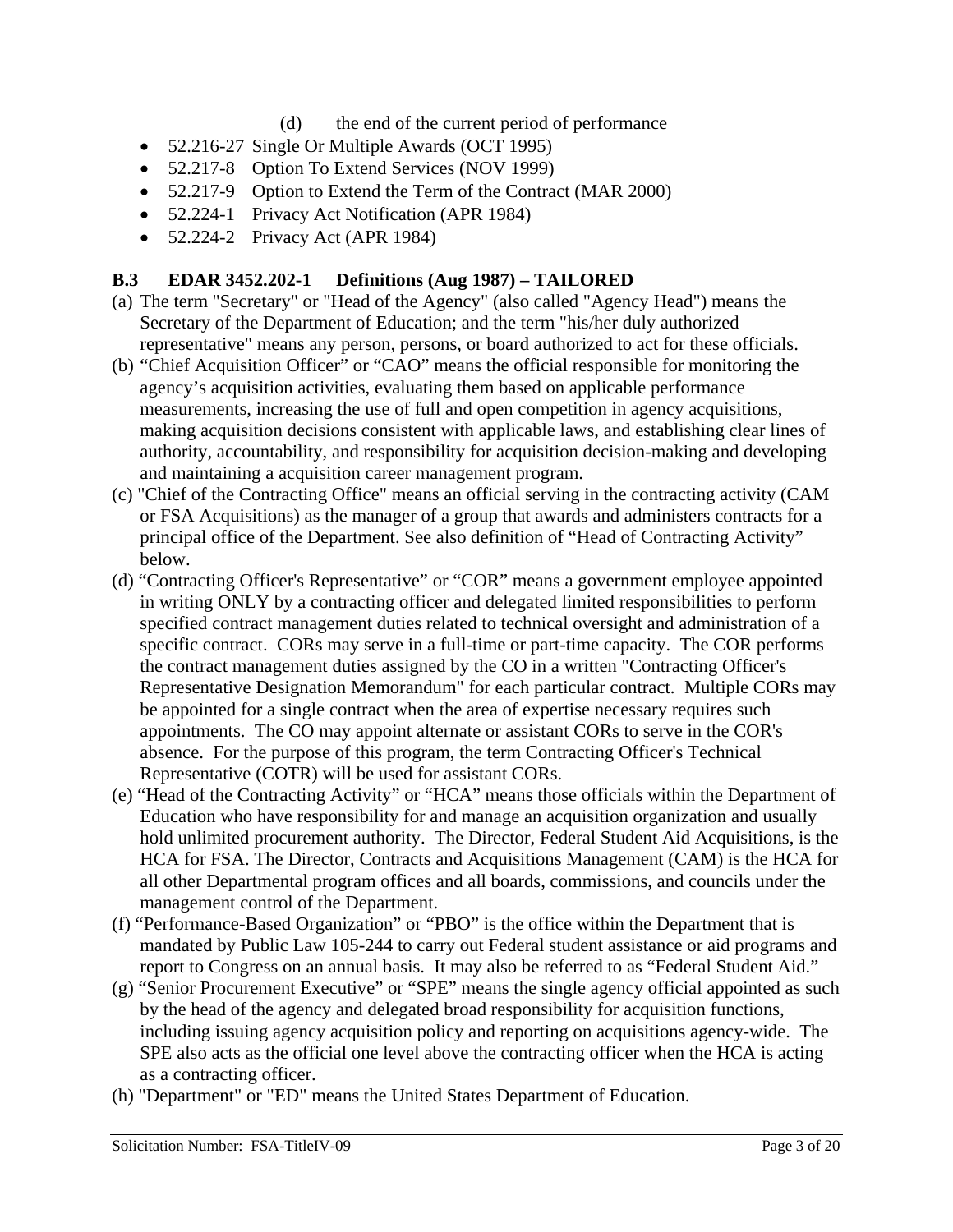#### **B.4 ED 307-17 Conflicts Of Interest (Aug 2007)**

- (a) The contractor, subcontractor, employee or consultant, has certified that, to the best of their knowledge and belief, there are no relevant facts or circumstances which could give rise to an organizational or personal conflict of interest, (see FAR Subpart 9.5 for organizational conflicts of interest), (or apparent conflict of interest) for the organization or any of its staff, and that the contractor, subcontractor, employee or consultant has disclosed all such relevant information if such a conflict of interest appears to exist to a reasonable person with knowledge of the relevant facts (or if such a person would question the impartiality of the contractor, subcontractor, employee or consultant). Conflicts may arise in the following situations:
	- (1) Unequal access to information a potential contractor, subcontractor, employee or consultant has access to non-public information through its performance on a government contract.
	- (2) Biased ground rules a potential contractor, subcontractor, employee or consultant has worked, in one government contract, or program, on the basic structure or ground rules of another government contract,
	- (3) Impaired objectivity a potential contractor, subcontractor, employee or consultant, or member of their immediate family (spouse, parent or child) has financial or other interests that would impair, or give the appearance of impairing, impartial judgment in the evaluation of government programs, in offering advice or recommendations to the government, or in providing technical assistance or other services to recipients of Federal funds as part of its contractual responsibility.

"Impaired objectivity" includes but is not limited to the following situations that would cause a reasonable person with knowledge of the relevant facts to question a person's objectivity:

- (i) financial interests or reasonably foreseeable financial interests in or in connection with products, property, or services that may be purchased by an educational agency, a person, organization, or institution in the course of implementing any program administered by the Department;
- (ii) significant connections to teaching methodologies that might require or encourage the use of specific products, property or services; or
- (iii)significant identification with pedagogical or philosophical viewpoints that might require or encourage the use of a specific curriculum, specific products, property or services,

Offerors must provide the disclosure described above on any actual or potential conflict (or apparent conflict of interest) of interest regardless of their opinion that such a conflict or potential conflict (or apparent conflict of interest) would not impair their objectivity.

In a case in which an actual or potential conflict (or apparent conflict of interest) is disclosed, the Department will take appropriate actions to eliminate or address the actual or potential conflict (or apparent conflict of interest), including but not limited to mitigating or neutralizing the conflict, when appropriate, through such means as ensuring a balance of views, disclosure with the appropriate disclaimers, or by restricting or modifying the work to be performed to avoid or reduce the conflict. In this clause, the term "potential conflict" means reasonably foreseeable conflict of interest.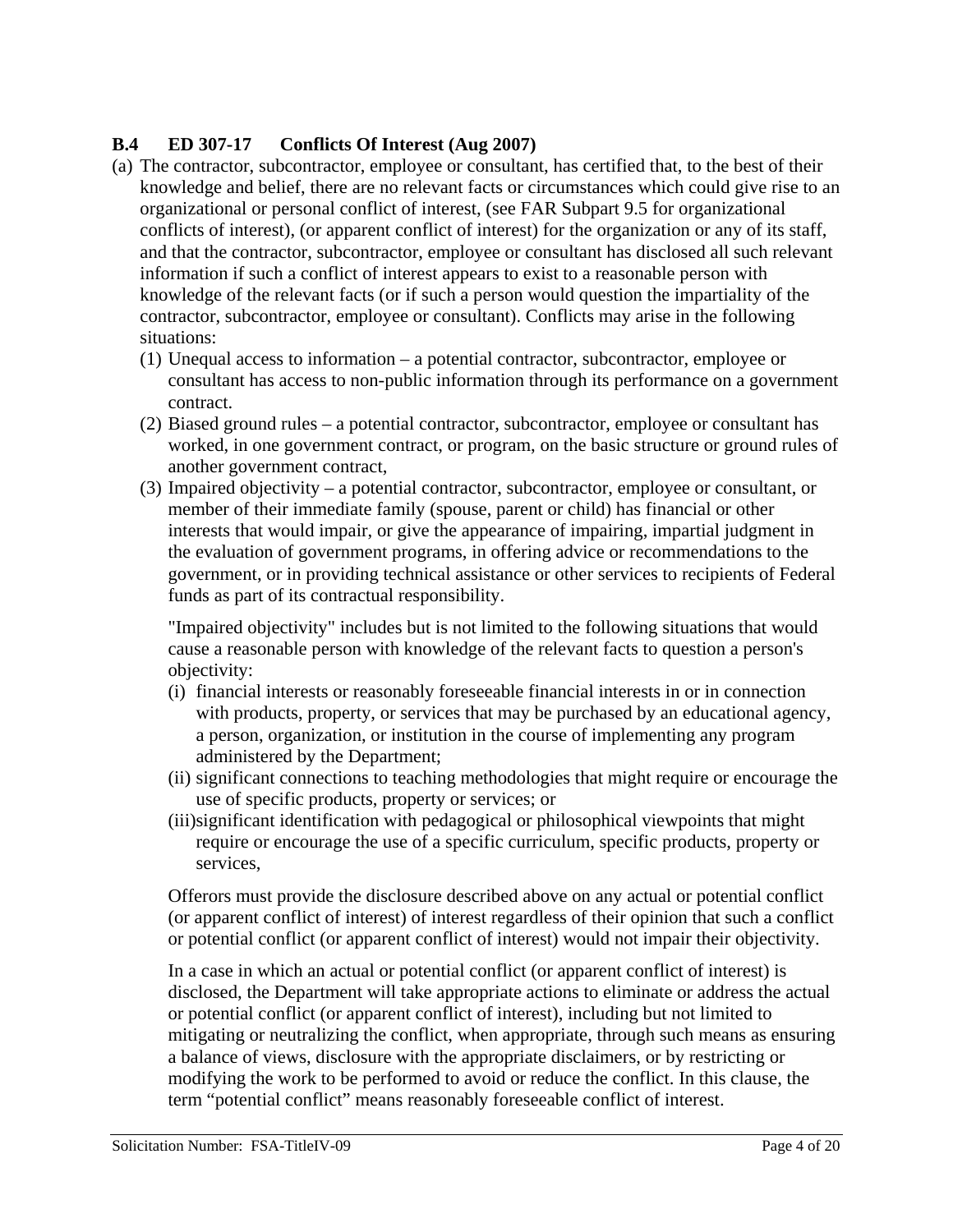- (b) The contractor, subcontractor, employee or consultant agrees that if "impaired objectivity, or an actual or potential conflict of interest (or apparent conflict of interest) is discovered after the award is made, it will make a full disclosure in writing to the Contracting Officer. This disclosure shall include a description of actions that the Contractor has taken or proposes to take, after consultation with the Contracting Officer, to avoid, mitigate, or neutralize the actual or potential conflict (or apparent conflict of interest).
- (c) Remedies The Government may terminate this contract for convenience, in whole or in part, if it deems such termination necessary to avoid the appearance of a conflict of interest. If the Contractor was aware of a potential conflict of interest prior to award or discovered an actual or potential conflict (or apparent conflict of interest) after award and did not disclose or misrepresented relevant information to the Contracting Officer, the Government may terminate the contract for default, or pursue such other remedies as may be permitted by law or this contract. These remedies include imprisonment for up to five years for violation of Title 18, U.S. Code, § 1001 and fines of up to \$5000 for violation of Title 31, U.S. Code, § 3802. Further remedies include suspension or debarment from contracting with the federal government. The Contractor may also be required to reimburse the Department for costs the Department incurs arising from activities related to conflicts of interest. An example of such costs would be those incurred in processing Freedom of Information Act requests related to a conflict of interest.
- (d) In cases where remedies short of termination have been applied, the contractor, subcontractor, employee or consultant agrees to eliminate the organizational conflict of interest, or mitigate it to the satisfaction of the Contracting Officer.
- (e) The Contractor further agrees to insert in any subcontract or consultant agreement hereunder, provisions which shall conform substantially to the language of this clause, including specific mention of potential remedies and this paragraph (e).

#### **B.5 EDAR 3452.208-70 Printing (Aug 1987)**

Unless otherwise specified in this contract, the contractor shall not engage in, nor subcontract for, and printing (as that term is defined in Title I of the Government Printing and Binding Regulations in effect on the effective date of this contract) in connection with the performance of work under this contract; except that performance involving the reproduction of less than 5,000 production units of any one page, or less than 25,000 production units in the aggregate of multiple pages, shall not be deemed to be printing. A production unit is defined as one sheet, size 8 1/2 by 11 inches, and one side and color only.

#### **B.6 FSA 24-1 Release Of Information Under The Freedom Of Information Act (Jan 2008)—TAILORED**

By entering into a contract with the Department of Education and as permitted/authorized by existing statutes and applicable case law, without regard to proprietary markings, the contractor approves the release of the entire contract and all related modifications and task orders, including, but not limited to:

- (1) Unit prices, including labor rates,
- (2) Statements of Work/Performance Work Statement generated by the contractor,
- (3) Performance requirements, including incentives, performance standards, quality levels and service level agreements,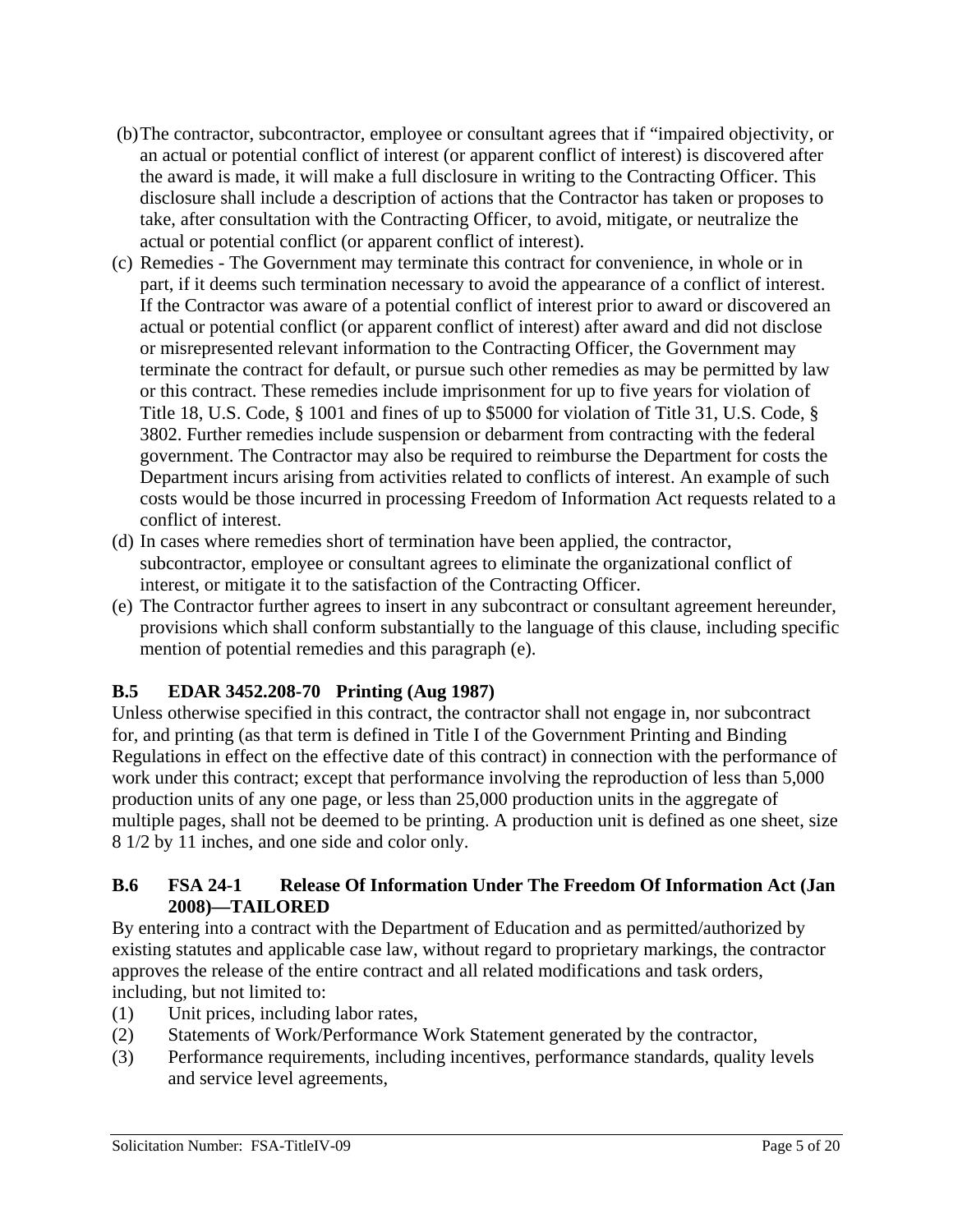- (4) Reports, deliverables and work products delivered in performance of the contract (including quality of service, performance against requirements/standards/service level agreements),
- (5) Any and all information, data, software and related documentation first provided under the contract,
- (6) Proposals or portions of proposals incorporated by reference, and
- (7) Other terms and conditions.

#### **B.7 FSA 27-1 Labeling Of Documents (June 2007)—TAILORED**

The Contractor shall not label any data, as defined in the clause at 52.227-14, produced in performance of this contract in a way that would restrict the Government's right to use or release the information. If applicable, the Contractor shall include a legend that identifies sensitive data that should not be released for security reasons. Under FAR 52.227-14, Rights in Data-General (or 52.227-15, -16, -17) clause, this data may be used for any public purpose. Deliverables shall not contain vendor-specific logos, mottos, watermarks, or holograms.

The Contractor shall not use, particularly for proposals, U.S. Government logos, such as the U.S. Department of Education or Federal Student Aid.

#### **B.8 FSA 27-2 Limitations On The Use Or Disclosure Of Government-Furnished Information Marked With Restrictive Legends (Dec 2006)**

- (a) For contracts under which data are to be produced, furnished, or acquired, the terms "limited rights" and "restricted rights" are defined in the Rights in Data - General clause of this contract.
- (b) Proprietary data, technical data or computer software provided to the Contractor as Government furnished information (GFI) under this contract may be subject to restrictions on use, modification, reproduction, release, performance, display, or further disclosure.
	- (1) *Proprietary data with legends that serve to restrict disclosure or use of data*. The Contractor shall use, modify, reproduce, perform, or display proprietary data received from the Government with proprietary or restrictive legends only in the performance of this contract. The Contractor shall not, without the express written permission of the party who owns the data, release or disclose such data or software to any person.
	- (2) *GFI marked with limited or restricted rights legends.* The Contractor shall use, modify, reproduce, perform, or display technical data received from the Government with limited rights legends or computer software received with restricted rights legends only in the performance of this contract. The Contractor shall not, without the express written permission of the party whose name appears in the legend, release or disclose such data or software to any person.
	- (3) *GFI marked with specially negotiated license rights legends.* The Contractor shall use, modify, reproduce, release, perform, or display proprietary data, technical data or computer software received from the Government with specially negotiated license legends only as permitted in the license. Such data or software may not be released or disclosed to other persons unless permitted by the license and, prior to release or disclosure, the intended recipient has completed the use and non-disclosure agreement. The Contractor shall modify paragraph  $(1)(c)$  of the use and non-disclosure agreement to reflect the recipient's obligations regarding use, modification, reproduction, release,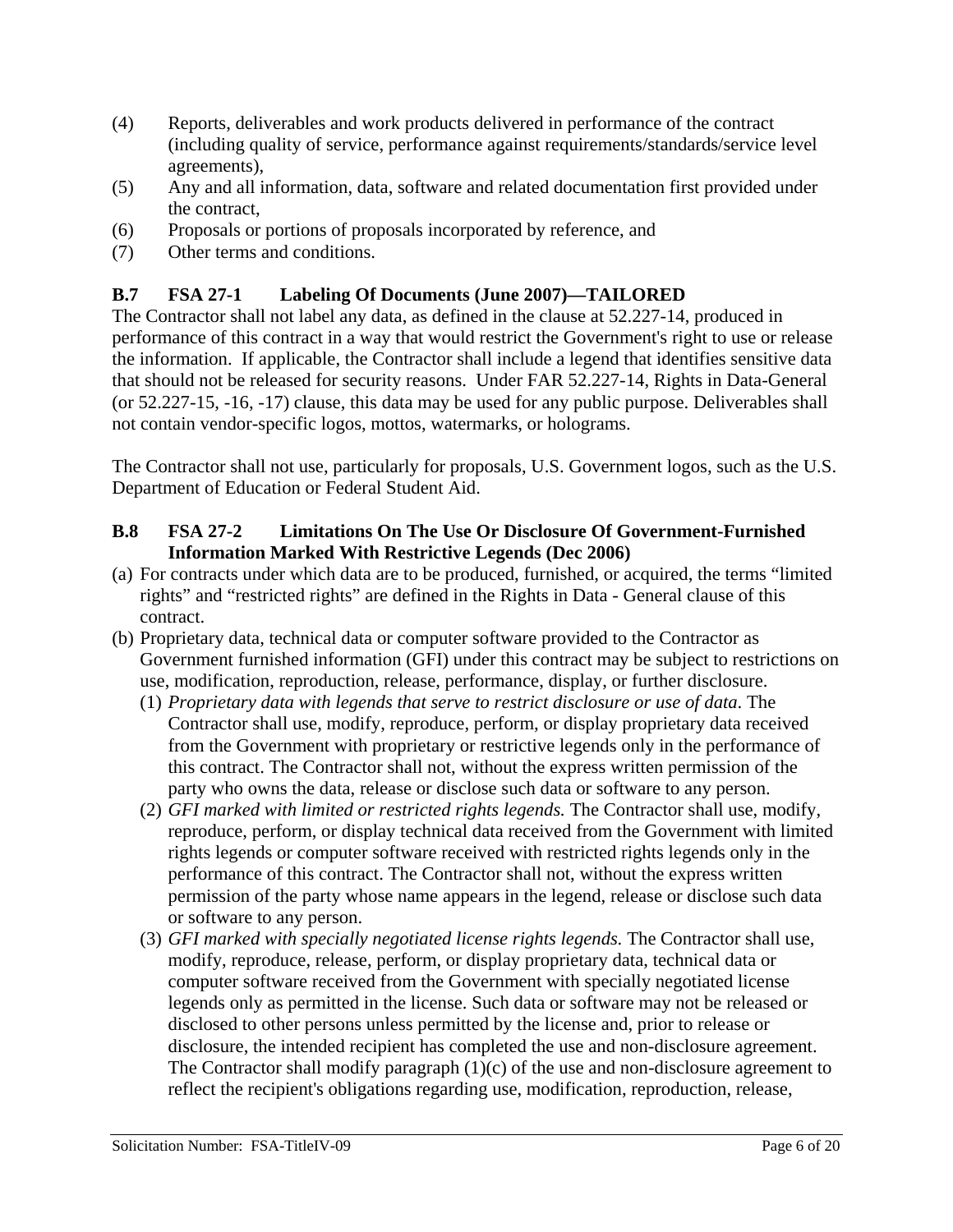performance, display, and disclosure of the data or software.

- (c) Indemnification and creation of third party beneficiary rights.
	- (1) The Contractor agrees to indemnify and hold harmless the Government, its agents, and employees from every claim or liability, including attorneys fees, court costs, and expenses, arising out of, or in any way related to, the misuse or unauthorized modification, reproduction, release, performance, display, or disclosure of proprietary data, technical data or computer software received from the Government with restrictive legends by the Contractor or any person to whom the Contractor has released or disclosed such data or software.
	- (2) The Contractor agrees that the party whose name appears on the restrictive legend, in addition to any other rights it may have, is a third party beneficiary who has the right of direct action against the Contractor, or any person to whom the Contractor has released or disclosed such data or software, for the unauthorized duplication, release, or disclosure of proprietary data, technical data or computer software subject to restrictive legends.

#### **B.9 FSA 27-3 Use And Non-Disclosure Agreement**

- (a) Except as provided in paragraph (b) of this clause, proprietary data, technical data or computer software delivered to the Government with restrictions on use, modification, reproduction, release, performance, display, or disclosure may not be provided to third parties unless the intended recipient completes and signs the use and non-disclosure agreement at paragraph (c) of this clause prior to release or disclosure of the data.
	- (1) The specific conditions under which an intended recipient will be authorized to use, modify, reproduce, release, perform, display, or disclose proprietary data or technical data subject to limited rights, or computer software subject to restricted rights must be stipulated in an attachment to the use and non-disclosure agreement.
	- (2) For an intended release, disclosure, or authorized use of proprietary data, technical data or computer software subject to special license rights, modify paragraph (1)(d) of the use and non-disclosure agreement to enter the conditions, consistent with the license requirements, governing the recipient's obligations regarding use, modification, reproduction, release, performance, display or disclosure of the data or software.
- (b) The requirement for use and non-disclosure agreements does not apply to Government contractors which require access to a third party's data or software for the performance of a Government contract that contains the clause, Limitations on the Use or Disclosure of Government Furnished Information Marked with Restrictive Legends.
- (c) The prescribed use and non-disclosure agreement is:

#### **USE AND NON-DISCLOSURE AGREEMENT**

The undersigned, (Insert Name), an authorized representative of the (Insert Company Name) \_\_\_, (which is hereinafter referred to as the "Recipient") requests the Government to provide the Recipient with proprietary data, technical data or computer software (hereinafter referred to as "Data") in which the Government's use, modification, reproduction, release, performance, display or disclosure rights are restricted. Those Data are identified in an attachment to this Agreement. In consideration for receiving such Data, the Recipient agrees to use the Data strictly in accordance with this Agreement:

(1) The Recipient shall —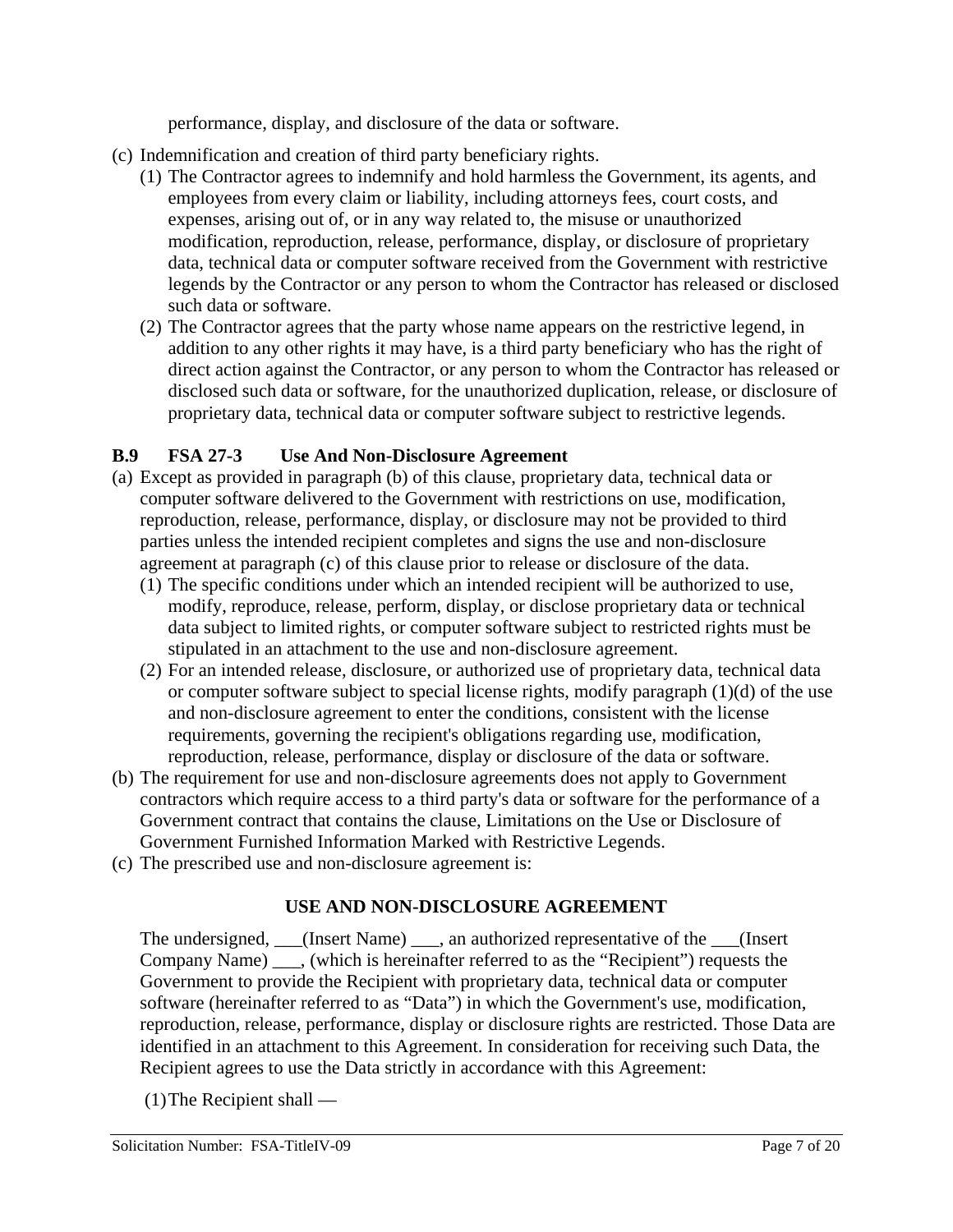- (a) Use, modify, reproduce, release, perform, display, or disclose Data marked with SBIR data rights legends only for government purposes and shall not do so for any commercial purpose. The Recipient shall not release, perform, display, or disclose these Data, without the express written permission of the contractor whose name appears in the restrictive legend (the "Contractor"), to any person other than its subcontractors or suppliers, or prospective subcontractors or suppliers, who require these Data to submit offers for, or perform, contracts with the Recipient. The Recipient shall require its subcontractors or suppliers, or prospective subcontractors or suppliers, to sign a use and non-disclosure agreement prior to disclosing or releasing these Data to such persons. Such agreement must be consistent with the terms of this agreement.
- (b) Use, modify, reproduce, release, perform, display, or disclose proprietary data or technical data marked with limited rights legends only as specified in the attachment to this Agreement. Release, performance, display, or disclosure to other persons is not authorized unless specified in the attachment to this Agreement or expressly permitted in writing by the Contractor.
- (c) Use computer software marked with restricted rights legends only in performance of Contract Number \_\_\_(insert contract number(s)) \_\_\_. The Recipient shall not, for example, enhance, decompile, disassemble, or reverse engineer the software; time share, or use a computer program with more than one computer at a time. The recipient may not release, perform, display, or disclose such software to others unless expressly permitted in writing by the licensor whose name appears in the restrictive legend.
- (d) Use, modify, reproduce, release, perform, display, or disclose Data marked with special license rights legends (To be completed by the contracting officer. See (a)(2) of the Use and Non-Disclosure Agreement clause. Omit if none of the Data requested is marked with special license rights legends).
- (2) The Recipient agrees to adopt or establish operating procedures and physical security measures designed to protect these Data from inadvertent release or disclosure to unauthorized third parties.
- (3) The Recipient agrees to accept these Data "as is" without any Government representation as to suitability for intended use or warranty whatsoever. This disclaimer does not affect any obligation the Government may have regarding Data specified in a contract for the performance of that contract.
- (4) The Recipient may enter into any agreement directly with the Contractor with respect to the use, modification, reproduction, release, performance, display, or disclosure of these Data.
- (5) The Recipient agrees to indemnify and hold harmless the Government, its agents, and employees from every claim or liability, including attorneys fees, court costs, and expenses arising out of, or in any way related to, the misuse or unauthorized modification, reproduction, release, performance, display, or disclosure of Data received from the Government with restrictive legends by the Recipient or any person to whom the Recipient has released or disclosed the Data.
- (6) The Recipient is executing this Agreement for the benefit of the Contractor. The Contractor is a third party beneficiary of this Agreement who, in addition to any other rights it may have, is intended to have the rights of direct action against the Recipient or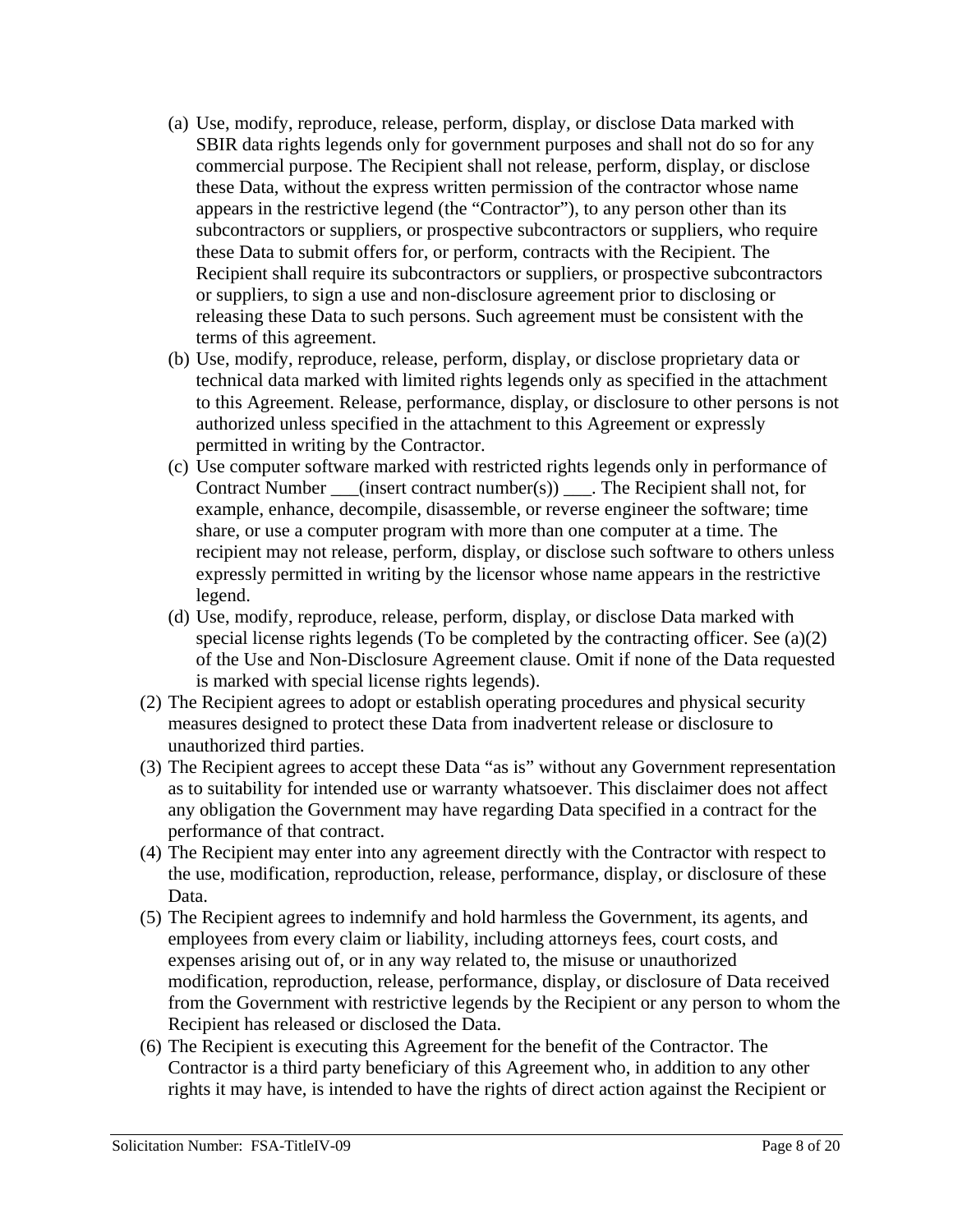any other person to whom the Recipient has released or disclosed the Data, to seek damages from any breach of this Agreement or to otherwise enforce this Agreement.

- (7) The Recipient agrees to destroy these Data, and all copies of the Data in its possession, no later than 30 days after the date shown in paragraph (8) of this Agreement, to have all persons to whom it released the Data do so by that date, and to notify the Contractor that the Data have been destroyed.
- (8) This Agreement shall be effective for the period commencing with the Recipient's execution of this Agreement and ending upon \_\_\_(Insert Date) \_\_\_\_. The obligations imposed by this Agreement shall survive the expiration or termination of the Agreement.

Recipient's Business Name

Authorized Representative Date

Representative's Typed Name and Title

\_\_\_\_\_\_\_\_\_\_\_\_\_\_\_\_\_\_\_\_\_\_\_\_\_\_\_\_\_\_\_\_\_\_\_\_\_\_

\_\_\_\_\_\_\_\_\_\_\_\_\_\_\_\_\_\_\_\_\_\_\_\_\_\_\_\_\_\_\_\_\_\_\_\_\_\_

#### **B.10 FSA 31-1 Proposal Cost And/Or Pricing Data (August 2008)**

Federal Student Aid intends to collect cost, pricing and technical information submitted in response to proposals. Information will be evaluated and stored in Federal Student Aid's Cost Library in order to expand the organizations historical pricing data and cost estimating capabilities.

\_\_\_\_\_\_\_\_\_\_\_\_\_\_\_\_\_\_\_\_\_\_\_\_\_\_\_\_\_\_\_\_\_\_\_\_\_\_ \_\_\_\_\_\_\_\_\_\_\_\_\_\_\_\_\_\_\_\_\_

#### **B.11 FSA 32-1 Invoice Procedures (August 2007)**

The Contractor must submit a physical invoice via either mail, fax or e-mail for this contract in order to be paid for products and/or services rendered.

Federal Student Aid's "designated billing office" is:

US Department of Education Union Center Plaza Federal Student Aid Administration 830 First Street, NE, Suite 54B1 Washington, D.C. 20202-0001

E-mail: InvoiceAdmin@ed.gov Fax: 202-275-3477

The Contractor shall also simultaneously submit copies of the invoice to the Contracting Officer and one to the Contracting Officer's Representative (COR). The CO and COR should receive copies via the same means as the invoice sent to the Budget Group.

When submitting an invoice via mail, the Contractor shall submit the original invoice AND two copies of the invoice.

At a minimum the following items must be addressed in order for the invoice to be considered "proper" for payment: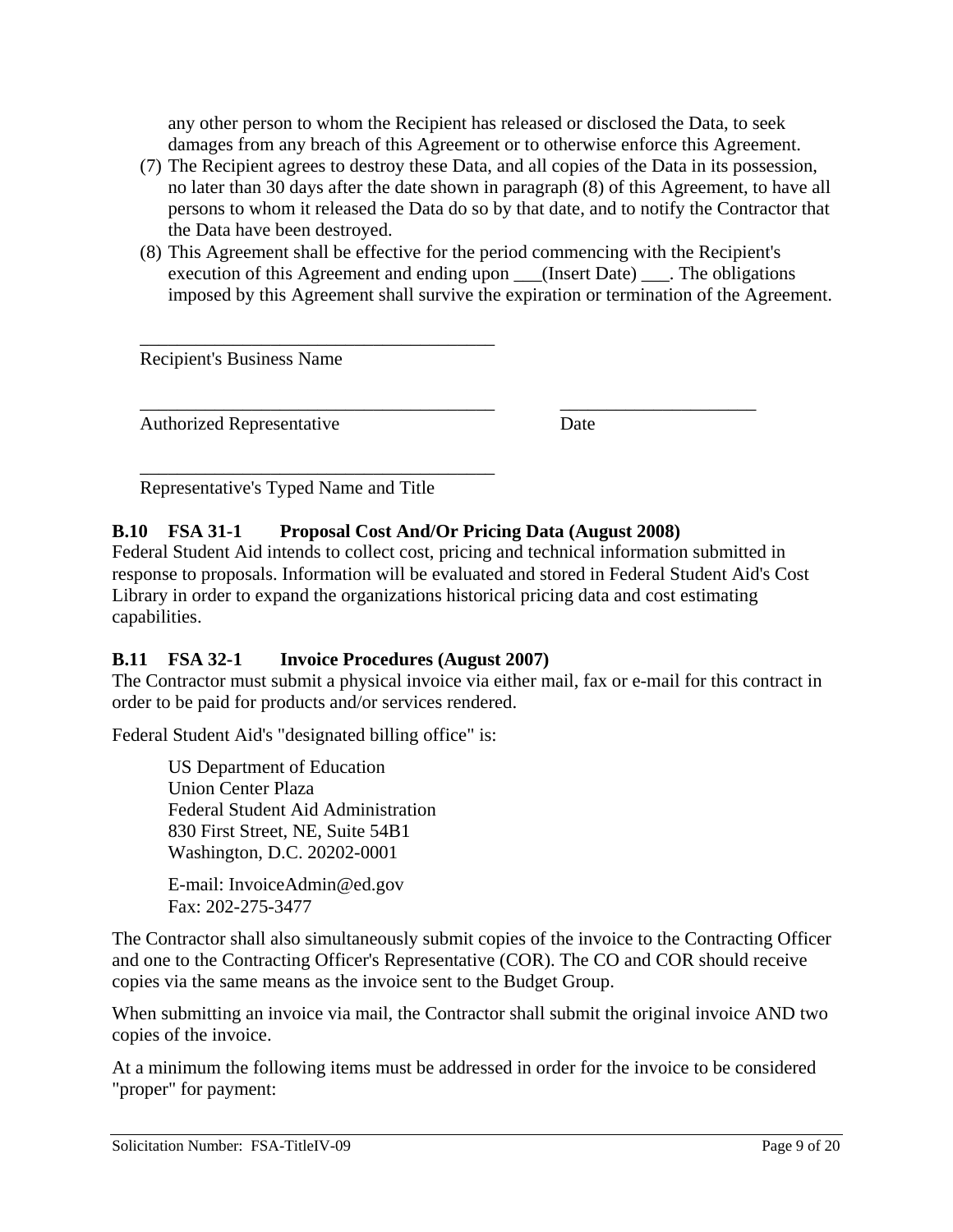- (1) Name and Address of the Contractor.
- (2) Invoice Number and Invoice Date (Date invoices as close as possible to the date of mailing or transmission. The date and actual submission must occur after receipt, inspection and acceptance of the supplies or services.)
- (3) The Contract number, contract line item, and if applicable, the order number must be included on the invoice and be correct.
- (4) Description, quantity, unit of measure, unit price, and extended price of the item delivered must agree with the contract or order.
- (5) Terms of any prompt payment discount offered.
- (6) Name, title, and phone number of persons to be notified in event of defective invoice.
- (7) The period of time covered by the invoice must include the first and last day of the period.
- (8) Totals must be supported by subtotals and subtotals should be supported by detail, (i.e. documentation for categories of labor, hours performed, unit prices) and deliverables provided.
- (9) If required by this contract or order, receipts must be provided to support documentation of "other direct costs" (ODCs) or materials.

#### **B.12 AMERICAN RECOVERY AND REINVESTMENT ACT OF 2009 (Pub.L. 111-5)**

In the event funds are utilized on this contract originating from the American Recovery and Reinvestment Act of 2009, or other discrete legislation, the following clauses, or similar clauses, shall apply:

- 52.203-15 Whistleblower Protections Under The American Recovery And Reinvestment Act Of 2009 (Mar 2009)
- 52.204-11 American Recovery And Reinvestment Act—Reporting Requirements (Mar 2009)
- 52.212-5 Contract Terms and Conditions Required to Implement Statutes or Executive Orders—Commercial Items (Mar 2009)—Alternate II (Mar 2009)
- 52.215-2 Audit And Records—Negotiation—Alternate I (Mar 2009)
- EDAR 3403-1 Self Reporting Of Violations Recovery Act (Feb 2009) The contractor and subcontractor shall promptly refer to an appropriate inspector general any credible evidence that a principal, employee, agent, contractor, sub-grantee or subcontractor has committed a violation of Federal criminal law involving fraud, conflict of interest, bribery, or gratuity violations found in Title 18 U.S.C. or a violation of the civil False Claims Act (31 U.S.C. 3729-3733).

#### **B.13 ADDITIONAL TERMS AND CONDITIONS**

- A. **Contract Type**—Indefinite Delivery/Indefinite Quantity (IDIQ). During the course of the basic ordering period, the Government will provide a minimum of \$5,000,000.00 in revenue, provided that the contractor is in compliance with the requirements for servicing federally held debt, and the maximum volume for the basic ordering period agreement will be 50 million borrowers. The Optional Ordering Period will have a minimum of \$0 and a maximum of an additional 50 million borrowers
- B. **Ordering Period**—The ordering period for this contract will be one (1), five (5) year Base Ordering Period, with one (1) additional five (5) year Optional Ordering Period.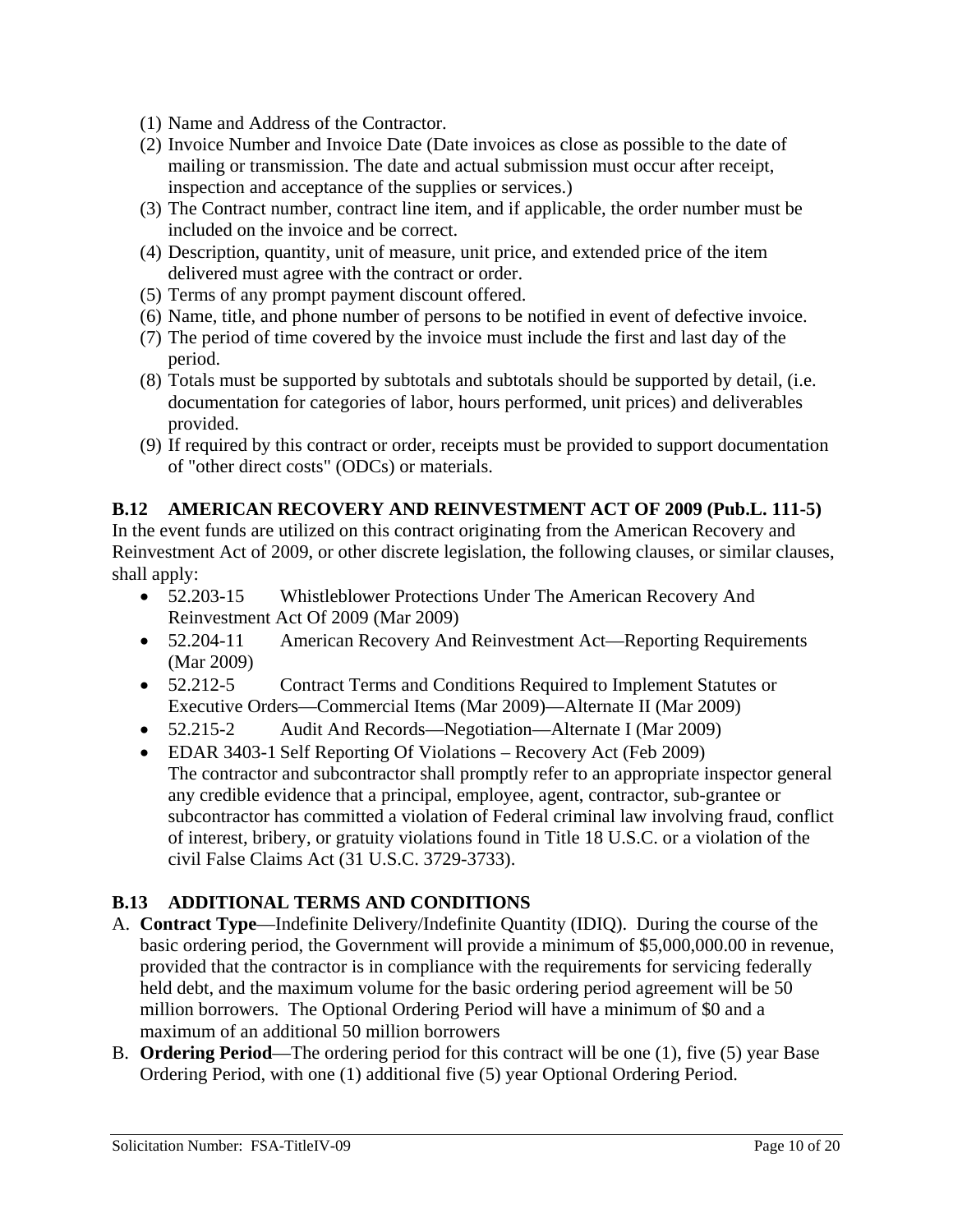- C. **Requirements Deadlines**—The contractor shall comply with the following compliance requirements deadlines:
	- (1) The contractor shall meet the Initial Requirements by August 31, 2009 for servicing federally held debt. If these are met, FFEL servicing may begin.
	- (2) The contractor shall meet the Intermediate Requirements by March 31, 2010 (unless otherwise noted within the Intermediate Requirements document), for servicing federally held debt. If all requirements are not met, the Government may elect to not assign further volume to the contractor. Furthermore, the Government may transfer currently held accounts to another servicer. The contractor losing the accounts shall bear the costs of any such transfer.
	- (3) The contractor shall meet the Full Requirements by August 31, 2010 for Direct Loan servicing. If the Government determines the requirements are not met, the Government may elect to not assign further volume to the contractor. Furthermore, the Government may transfer currently held accounts to another servicer. The contractor losing the accounts shall bear the costs for any such transfer.
- D. **Quarterly Compliance Monitoring**—[Reserved]
- E. **Annual Compliance Audit**—[Reserved]
- F. **Allocation Methodology**—See Attachments A-4 and A-5.
- G. **Allocation Metrics—** See Attachments A-4 and A-5.
- H. **Performance Incentives/Metrics**—[Reserved]
- I. **Price Definitions—**See Attachment A-6.
- J. **Work Performed Outside the Continental United States**—The Contractor has represented to the Department that it will perform all work required under this Contract within the United States. If, at any time, the Contractor wishes to perform any Contract work outside the United States, the Contractor shall inform the Contracting Officer, in advance and in writing, of its intention and request the Department's approval. The Contractor shall not perform any Contract work outside the United States unless and until it has received the Contracting Officer's explicit, written approval to perform such work. In order to give proper consideration to the Contractor's request, the Department may ask for, and the Contractor shall provide, information relevant to the proposed performance outside the United States, including but not limited to a detailed description of the physical, personnel and management resources to be used and any potential difficulties or constraints in performing in the foreign jurisdiction. The Department may refuse to approve Contract performance outside the United States to the extent that, solely in the Department's judgment, the Contractor has not shown that performance outside the United States would satisfy the Contract requirements and would not impair or degrade performance. Further, the Department may refuse to approve any performance outside the United States for any other reason, or for no reason, except as otherwise required by the laws and treaties of the United States. The Department also may approve performance outside the United States subject to certain conditions, to which conditions the Contractor shall strictly adhere. Neither performance within the United States, nor the Department's refusal to allow performance outside the United States shall ever constitute a change to this Contract or give rise to any entitlement to additional compensation or excuse any failure of performance by the Contractor. Nothing in this clause shall be interpreted to impose any obligation on the Department to allow or to refuse a request for performance of this Contract outside the United States.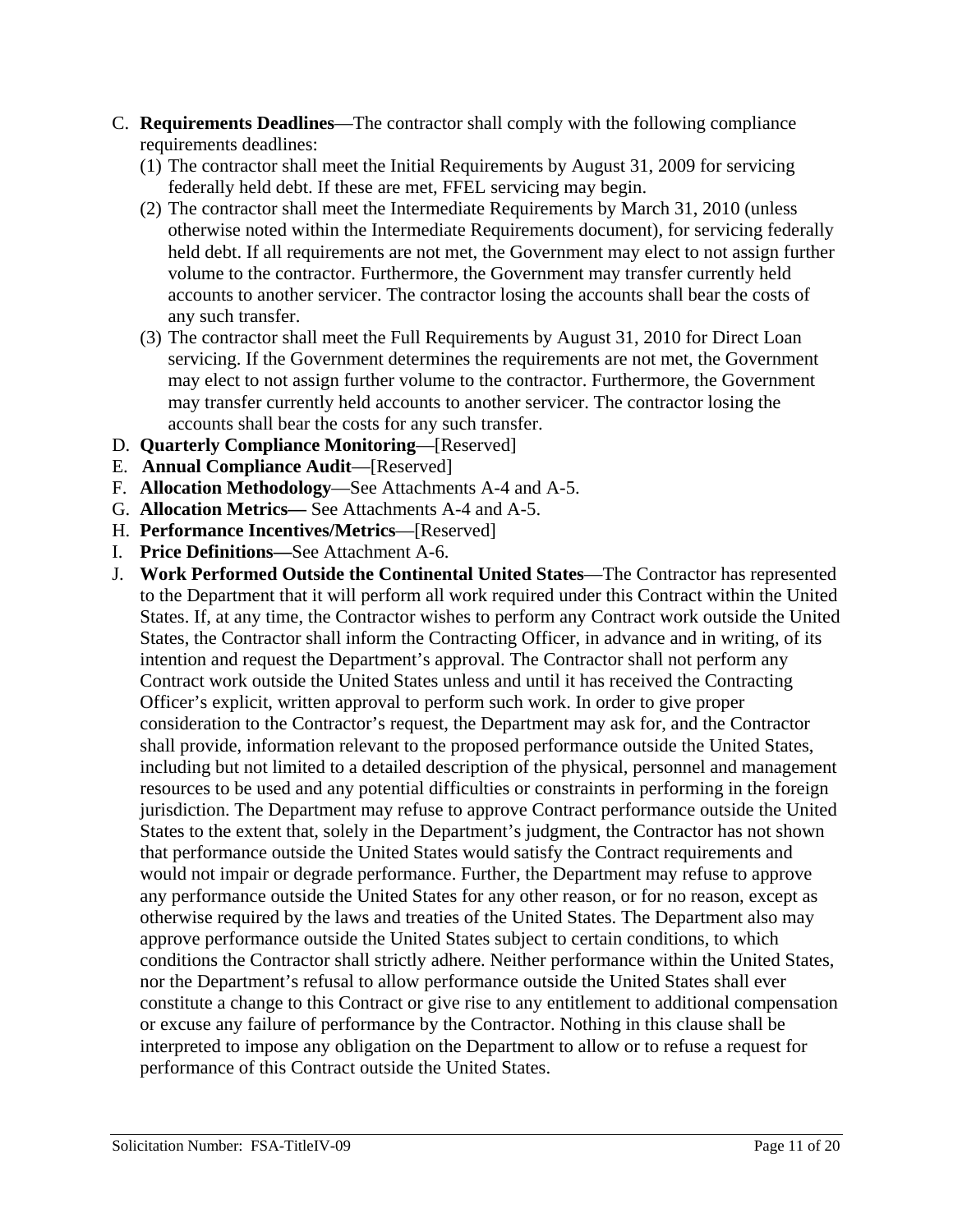K. **Branding/Marketing Material**—Contractors may not solicit or promote other services/products they, or their affiliates, offer while servicing Department of Education borrowers, or Federally held debt. This includes all communication channels and touch points, such as but not limited to: inbound and outbound calls/email, web pages, any mailings specific to the status of their account, direct personal and automated interaction, etc.

Scenarios: (1) if the servicer services Federally and non-Federally held debt and offers combined billing, no marketing envelopes or inserts for other services/products may be issued; (2) if the servicer services Federally and non-Federally held debt and does NOT use combined billing, normal marketing may be provided for non- Federally held debt for other services/products; and (3) if the servicer services Federally and non-Federally held debt and is in personal contact, no marketing for other services/products may be discussed. If a borrower with in-school status seeks information regarding other products or services from the servicer, the borrower shall be directed to their school's Student Financial Assistance Office.

Any exception or ambiguity regarding the above shall be reviewed and approved by the Contracting Officer in advance.

- L. **Invoicing and Non-Compliance** Borrowers whose loans are not being serviced in compliance with the Requirements, Policy and Procedures for servicing federally held debt due to the fault of the servicer (i.e. correct interest calculations, correct balances, interest determination and calculations, notices sent properly, proper due diligence, etc.), will not be billable to the Government from the initial point of non-compliance. Any funds that have been invoiced for these borrowers and paid shall be returned to the Government via a credit on the next invoice.
- M. **Contracting Officer's Representative** The following individual is designated as Contracting Officer's Representative (COR) for this contract:

 Mr. James McMahon Federal Student Aid 830 First Street, NE Suite 111G5 Washington, DC 20202 Email: james.mcmahon@ed.gov Phone: (202) 377-3124

#### N. **Additional Terms:**

- 1. The Title IV Servicing contracts are for any potential services to manage all types of Title IV student aid obligations, including, but not limited to, servicing and consolidation of outstanding debt. However, they are not Requirements contracts.
- 2. Each contractor will provide, at a minimum, the services provided within their proposal, in accordance with the pricing identified in Term #3 below.
- 3. The Government will set and manage the common pricing, including tier structure, below: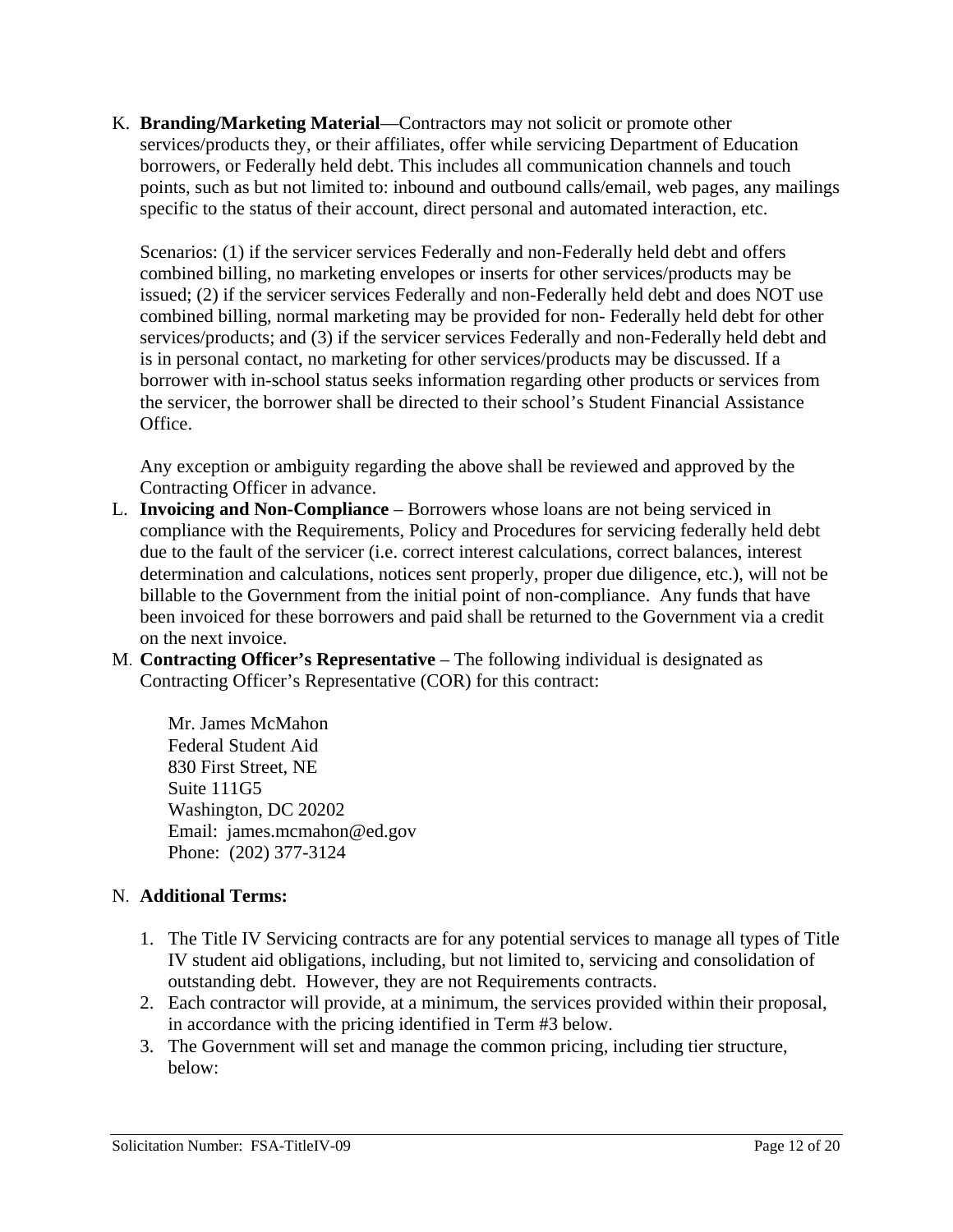| <b>Status</b>                           | <b>Volume Low</b> | <b>Volume High</b> | <b>Unit Price</b> |
|-----------------------------------------|-------------------|--------------------|-------------------|
| Borrowers in In-school Status           | N/A               | N/A                | 1.050             |
| Borrowers in Grace or Current Repayment |                   |                    |                   |
| <b>Status</b>                           |                   | 3,000,000          | 2.110             |
|                                         | 3,000,001         | UP                 | \$<br>1.900       |
| Borrowers in Deferment or Forbearance   |                   | 1,600,000          | \$<br>2.070       |
|                                         | 1,600,001         | $_{\text{UP}}$     | 1.730             |
| Borrowers 31-90 Days Delinquent         | N/A               | N/A                | 1.620             |
| Borrowers 91-150 Days Delinquent        | N/A               | N/A                | \$<br>1.500       |
| Borrowers 151-270 Days Delinquent       | N/A               | N/A                | 1.370             |
| Borrowers 270+ Days Delinquent          | N/A               | N/A                | 0.500             |

Out year pricing will follow the methodology described utilizing the subsequent terms. There will be no set declination in pricing at the time of award.

4. The Government has included an escalation methodology based upon the Bureau of Labor Statistics' (BLS) Employment Cost Index (ECI) for Total Compensation, Private Industry, Service Occupations (Not Seasonally Adjusted), to account for significant inflation and/or deflation. When the ECI exceeds 3.0% (plus or minus) in any given year the Government will adjust the established common pricing by any amount in excess of this rate. The calculated rate of escalation will equal the average of the 12-month percent change for the previous four quarters, ending June  $30<sup>th</sup>$ . This ECI escalation will be applied beginning in September of the same calendar year. Further, this escalation will compound for all remaining years of the Base and Optional Ordering Periods.

For example, ECI rate released in June 2010 is 3.6%. The Government will increase unit pricing by .6% for the contract beginning September 1, 2010 and all remaining years of the Base Ordering Period, as well as the Optional Ordering Period.

A decreasing rate of inflation would follow the same pattern as above. For example, if the ECI decreases by more than 3.0%, then the unit prices for the remaining out-years will also decrease by the percentage in excess of 3.0%. For example, ECI rate released in June 2010 is -4.2%. The Government will decrease unit pricing by 1.2% for the contract period beginning September 1, 2010 and all remaining years of the Base Ordering Period, as well as the Optional Ordering Period.

- 5. Common pricing includes all supplies, services and other costs to deliver Title IV servicing under this contract, including:
	- Costs for bringing contractor systems into compliance for handling federally held debt.
	- Costs for legislative, regulatory or policy changes that affect the FFEL community as a whole, as is commercially accepted practice in the FFEL community.
	- For all other costs, the Department and the contractor(s) may come to an agreement via change order process or negotiation, as necessary.
- 6. The Government makes no guarantee to any contractor that their organization will retain their current loan servicing volume. In addition, the Government makes no minimum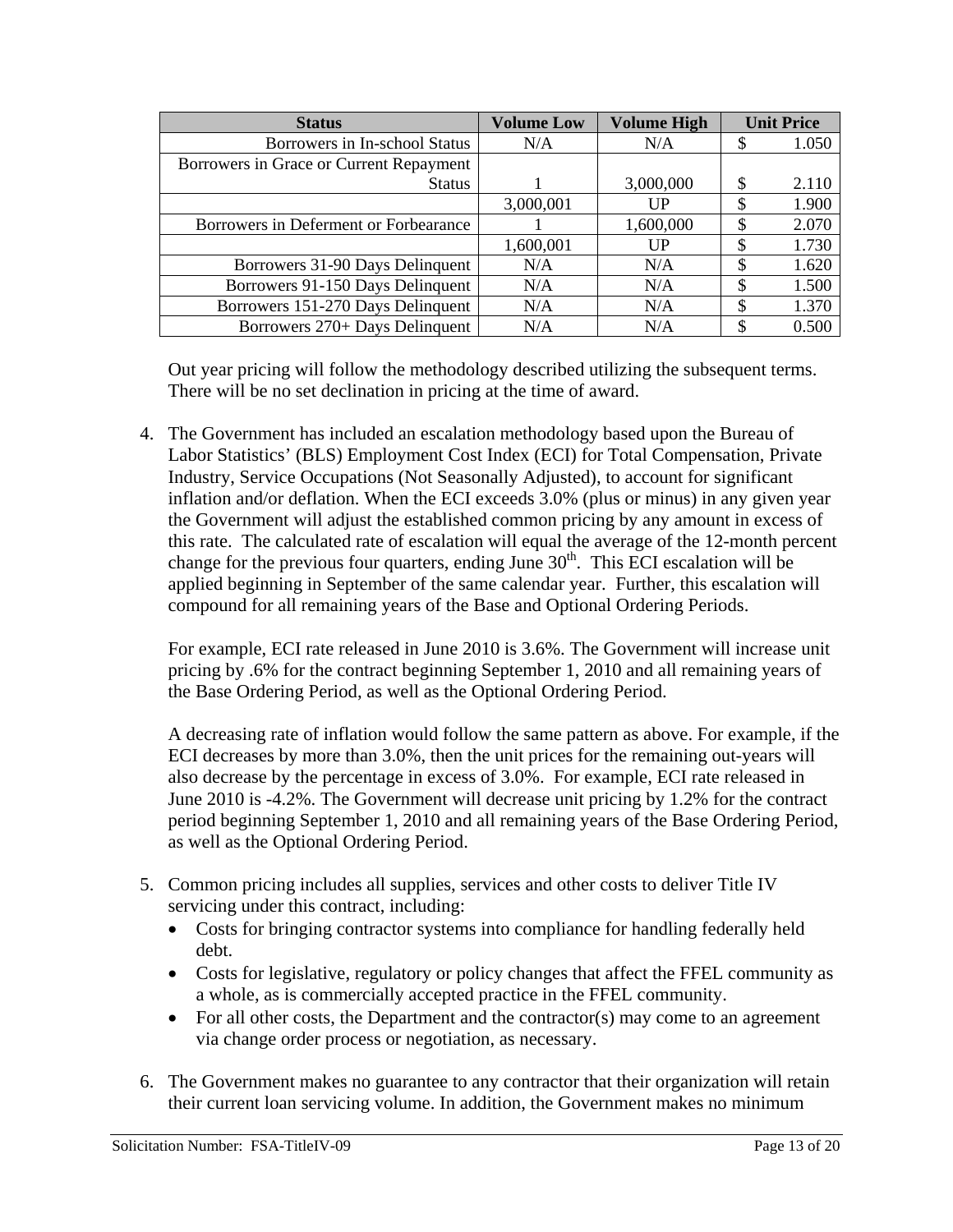volume guarantees to any contractor. The Government does guarantee a minimum dollar/revenue amount of \$5,000,000 over the base ordering period under this Indefinite Delivery, Indefinite Quantity contract, regardless of the number of loans serviced by a contractor.

- 7. The Government reserves the right to periodically review and equitably adjust the rate structure to maintain effectiveness of the services provided (i.e., different volume breaks, different ties, cost allocations, etc)
- 8. The Government reserves the right to equitably introduce, eliminate, or modify loan deliverables/status items that are in the best interest of the Government or Borrower. (i.e., in-school deferments moved into the In-School deliverable; new deferment or forbearance categories; etc).
- 9. The Government reserves the right to unilaterally shift borrowers in the best interest of the Government or Borrowers, at no additional cost to the Government. It is anticipated that this will be done only with reasonable and prudent cause.
- 10. The Government retains the unilateral right to resolve split-borrowers as deemed appropriate by the Government, at no additional cost to the Government.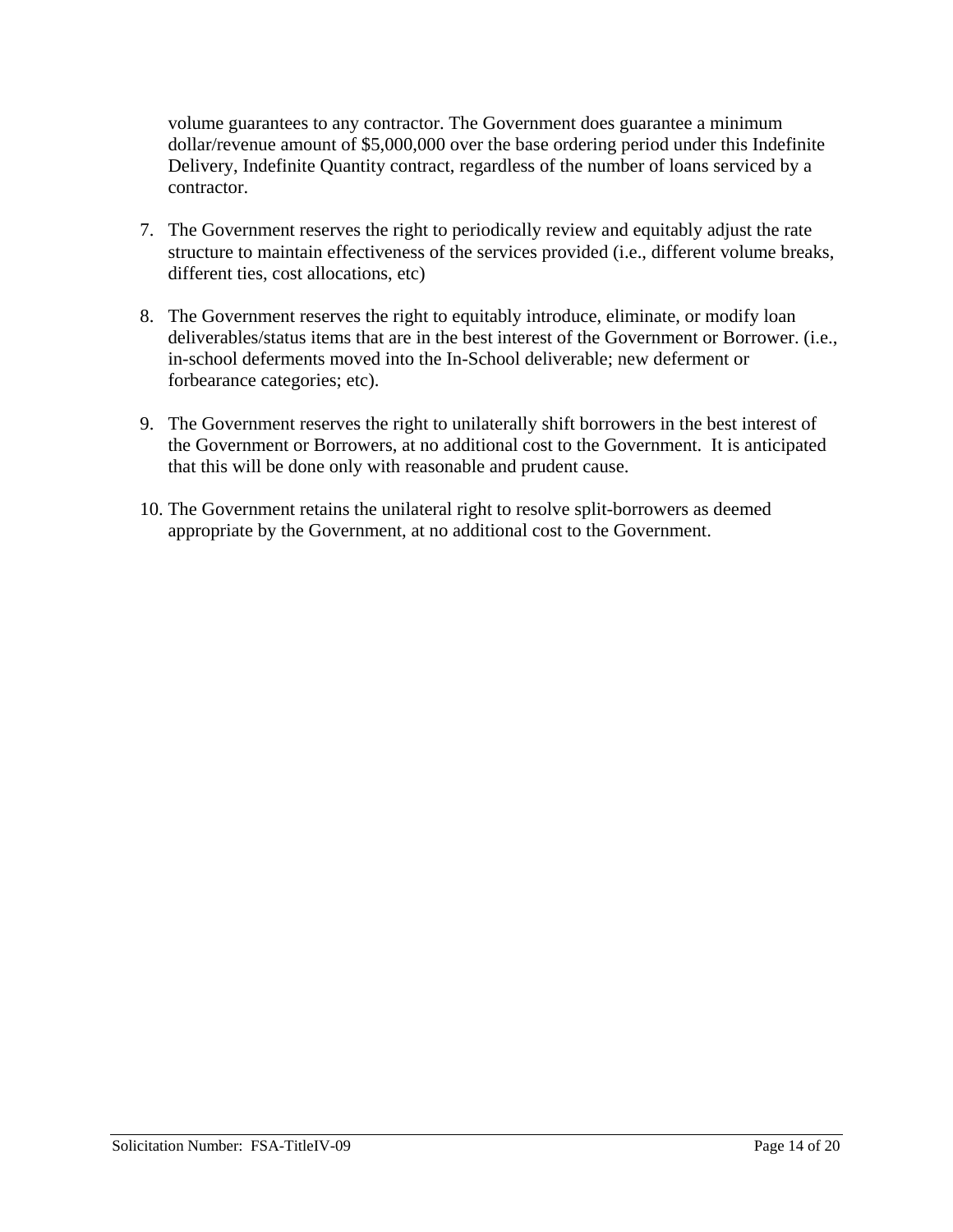#### **B.14 52.212-5 Contract Terms And Conditions Required To Implement Statutes Or Executive Orders—Commercial Items (Dec 2008)**

- (a) The Contractor shall comply with the following Federal Acquisition Regulation (FAR) clauses, which are incorporated in this contract by reference, to implement provisions of law or Executive orders applicable to acquisitions of commercial items:
	- (1) 52.233-3, Protest After Award (Aug 1996) (31 U.S.C. 3553).
	- (2) 52.233-4, Applicable Law for Breach of Contract Claim (Oct 2004) (Pub. L. 108-77, 108- 78)
- (b) The Contractor shall comply with the FAR clauses in this paragraph (b) that the Contracting Officer has indicated as being incorporated in this contract by reference to implement provisions of law or Executive orders applicable to acquisitions of commercial items:
- $\underline{X}$  (1) 52.203-6, Restrictions on Subcontractor Sales to the Government (Sept 2006), with Alternate I (Oct 1995) (41 U.S.C. 253g and 10 U.S.C. 2402).
- \_X (2) 52.203-13, Contractor Code of Business Ethics and Conduct (Dec 2008) (Pub. L. 110 252, Title VI, Chapter 1 (41 U.S.C. 251 note)).
- \_\_ (3) 52.219-3, Notice of Total HUBZone Set-Aside (Jan 1999) (15 U.S.C. 657a).
- \_\_ (4) 52.219-4, Notice of Price Evaluation Preference for HUBZone Small Business Concerns (July 2005) (if the offeror elects to waive the preference, it shall so indicate in its offer) (15 U.S.C. 657a).
- $\qquad$  (5) [Reserved]
- \_\_ (6)(i) 52.219-6, Notice of Total Small Business Set-Aside (June 2003) (15 U.S.C. 644). \_\_ (ii) Alternate I (Oct 1995) of 52.219-6.
	- \_\_ (iii) Alternate II (Mar 2004) of 52.219-6.
- \_\_ (7)(i) 52.219-7, Notice of Partial Small Business Set-Aside (June 2003) (15 U.S.C. 644). \_\_ (ii) Alternate I (Oct 1995) of 52.219-7.
	- \_\_ (iii) Alternate II (Mar 2004) of 52.219-7.
- $X(8)$  52.219-8, Utilization of Small Business Concerns (May 2004) (15 U.S.C. 637(d)(2) and  $(3)$ ).
- \_X (9)(i) 52.219-9, Small Business Subcontracting Plan (Apr 2008) (15 U.S.C. 637(d)(4)). \_\_ (ii) Alternate I (Oct 2001) of 52.219-9.
	- \_X (iii) Alternate II (Oct 2001) of 52.219-9.
- \_\_ (10) 52.219-14, Limitations on Subcontracting (Dec 1996) (15 U.S.C. 637(a)(14)).
- \_\_ (11) 52.219-16, Liquidated Damages—Subcontracting Plan (Jan 1999) (15 U.S.C.  $637(d)(4)(F)(i)$ ).
- \_\_ (12) (i) 52.219-23, Notice of Price Evaluation Adjustment for Small Disadvantaged Business Concerns (Oct 2008) (10 U.S.C. 2323) (if the offeror elects to waive the adjustment, it shall so indicate in its offer).
	- \_\_ (ii) Alternate I (June 2003) of 52.219-23.
- \_\_ (13) 52.219-25, Small Disadvantaged Business Participation Program—Disadvantaged Status and Reporting (Apr 2008) (Pub. L. 103-355, section 7102, and 10 U.S.C. 2323).
- \_\_ (14) 52.219-26, Small Disadvantaged Business Participation Program— Incentive Subcontracting (Oct 2000) (Pub. L. 103-355, section 7102, and 10 U.S.C. 2323).
- \_\_ (15) 52.219-27, Notice of Total Service-Disabled Veteran-Owned Small Business Set-Aside (May 2004) (15 U.S.C. 657 f).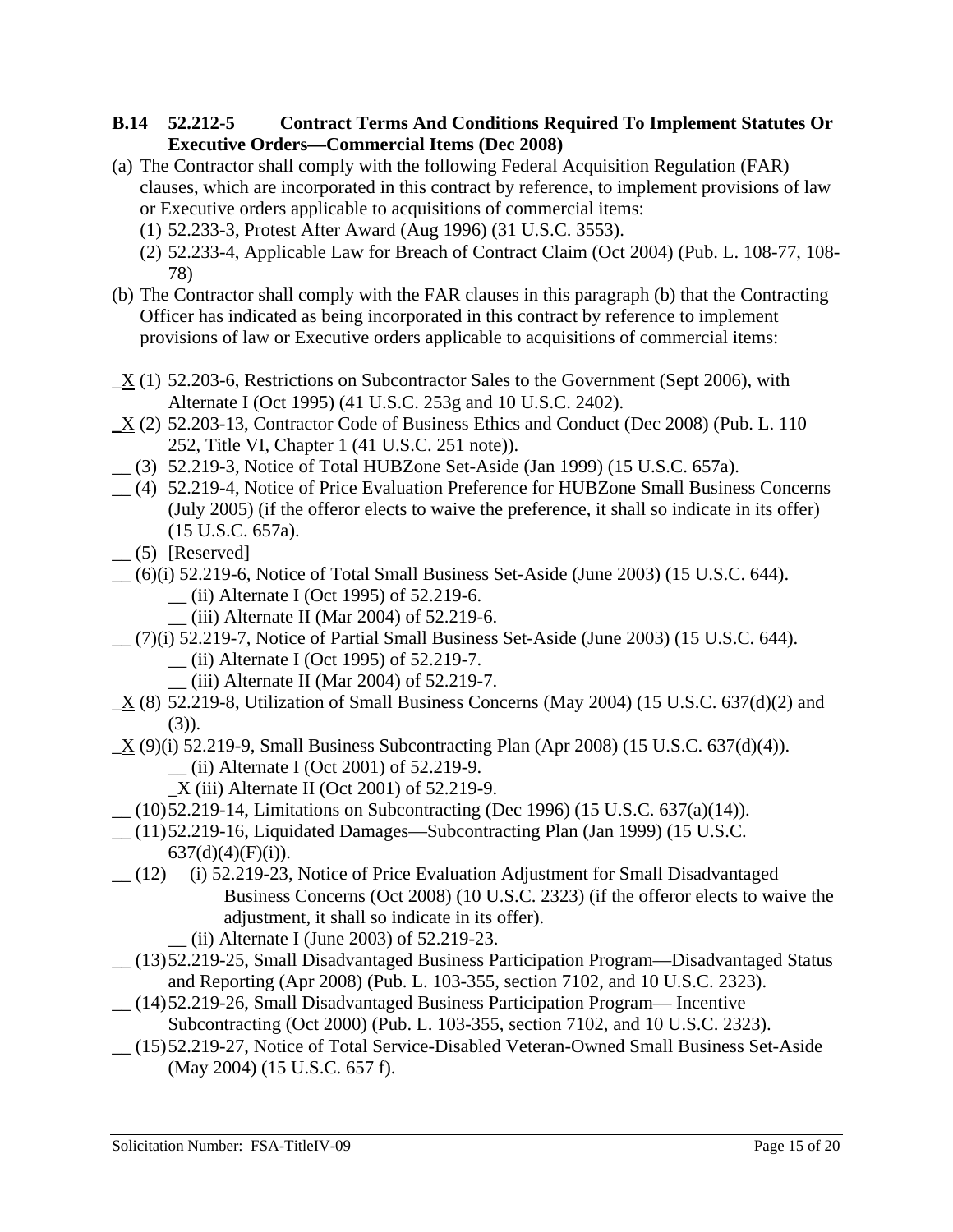- \_\_ (16) 52.219-28, Post Award Small Business Program Rerepresentation (June 2007) (15 U.S.C. 632(a)(2)).
- \_X (17) 52.222-3, Convict Labor (June 2003) (E.O. 11755).
- $X(18)$  52.222-19, Child Labor—Cooperation with Authorities and Remedies (Feb 2008) (E.O. 13126).
- $\underline{X}$  (19) 52.222-21, Prohibition of Segregated Facilities (Feb 1999).
- $\underline{X}$  (20) 52.222-26, Equal Opportunity (Mar 2007) (E.O. 11246).
- $X(21)$  52.222-35, Equal Opportunity for Special Disabled Veterans, Veterans of the Vietnam Era, and Other Eligible Veterans (Sept 2006) (38 U.S.C. 4212).
- \_X (22) 52.222-36, Affirmative Action for Workers with Disabilities (Jun 1998) (29 U.S.C. 793).
- \_X (23) 52.222-37, Employment Reports on Special Disabled Veterans, Veterans of the Vietnam Era, and Other Eligible Veterans (Sept 2006) (38 U.S.C. 4212).
- $X(24)$  52.222-39, Notification of Employee Rights Concerning Payment of Union Dues or Fees (Dec 2004) (E.O. 13201).
- \_X (25) (i) 52.222-50, Combating Trafficking in Persons (Aug 2007) (Applies to all contracts). \_\_ (ii) Alternate I (Aug 2007) of 52.222-50.
- \_\_ (26) (i) 52.223-9, Estimate of Percentage of Recovered Material Content for EPA-Designated Items (May 2008) (42 U.S.C. 6962(c)(3)(A)(ii)).
	- $\qquad$  (ii) Alternate I (May 2008) of 52.223-9 (42 U.S.C. 6962(i)(2)(C)).
- \_\_ (27) 52.223-15, Energy Efficiency in Energy-Consuming Products (Dec 2007) (42 U.S.C. 8259b).
- \_\_ (28) (i) 52.223-16, IEEE 1680 Standard for the Environmental Assessment of Personal Computer Products (Dec 2007) (E.O. 13423).
	- \_\_ (ii) Alternate I (Dec 2007) of 52.223-16.
- \_\_ (29) 52.225-1, Buy American Act—Supplies (June 2003) (41 U.S.C. 10a-10d).
- \_\_ (30) (i) 52.225-3, Buy American Act—Free Trade Agreements—Israeli Trade Act (Aug 2007) (41 U.S.C. 10a-10d, 19 U.S.C. 3301 note, 19 U.S.C. 2112 note, Pub. L 108- 77, 108-78, 108-286, 109-53 and 109-169).
	- \_\_ (ii) Alternate I (Jan 2004) of 52.225-3.
	- \_\_ (iii) Alternate II (Jan 2004) of 52.225-3.
	- \_\_ (31) 52.225-5, Trade Agreements (Nov 2007) (19 U.S.C. 2501, et seq., 19 U.S.C. 3301 note).
- \_X (32) 52.225-13, Restrictions on Certain Foreign Purchases (June 2008) (E.O.'s, proclamations, and statutes administered by the Office of Foreign Assets Control of the Department of the Treasury).
- \_\_ (33) 52.226-4, Notice of Disaster or Emergency Area Set-Aside (Nov 2007) (42 U.S.C. 5150).
- \_\_ (34) 52.226-5, Restrictions on Subcontracting Outside Disaster or Emergency Area (Nov 2007) (42 U.S.C. 5150).
- \_\_ (35) 52.232-29, Terms for Financing of Purchases of Commercial Items (Feb 2002) (41 U.S.C. 255(f), 10 U.S.C. 2307(f)).
- \_\_ (36) 52.232-30, Installment Payments for Commercial Items (Oct 1995) (41 U.S.C. 255(f), 10 U.S.C. 2307(f)).
- \_X (37) 52.232-33, Payment by Electronic Funds Transfer—Central Contractor Registration (Oct 2003) (31 U.S.C. 3332).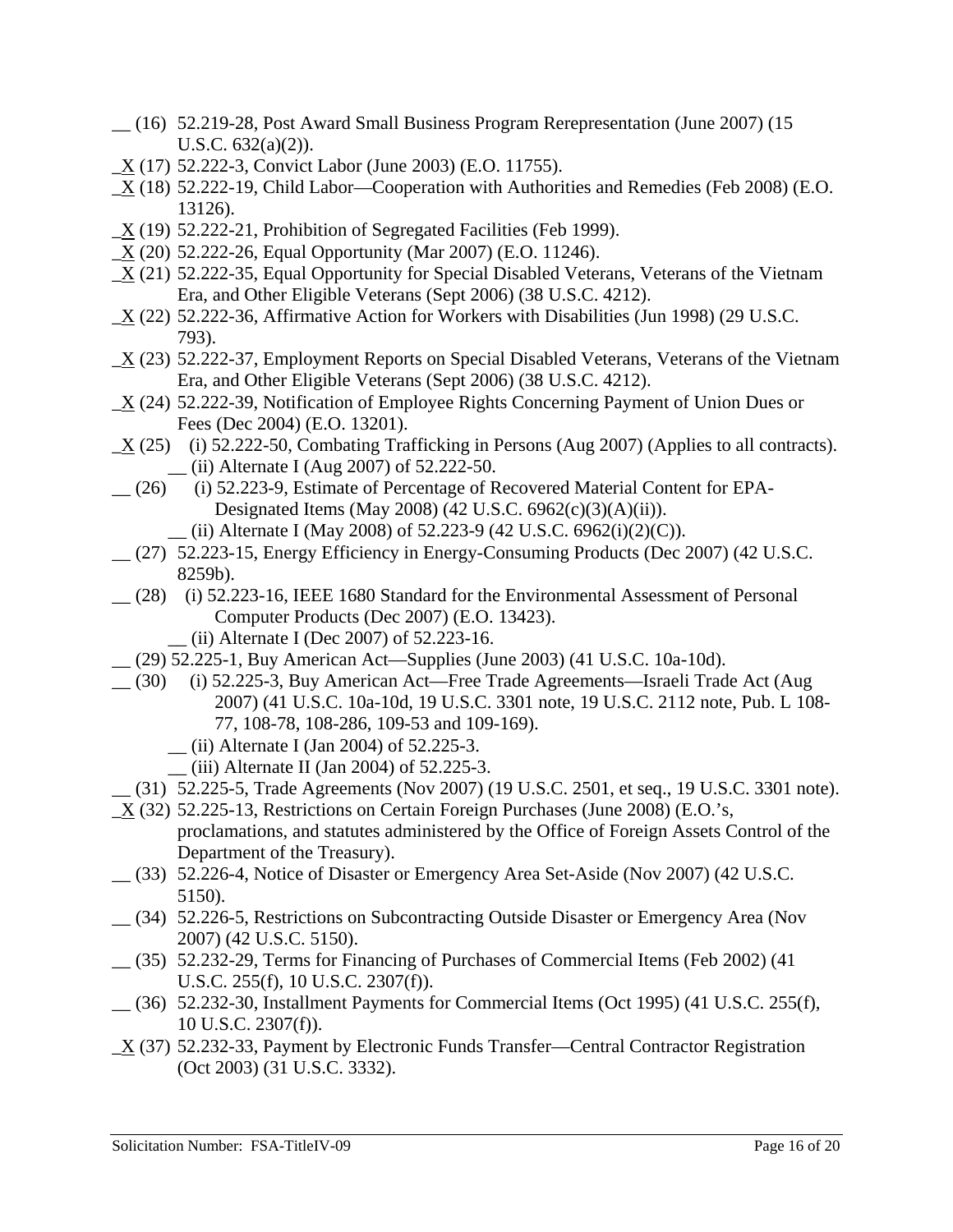- \_\_ (38) 52.232-34, Payment by Electronic Funds Transfer—Other than Central Contractor Registration (May 1999) (31 U.S.C. 3332).
- \_\_ (39) 52.232-36, Payment by Third Party (May 1999) (31 U.S.C. 3332).
- $X(40)$  52.239-1, Privacy or Security Safeguards (Aug 1996) (5 U.S.C. 552a).
- \_\_ (41) (i) 52.247-64, Preference for Privately Owned U.S.-Flag Commercial Vessels (Feb 2006) (46 U.S.C. Appx. 1241(b) and 10 U.S.C. 2631).
	- \_\_ (ii) Alternate I (Apr 2003) of 52.247-64.
- (c) The Contractor shall comply with the FAR clauses in this paragraph (c), applicable to commercial services, that the Contracting Officer has indicated as being incorporated in this contract by reference to implement provisions of law or Executive orders applicable to acquisitions of commercial items:
- $\underline{X}$  (1) 52.222-41, Service Contract Act of 1965 (Nov 2007) (41 U.S.C. 351, et seq.).
- $X(2)$  52.222-42, Statement of Equivalent Rates for Federal Hires (May 1989) (29 U.S.C. 206 and 41 U.S.C. 351, et seq.).
- \_X (3) 52.222-43, Fair Labor Standards Act and Service Contract Act—Price Adjustment (Multiple Year and Option Contracts) (Nov 2006) (29 U.S.C. 206 and 41 U.S.C. 351, et seq.).
- \_\_ (4) 52.222-44, Fair Labor Standards Act and Service Contract Act—Price Adjustment (Feb 2002) (29 U.S.C. 206 and 41 U.S.C. 351, et seq.).
- \_\_ (5) 52.222-51, Exemption from Application of the Service Contract Act to Contracts for Maintenance, Calibration, or Repair of Certain Equipment—Requirements (Nov 2007) (41 U.S.C. 351, et seq.).
- \_\_ (6) 52.222-53, Exemption from Application of the Service Contract Act to Contracts for Certain Services—Requirements (Nov 2007) (41 U.S.C. 351, et seq.).
- $(7)$  52.237-11, Accepting and Dispensing of \$1 Coin (Sept 2008) (31 U.S.C. 5112(p)(1)).
- (d) *Comptroller General Examination of Record*. The Contractor shall comply with the provisions of this paragraph (d) if this contract was awarded using other than sealed bid, is in excess of the simplified acquisition threshold, and does not contain the clause at 52.215-2, Audit and Records—Negotiation.
	- (1) The Comptroller General of the United States, or an authorized representative of the Comptroller General, shall have access to and right to examine any of the Contractor's directly pertinent records involving transactions related to this contract.
	- (2) The Contractor shall make available at its offices at all reasonable times the records, materials, and other evidence for examination, audit, or reproduction, until 3 years after final payment under this contract or for any shorter period specified in FAR Subpart 4.7, Contractor Records Retention, of the other clauses of this contract. If this contract is completely or partially terminated, the records relating to the work terminated shall be made available for 3 years after any resulting final termination settlement. Records relating to appeals under the disputes clause or to litigation or the settlement of claims arising under or relating to this contract shall be made available until such appeals, litigation, or claims are finally resolved.
	- (3) As used in this clause, records include books, documents, accounting procedures and practices, and other data, regardless of type and regardless of form. This does not require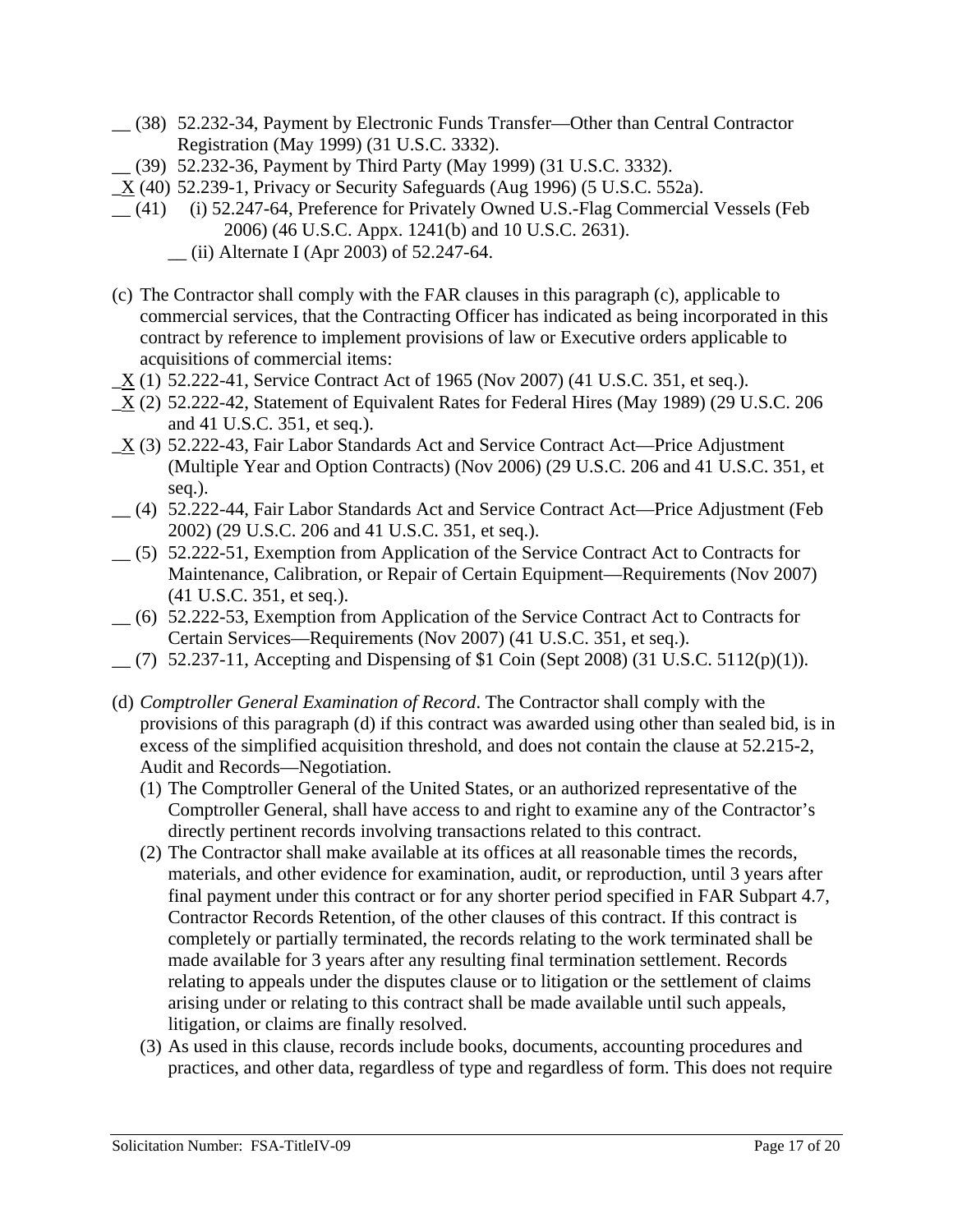the Contractor to create or maintain any record that the Contractor does not maintain in the ordinary course of business or pursuant to a provision of law.

- (e) (1) Notwithstanding the requirements of the clauses in paragraphs (a), (b), (c), and (d) of this clause, the Contractor is not required to flow down any FAR clause, other than those in paragraphs  $(e)(1)(i)$  through  $(xi)$  of this paragraph in a subcontract for commercial items. Unless otherwise indicated below, the extent of the flow down shall be as required by the clause—
	- (i) 52.203-13, Contractor Code of Business Ethics and Conduct (Dec 2008) (Pub. L. 110-252, Title VI, Chapter 1 (41 U.S.C. 251 note)).
	- (ii) 52.219-8, Utilization of Small Business Concerns (May 2004) (15 U.S.C.  $637(d)(2)$ and (3)), in all subcontracts that offer further subcontracting opportunities. If the subcontract (except subcontracts to small business concerns) exceeds \$550,000 (\$1,000,000 for construction of any public facility), the subcontractor must include 52.219-8 in lower tier subcontracts that offer subcontracting opportunities.
	- (iii) 52.222-26, Equal Opportunity (Mar 2007) (E.O. 11246).
	- (iv) 52.222-35, Equal Opportunity for Special Disabled Veterans, Veterans of the Vietnam Era, and Other Eligible Veterans (Sept 2006) (38 U.S.C. 4212).
	- (v) 52.222-36, Affirmative Action for Workers with Disabilities (June 1998) (29 U.S.C. 793).
	- (vi) 52.222-39, Notification of Employee Rights Concerning Payment of Union Dues or Fees (Dec 2004) (E.O. 13201).
	- (vii) 52.222-41, Service Contract Act of 1965 (Nov 2007) (41 U.S.C. 351, et seq.).
	- (viii) 52.222-50, Combating Trafficking in Persons (Aug 2007) (22 U.S.C. 7104(g)).

Flow down required in accordance with paragraph (f) of FAR clause 52.222-50.

- (ix) 52.222-51, Exemption from Application of the Service Contract Act to Contracts for Maintenance, Calibration, or Repair of Certain Equipment-Requirements (Nov 2007) (41 U.S.C. 351, et seq.).
- (x) 52.222-53, Exemption from Application of the Service Contract Act to Contracts for Certain Services-Requirements (Nov 2007) (41 U.S.C. 351, et seq.).
- (xi) 52.247-64, Preference for Privately Owned U.S.-Flag Commercial Vessels (Feb 2006) (46 U.S.C. Appx. 1241(b) and 10 U.S.C. 2631). Flow down required in accordance with paragraph (d) of FAR clause 52.247-64.
- (2) While not required, the contractor may include in its subcontracts for commercial items a minimal number of additional clauses necessary to satisfy its contractual obligations.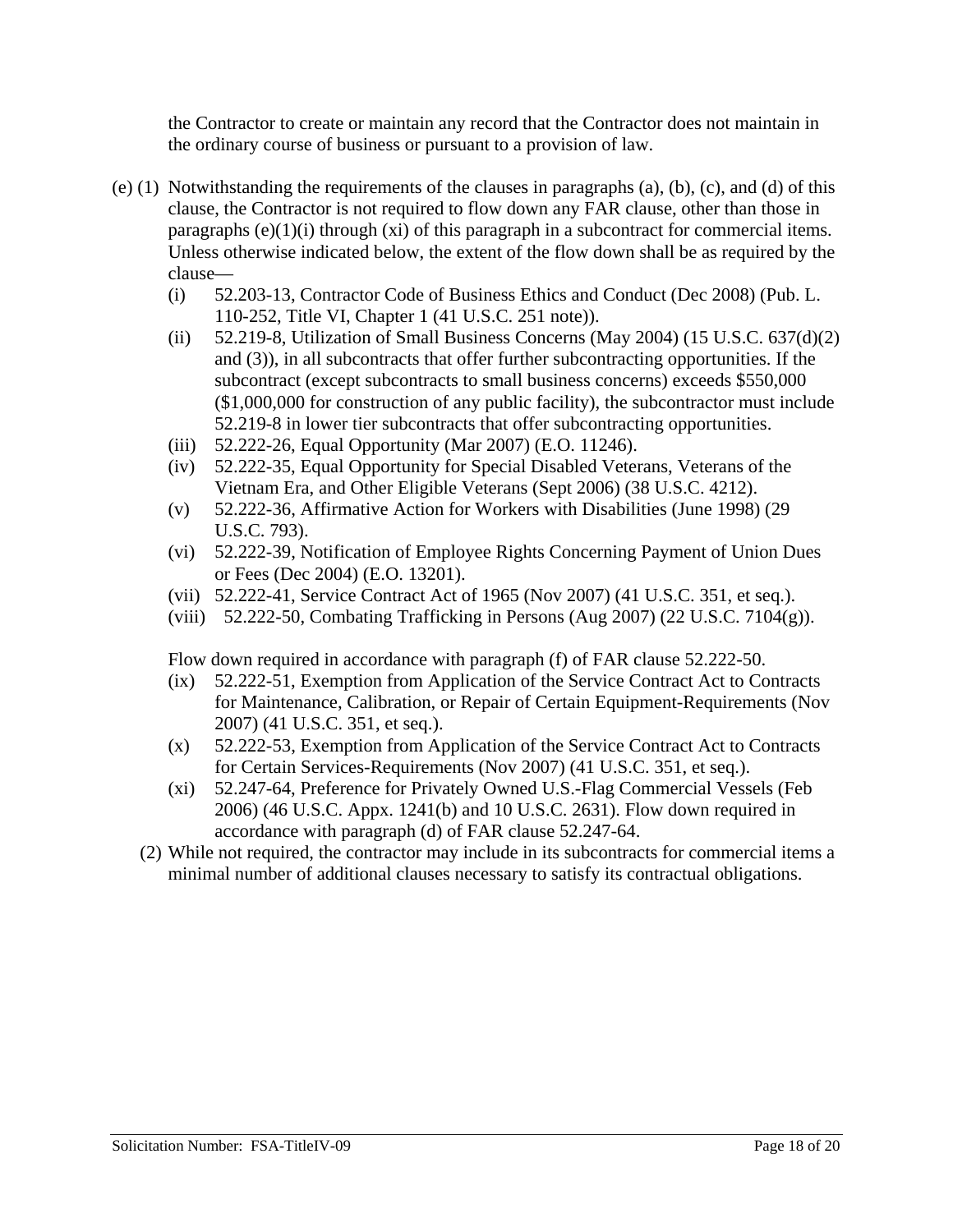#### **C. STATEMENT OF OBJECTIVES (SOO)**

#### **C.1 General Description Of Scope/Purpose**

#### **C.1.1 Federal Student Aid Background/Overview**

Federal Student Aid (FSA), an office of the Department, plays a central and essential role in America's postsecondary education community.

FSA's core mission is to ensure that all eligible individuals benefit from federal financial assistance—grants, loans and work-study programs—for education beyond high school. The programs FSA administers comprises the nation's largest source of student aid: during the 2007-08 school year alone, FSA provided approximately \$83 billion in new aid to nearly 10 million postsecondary students and their families. FSA's staff of 1,100 is based in 10 cities, in addition to its Washington, D.C. headquarters.

#### **C.1.2 Current Need**

With the current economic and liquidity uncertainty facing financial markets, many student loan lenders are dropping out of the market. With more than \$65 billion in 2008- 09 loans and approximately \$130 billion in eligible 2003-07 student loans on bank balance sheets and auction rate securitizations, the capital markets are currently unable to generate adequate funds at prices that will ensure 2009-10 loans can be made.

Recent legislation including the College Cost Reduction Authorization Act of 2008 (CCRAA) (Pub. Law 110-84) and the Ensuring Continued Access to Student Loans Act of 2008 (ECASLA) (Pub. Law 110-227) enabled the Department to accept former Federal Family Education Loan Program (FFELP) loans in the form of additional Direct Loan (DL) capacity, and to purchase FFELP loans as far back as 2003, in an effort to bring liquidity and stability back to the student loan market.

With the sudden increase in current and potential loan volume that the Department will be responsible for servicing, the need for increasing the Title IV student aid servicing vehicles is determined appropriate at this time.

#### **C.1.3 Objective**

Acquire efficient and effective commercial contract services to manage all types of Title IV student aid obligations, including, but not limited to, servicing and consolidation of outstanding debt.

#### **C.1.4 Constraints**

- **C.1.4.1** Specific compliance activities for servicing Federally held assets include, but are not limited to, Attachments A-1 through A-3 provided herein.
- **C.1.4.2** In order to manage the costs associated with such a potentially large portfolio, the service must provide innovative measures to ensure portfolio growth is not the key driver of total cost. Contractor incentives must be based on performing assets, rather than transaction or activity based delinquency incentives. Costs may also be managed through redistribution of customers to self-service options, as approved by the Government. Performance measures will help ensure that the complete service operates as efficiently and effectively as possible and that it is achieving the desired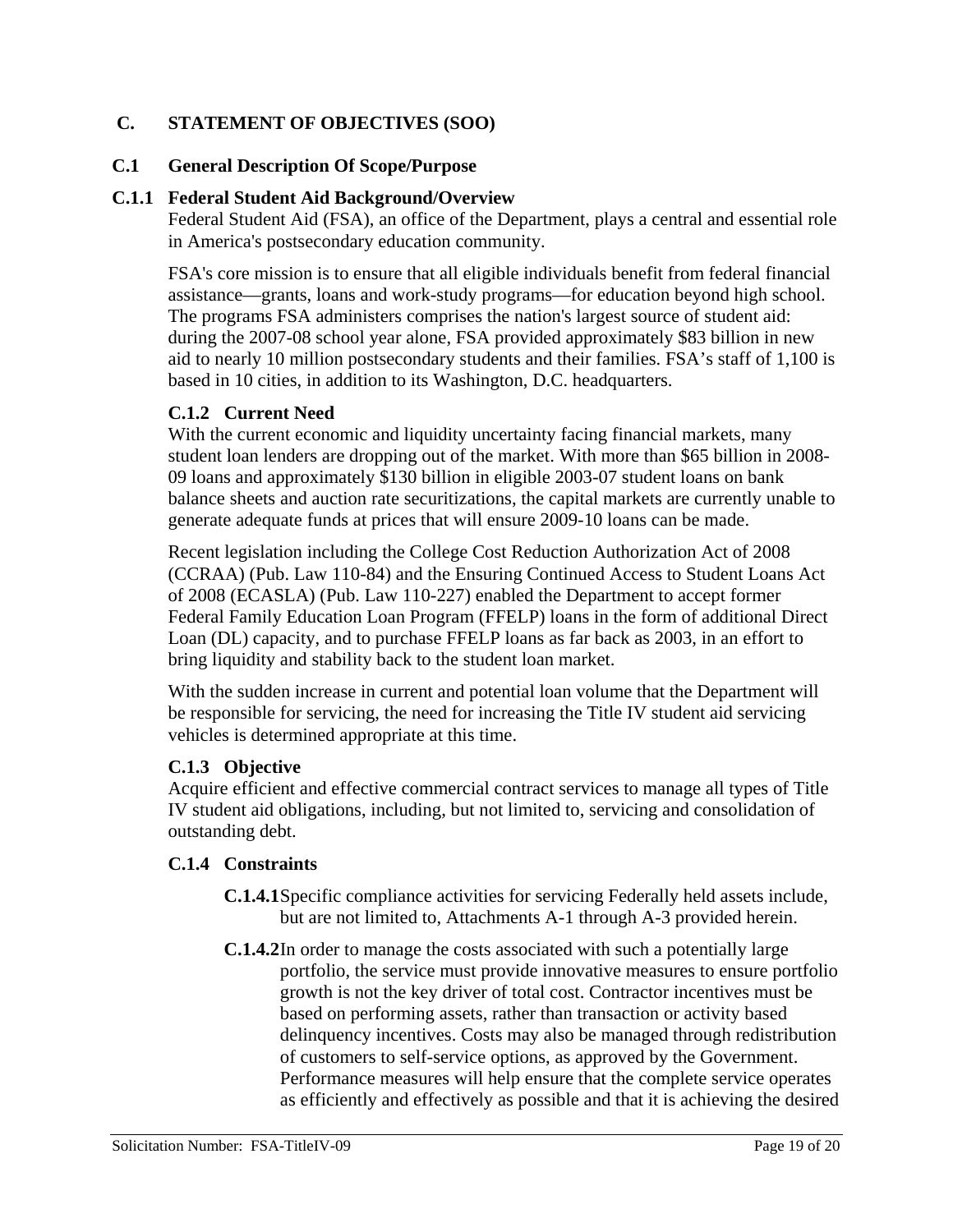business outcomes. These measurements will be flexible to allow for regular reviews and revisions as necessary.

- **C.1.4.3** The contractor(s) will be responsible for maintaining a full understanding of all federal and state laws and regulations and FSA requirements and ensuring that all aspects of the service continue to remain in compliance as changes occur.
- **C.1.4.4** The contractor(s) will provide a service flexible enough to handle new requirements generated by Congress and respond to legislative mandates and policy changes. Please see Appendix A – Standards and Relevant Documents for historical and current representative information.
- **C.1.4.5** The contractor(s) will provide timely (as defined by FSA and contractor) responses to Office of Inspector General (OIG), General Accounting Office (GAO), budget, data, and management requests.
- **C.1.4.6** It is understood and mutually agreed that the Department of Education has exclusive ownership of all information stored in, retrieved, modified, and/or archived in as part of this service. The contractor shall have no rights in such information and no rights to such information shall vest on the contractor by virtue of its performance of this contract. No other party has the right to copy, delete, archive, or transfer such information without the prior express written consent of the Department of Education. The contractor shall not use such information for any marketing or solicitation purpose including, but not limited to, commercial advertising, credit offers, or similar campaigns.

| <b>Number</b> | <b>Title</b>                                                     |
|---------------|------------------------------------------------------------------|
| $A-1$         | Additional Servicer—Initial Requirements Document (Version 21.0) |
| $A-2$         | Additional Servicer—Intermediate Requirements Document (Version  |
|               | 6.0                                                              |
| $A-3$         | Additional Servicer—Full Requirements Document (Version 6.0)     |
| $A-4$         | <b>Ongoing Allocation Methodology</b>                            |
| $A-5$         | Sample—Ongoing Allocation Metric Calculation                     |
| $A-6$         | Servicing Pricing Definitions (Version 9.0)                      |

#### **C.2 Attachments/Supplemental Documents**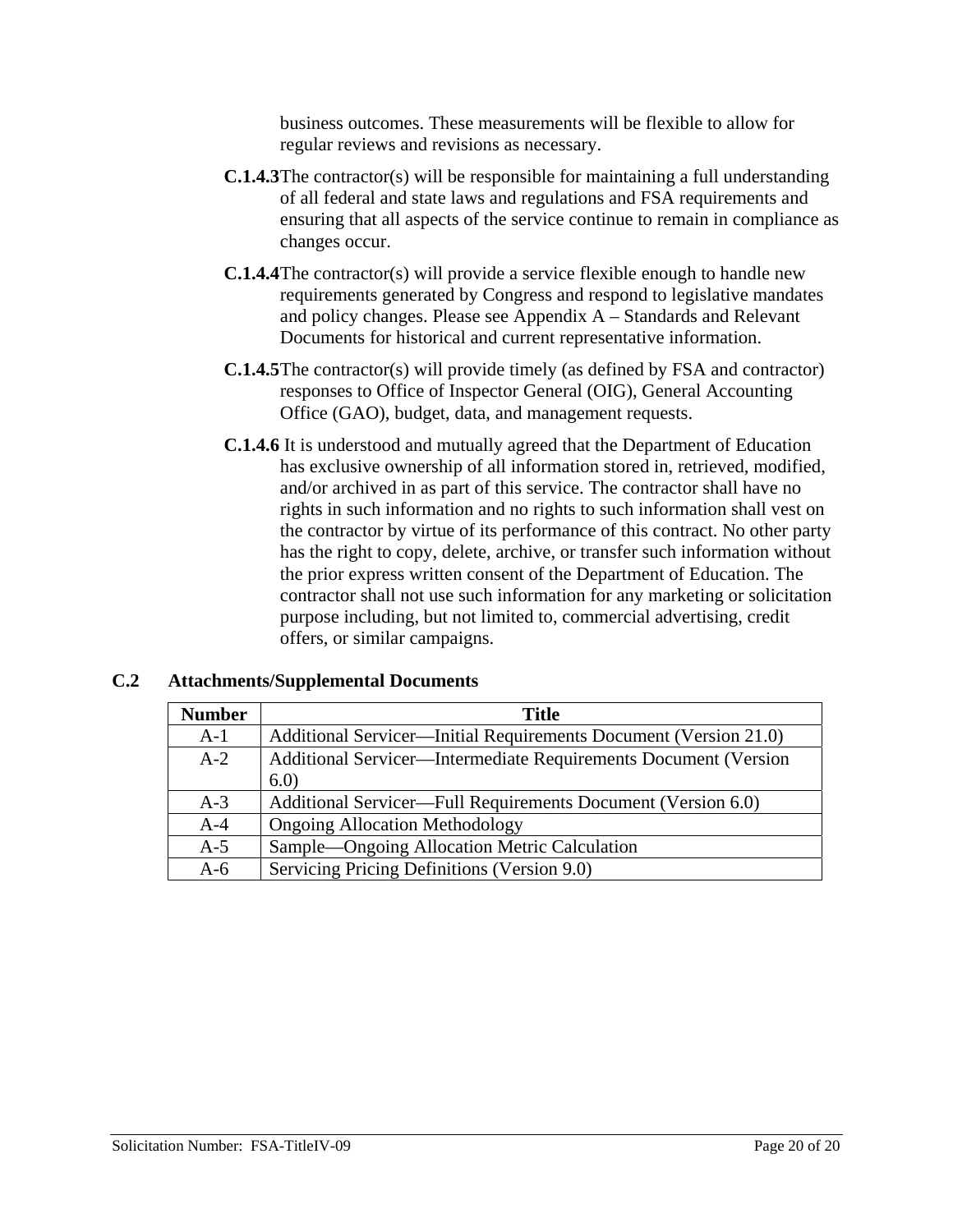# **Additional Servicer INITIAL Requirements**

All\_InitialReq\_v21.0.doc

All\_InitialReq\_v21.0 1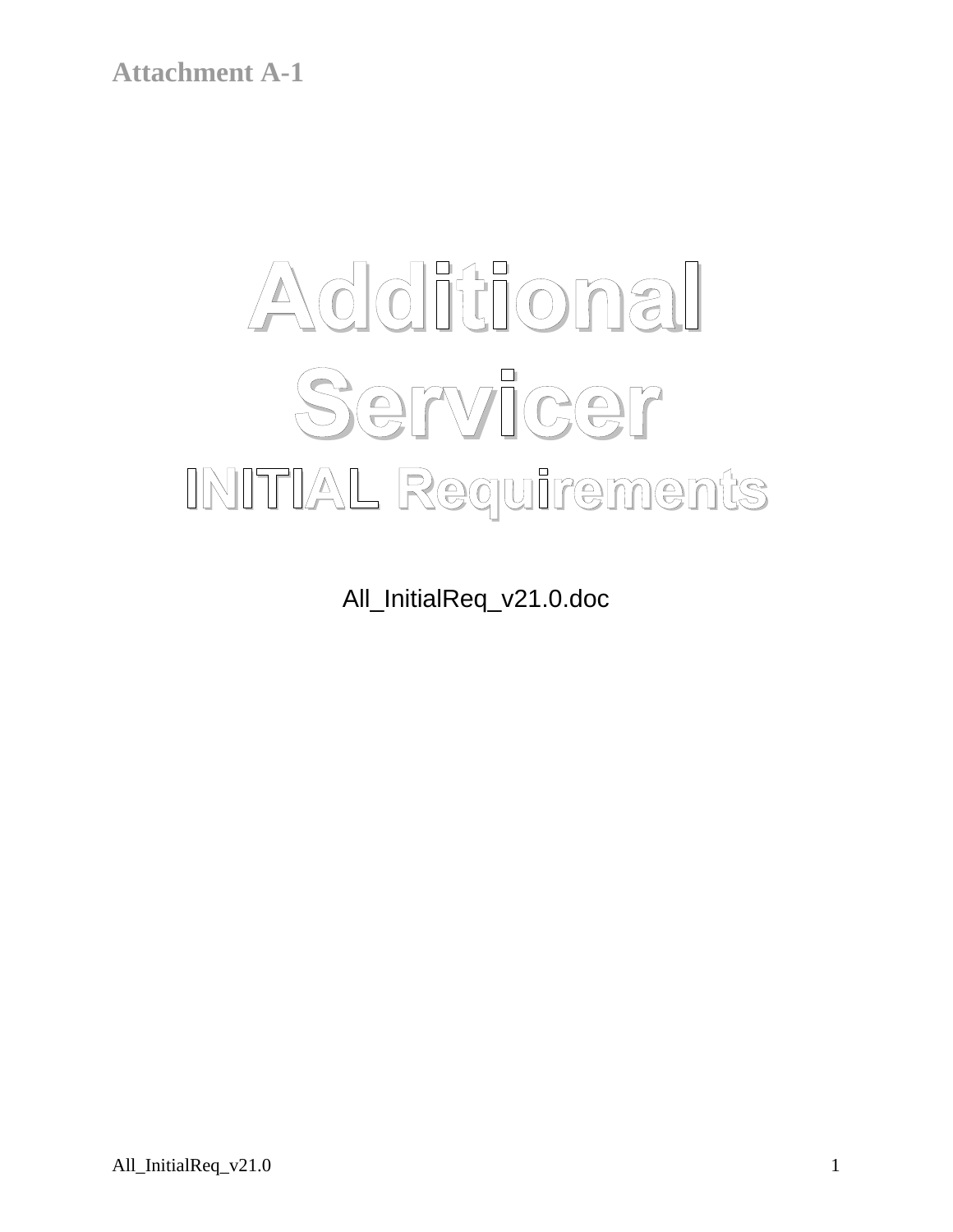# **Additional Servicer - Initial Requirements**

Required by 8/31/09 unless otherwise noted

## **TABLE OF CONTENTS**

| Unique Client/Lender Requirements for Federally Serviced Portfolio  14 |
|------------------------------------------------------------------------|
|                                                                        |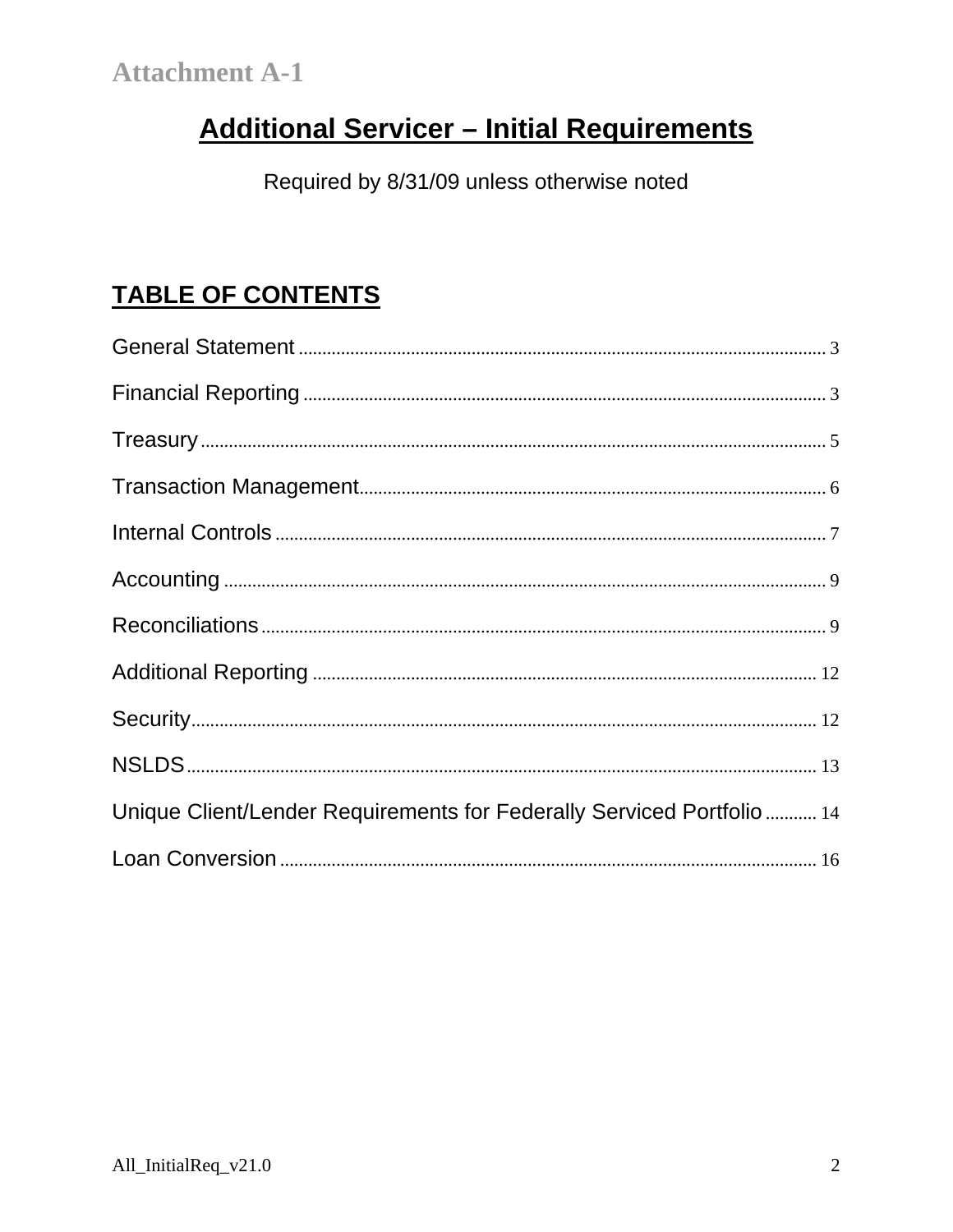### **General Statement**

It is the intent of the Department to procure a performance-based contract(s) that promotes competition and provides best of business services. To achieve this goal, the Department expects each servicer to provide commercially available services that will yield high performing portfolios and high levels of customer satisfaction. The following statements apply:

- Servicers will be required to meet all statutory and legislative requirements.
- Servicers will use their own discretion in deciding to provide services or business functionality that is recommended but not required.
- Servicers may leverage all borrower repayment channels while maintaining existing branding provided all federally held loans are clearly distinguished and identified, and borrowers are directed to make payment directly to the Department via a U.S. Treasury lockbox or electronic payment service.
- Small differences due to rounding in various calculations are understood and accepted providing the calculation itself is in compliance with federal regulation.
- The Department will allocate volume based on defined and understood performance metrics.
- The Department does not intend to provide additional service level requirements. The Department does, however, expect best of business practices to be deployed.
- The Department will not require the use of the Department or FSA logo on letters, web sites, etc.
- Servicers will have full discretion to promote or not promote services as long as they meet legislative and regulatory requirements and are cost neutral to the Government.
- Servicers will have discretion to provide services to schools.
- Servicers may use their own authentication process as long as the process is fully compliant with federal IT security guidelines.
- With regard to split borrowers, it is acceptable for servicers to handle requests, phone calls, etc. for all loans being serviced by that servicer, regardless of the holder (Federal or Non-Federal), as long as all federal laws and regulations are met.

## **Financial Reporting**

- 1. The servicer shall uniquely identify each specific activity (e.g., Collection of Principal, Collection of Interest, etc.) in the transaction level data.
- 2. The servicer shall provide required accounting reports. A preliminary list is presented below.
	- a) Trial Balance by Fund & a Working Trial Balance By Fund
	- b) Detailed Trial Balance by Transaction Type
	- c) Sub ledger Reconciliation Reports
	- d) Transaction Tables and mapping (Crosswalk) to the Department's general ledger system, the Financial Management System (FMS), including transaction descriptions and amount fields.
	- e) Cash Receipt Detail
	- f) Cash Disbursement Detail
	- g) Report of Debts Assigned by Assignor (Lender, GA, Intra-Fund Transfers)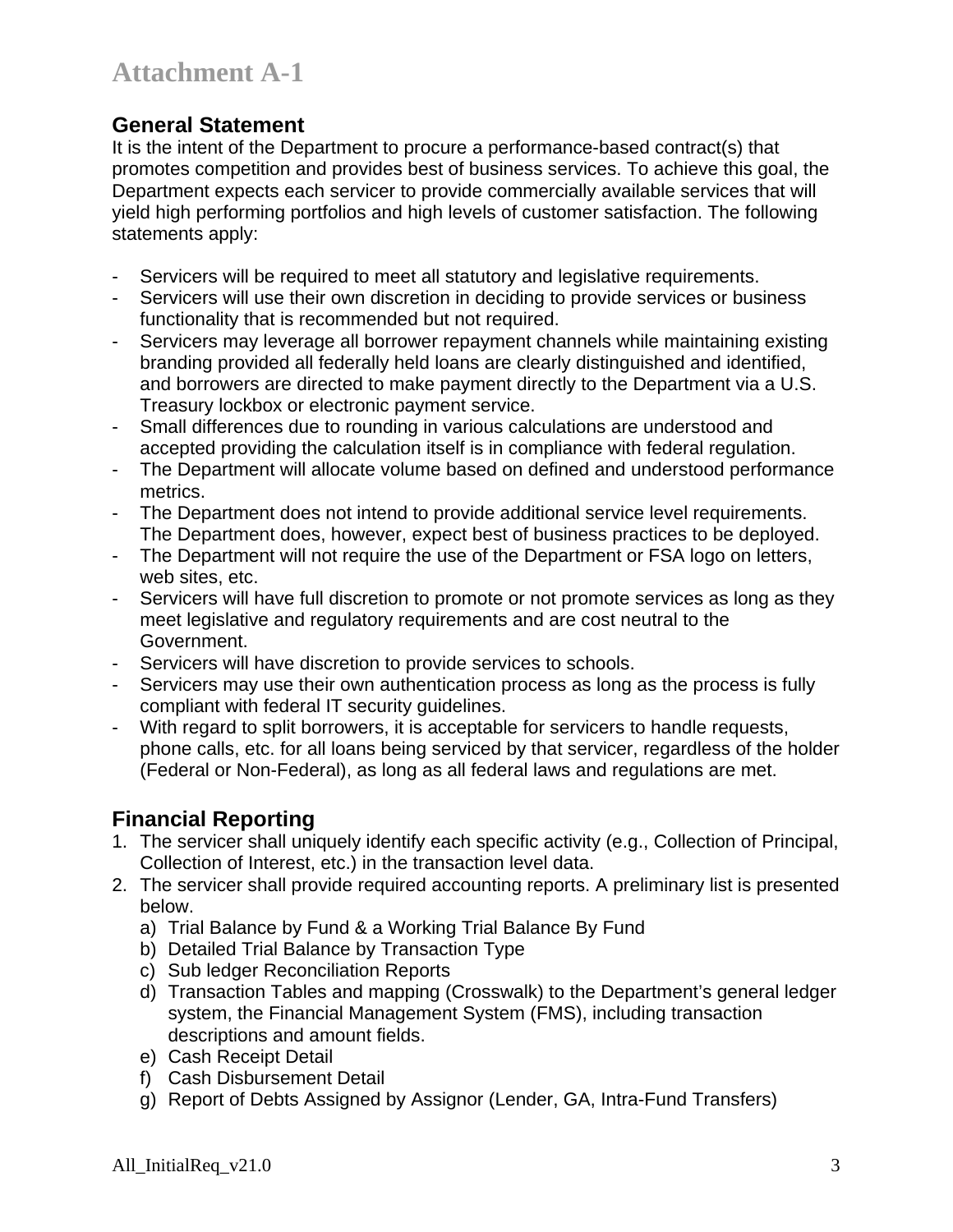- h) Report of Loans Consolidated (by Fund, Cohort Year, Loan Program Type, Risk Category)
- i) Report of Loans Rehabilitated (if applicable)
- j) Loan portfolio performance reports (by Fund, Loan Type, cohort year and risk category).
- k) Collection Activity Report The report summarizes by Current Month, Current Quarter, and Year to Date for each Loan Type, the number of loans and the amount of loans for each delinquency stage.
- l) Loans Transferred to and from the Department's Default Management Collection System (DMCS)- The report has 3 parts:
	- a. Loans Transferred to DMCS Displays by transfer date the total number of borrowers, total number of loans, total principal balance at time of transfer, and date DMCS accepts the loans for each weekly transmission to DMCS.
	- b. Rejected and Re-transfer to DMCS Displays by re-transfer date the total number of loans, total number of borrowers, total principal balance, and date DMCS accepts the loans for each weekly transmission to DMCS.
	- c. Transfers by Loan Type Displays by transfer date, total number of borrowers, and total number of PLUS, Stafford, and Consolidation.
- m) DMCS Recall and Rehabilitation Tracking Report The report displays by month/year the total number of borrowers recalled from DMCS, total number of loans recalled, total number of Rehabilitated loans and borrowers received from DMCS.
- n) System Balancing Reporting of daily, weekly and monthly activity sent and received with each interfacing partner at the Batch level and at the Transaction Type, Transaction Count, Transaction Amount levels. Reports activity sent and activity received; and balances activity received to activity accepted and rejected.
- o) Financial Transactions Reconciliation Report of all daily, weekly and monthly transactions posted on the servicing system for each interfacing partner. Displays summary data by financial transaction type, number, and dollar amounts.
- p) Work in Process Reports of activity received and accepted into the servicing system, but not posted to borrower accounts for each interfacing partner. Displays detail level transactions at the loan level for all financial transactions received but not posted. Includes applicable dollar amounts and reflects aging of each transaction. Reporting can include, but is not limited to, pending disbursements, loan adjustments, consolidation payoffs, etc. (See below for specific unapplied cash reporting). Daily cumulative reporting with the last daily report for the month reflecting the WIP balances as of month end.
- q) Unapplied Cash Payment Recycle report: Payment and Payment adjustment activity received and accepted into the servicing system but not posted to borrower accounts. Reporting is by payment source (including, but not limited to: lockbox, electronic debit, IPAC, etc.) Displays detail level cash payment and payment return/adjustment transactions at the borrower level and includes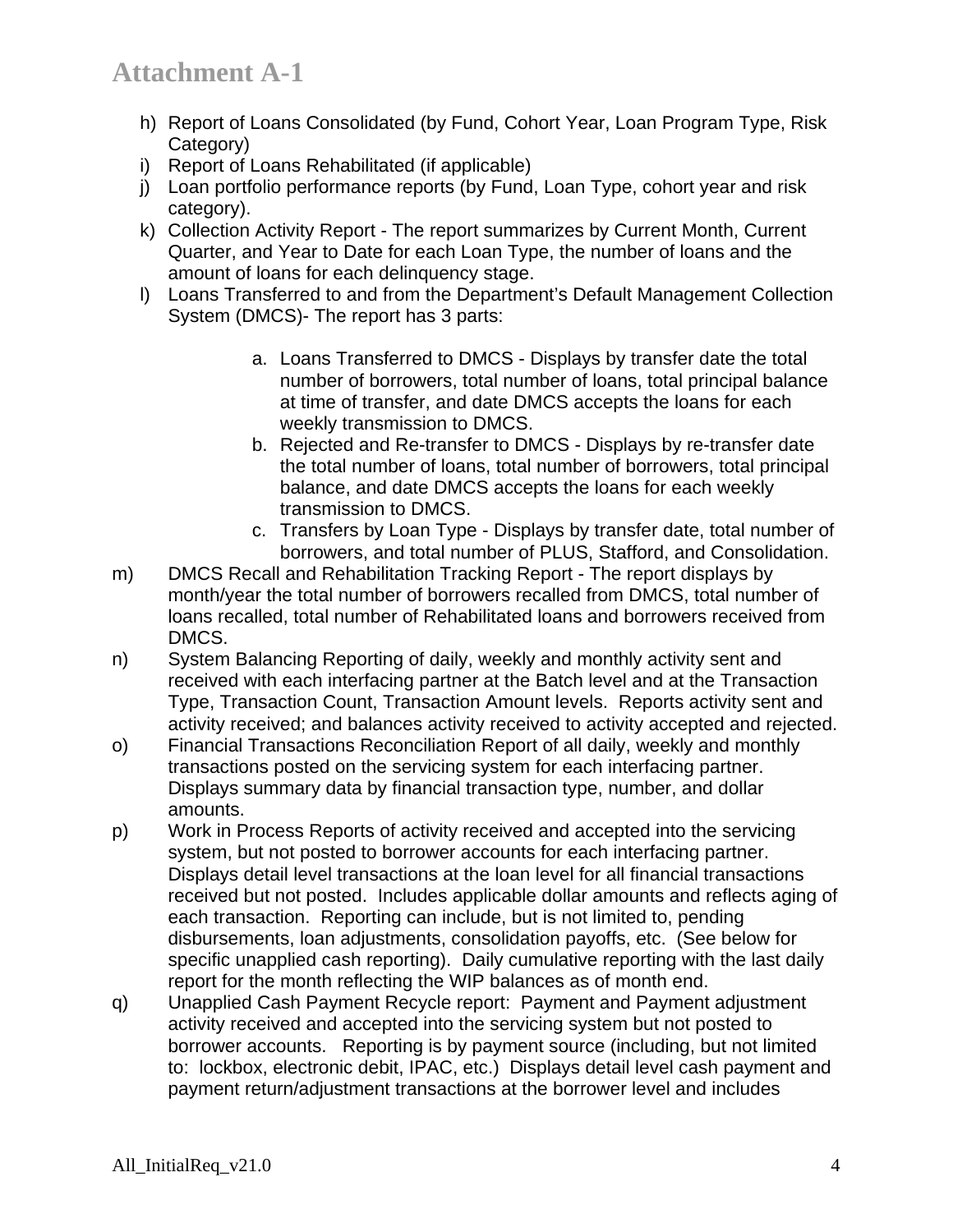Treasury document information (schedule number, schedule amount and schedule type) and aging of each transaction. Daily cumulative reporting with the last daily report for the month reflecting the WIP balances as of month end.

r) Ad-hoc reporting capability and access for the Department (see "Reconciliations").

## **Treasury**

- 3. The servicer shall require entities making payments on Government loans (borrowers, lenders, etc) to direct payments to a Treasury designated service including:
	- a) Treasury lockbox
	- b) Pay.gov
	- c) Remittance Express
	- d) IPAC.

*Note: Receipts must be processed in accordance with guidance provided in Treasury Financial Management (TFM), available at www.fms.treas.gov/tfm/index.htm*

- 4. The servicer shall establish an interface with the Treasury lockbox service for the receipt of payment posting file and returned payments files.
- 5. The servicer shall establish an interface with Pay.gov for the receipt of ACH debits and credit card payments.
- 6. The servicer shall establish an interface for Remittance Express (REX) to support receipt of ACH credits. REX provides FSA and the servicer with download capability of an activity file with optional fields for identifying borrower accounts.
- 7. The servicer shall establish an interface for the receipt and processing of Inter-Governmental Payment and Collection (IPAC) systems payments. IPAC provides FSA and the servicer with download capability of an activity file with optional fields for identifying borrower accounts.
- 8. The servicer shall post payments to the borrower accounts on the same date of receipt of payment information from Treasury. If the servicer directly receives payments, those payments will be deposited to Treasury on the day of receipt.
- 9. The servicer shall maintain a recycle or unapplied file of any payment/payment return transactions that cannot be posted to a borrower account. The servicer shall perform due diligence to research payments held in suspense for the purpose of resolving the unposted items including: posting payment to appropriate borrower account; refunding to remitter; or escheatment to Treasury.
- 10. The servicer shall obtain daily deposit information from Treasury's Ca\$hLinkII system to support accounting processes and controls, such as daily and monthly reconciliations.
- 11. The servicer shall maintain proper controls over payment posting and accounting activities, and perform daily and monthly required reconciliations.
- 12. Issuance of Refunds The servicer shall promptly manage credit balance accounts, and other payments and accounts requiring a refund. The Servicer shall process refund transactions to borrowers (borrower overpayments), lenders (such as consolidation overpayments), etc.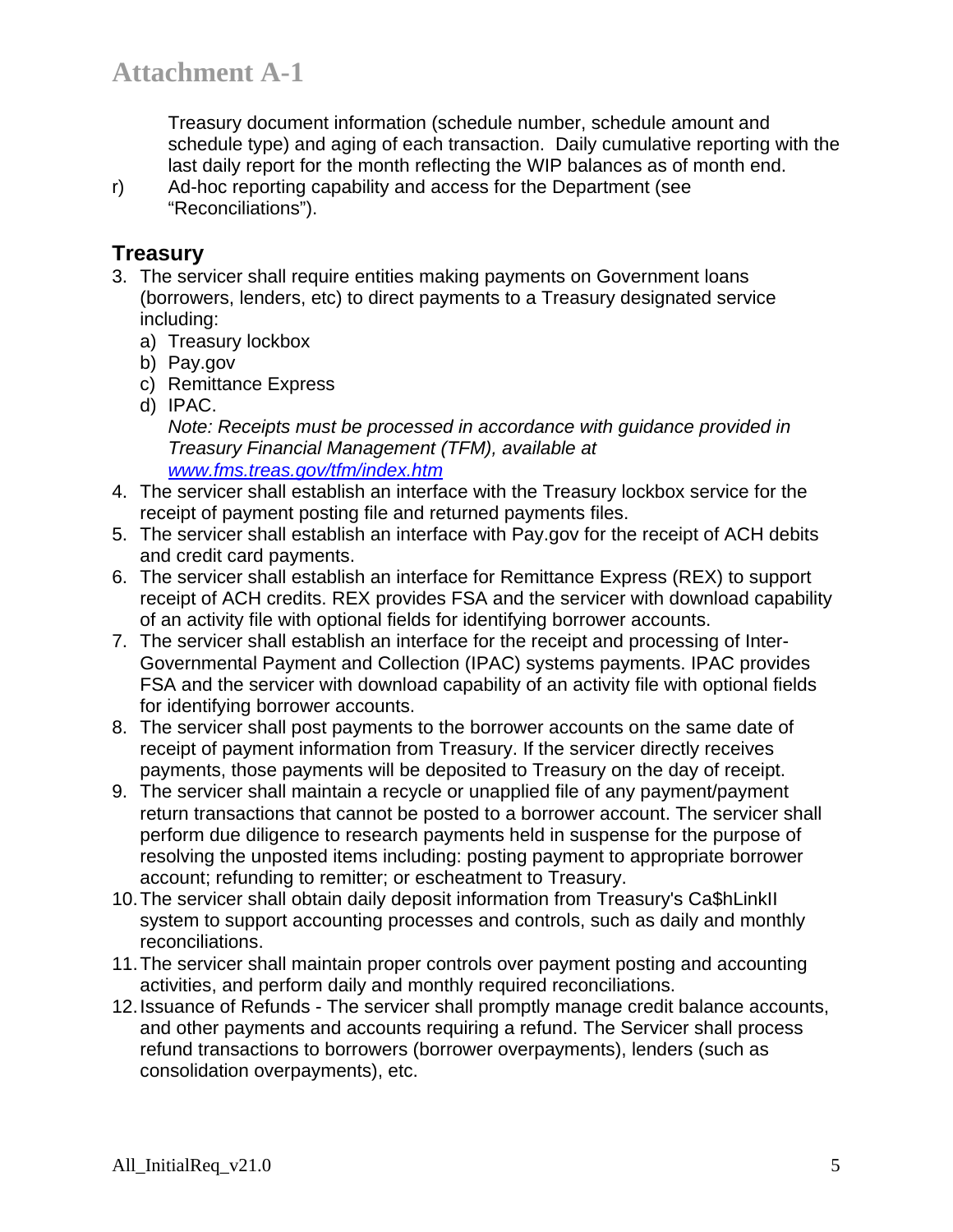- a) The servicer shall establish an interface and process payments refunds via interface via interface with FSA's Financial Management System (FMS) using the FMS standard file format (see FMS Attachment A).
- b) Batches of refunds shall be subject to FSA review and approval.
- c) The servicer shall receive and work from a Treasury Confirmation Report available through Treasury's Government-Wide Accounting System (GWA). This confirmation data will be used to provide information to borrower inquiries on refund status. The GWA report confirms the completion of processing on a batch, and provides the first and last check number for the batch.
- d) The servicer shall receive a report of Treasury Cancellations, maintain cancellation data, and shall provide information for borrower inquiries and support re-issuance of refunds.
- e) The servicer shall perform due diligence on cancelled refunds, on issuance of validated refunds, and will follow Treasury guidelines for escheatment.
- f) The servicer shall request FSA to cancel refunds, when appropriate.
- g) The servicer shall use FSA's student application internet gateway (SAIG) to transmit refund requests to FMS.
- h) The servicer shall pass Treasury cancellation data to FMS using the FMS standard file format (see FMS Attachment A).

## **Transaction Management**

- 13. The servicer shall establish a system and processes to correctly record all transactions on their database and to post summary transactions to the FSA's general ledger (FMS) on the same business day they are generated.
- 14. All servicer transactions shall include all fields as required by FMS and all amounts applicable to each transaction type.
- 15. All servicer transactions must pass all FMS edits for posting into the general ledger.
- 16. The servicer shall ensure all transactions are reversible.
- 17. The servicer shall provide unique transaction reporting for each type of loan activity.
- 18. All servicer transactions will be accurately translated (mapped) from the Servicer's subsidiary ledger to FSA's general ledger (FMS).
- 19. The servicer shall maintain both the posting date and effective date of the transactions on their system.
- 20. The servicer shall provide an audit trail that efficiently links their detailed transactions in the subsidiary ledger to summarized transactions in FSA's general ledger. Transactions must have sufficient audit trail to support efficient tracing.
- 21. The servicer shall include original Treasury document numbers on applicable transactions, in addition to any system created document numbers (including but not limited to: SF215, SF5515, SF1166, SF1098, and SF1081). The usage of Treasury documents is described on the web site http://fms.treas.gov/index.html.
- 22. The servicer shall assign and retain the Credit Reform Code (CRC), recording and reporting on all loan related transactions at the CRC level. Federal Credit Reform Act legislation and Treasury guidelines for reporting are described on the web site http://fms.treas.gov/index.html. Appendix A (CRC Codes) of Attachment C (FMS File Layouts) describes how CRC codes are generated.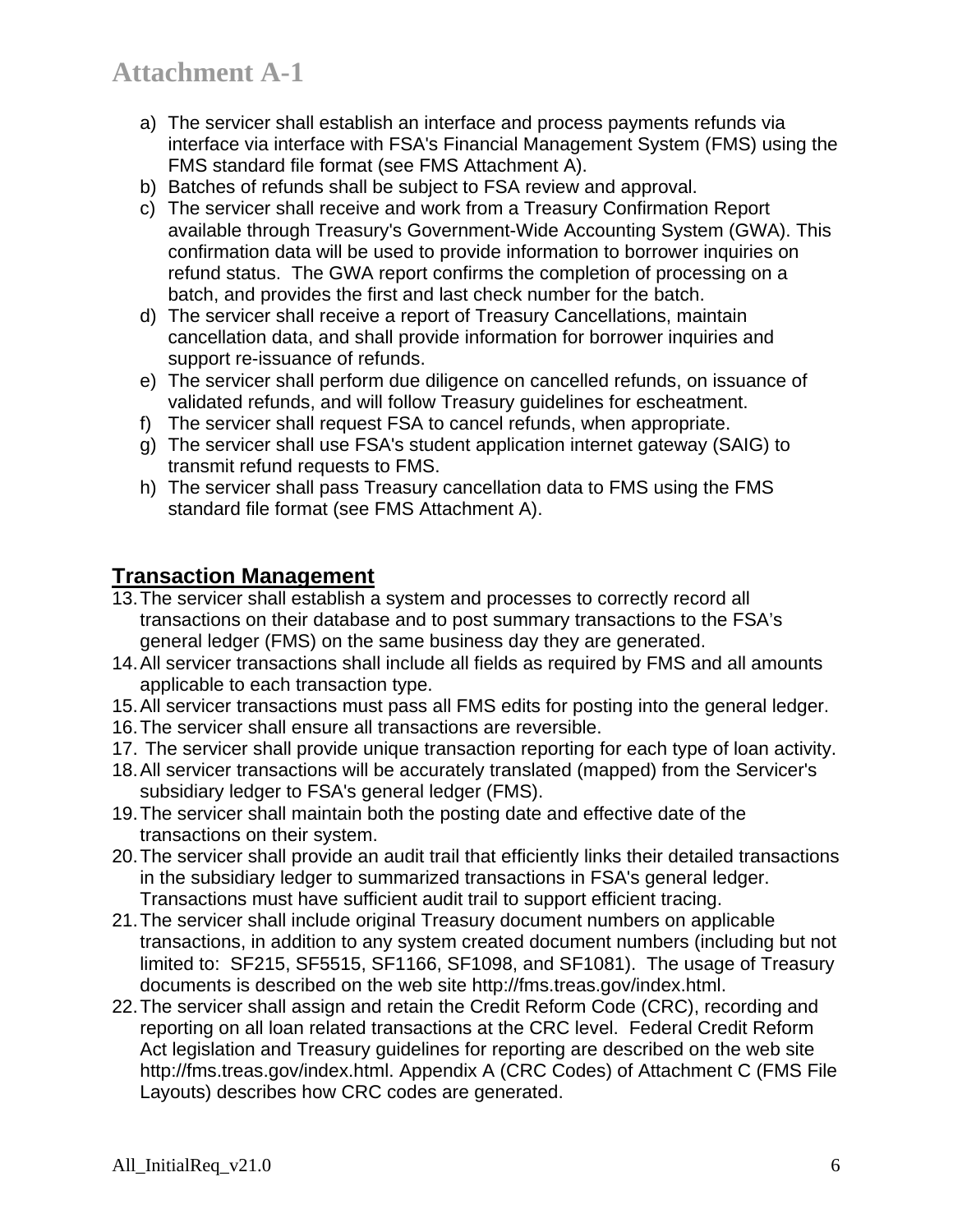## **Internal Controls**

- 23. The servicer shall incorporate a system of internal controls consistent with federal laws, regulations, policies and authoritative guidance. These laws, regulations, and guidances include, but are not limited to: Federal Financial Management Improvement Act (FFMIA); Federal Managers' Financial Integrity Act (FMFIA); CFO Act; Government Performance and Results Act (GPRA); GAO's Green Book; OMB Circulars A-123, 1-127, and A-130; Joint Financial Management Improvement Program (JFMIP); and Treasury Financial Manual (TFM).
- 24. The servicer's procedures and systems shall include a system of internal controls that ensures resource use is consistent with laws, regulations and policies; resources are safeguarded against waste, loss, and misuse; and reliable data are obtained, maintained, and disclosed in reports. Appropriate internal controls shall be applied to all system inputs, processing and outputs.

Examples of Internal Control Standards to be implemented by the servicer include the following:

- a) Review and Reconciliation: Records are examined and reconciled to determine that transactions were properly processed and approved.
- b) Execution of Transactions: Independent evidence is required to be maintained to ensure that authorizations are issued by persons acting within the scope of their authority and transactions conform with such authority.
- c) Segregation of Duties: Proper segregation of duties is required to exist among functions including: authorization, execution, recording and reviewing transactions, custody of assets, and performing reconciliations.
- d) Qualified and continuous supervision is required to be provided to ensure that proper internal control is maintained.
- e) Access to and Accountability for Resources: Access to resources and custody and use of resources is required to be assigned and maintained.
- 25. The servicer shall provide FSA with supporting documentation for FSA's OMB Circular A-123 annual review, the annual Financial Statement Audit, and other audits and reviews (as further described in the Requirement #29 below on Audit Support Services and in Audit Attachment A, "Audit Support Requirements").
- 26. The servicer shall consult with FSA during FSA's OMB Circular A-123 annual review process and for other audits, so that FSA can: (a) maintain its understanding of the servicers controls (in the context of GAO Internal Control Standards and the Committee on Sponsoring Organizations (COSO) control framework), (b) maintain FSA documentation depicting the servicer's controls and process flows (as further described in Requirement #29 below on Audit Support Services and in the attachment, "Audit Support Requirements"), and (c ) maintain FSA's test plan, which will call for the provision of supporting materials from the servicer.
- 27. The servicer shall be responsible for resolving all deficiencies identified during audits and participating in corrective action plans as needed.
- 28. The servicer shall provide FSA with support for conducting FSA site visits to servicer centers of operation. The purpose of the site visits will be to enable and enhance FSA's plans for the conduct of its A-123 review. In addition, during the site visit, FSA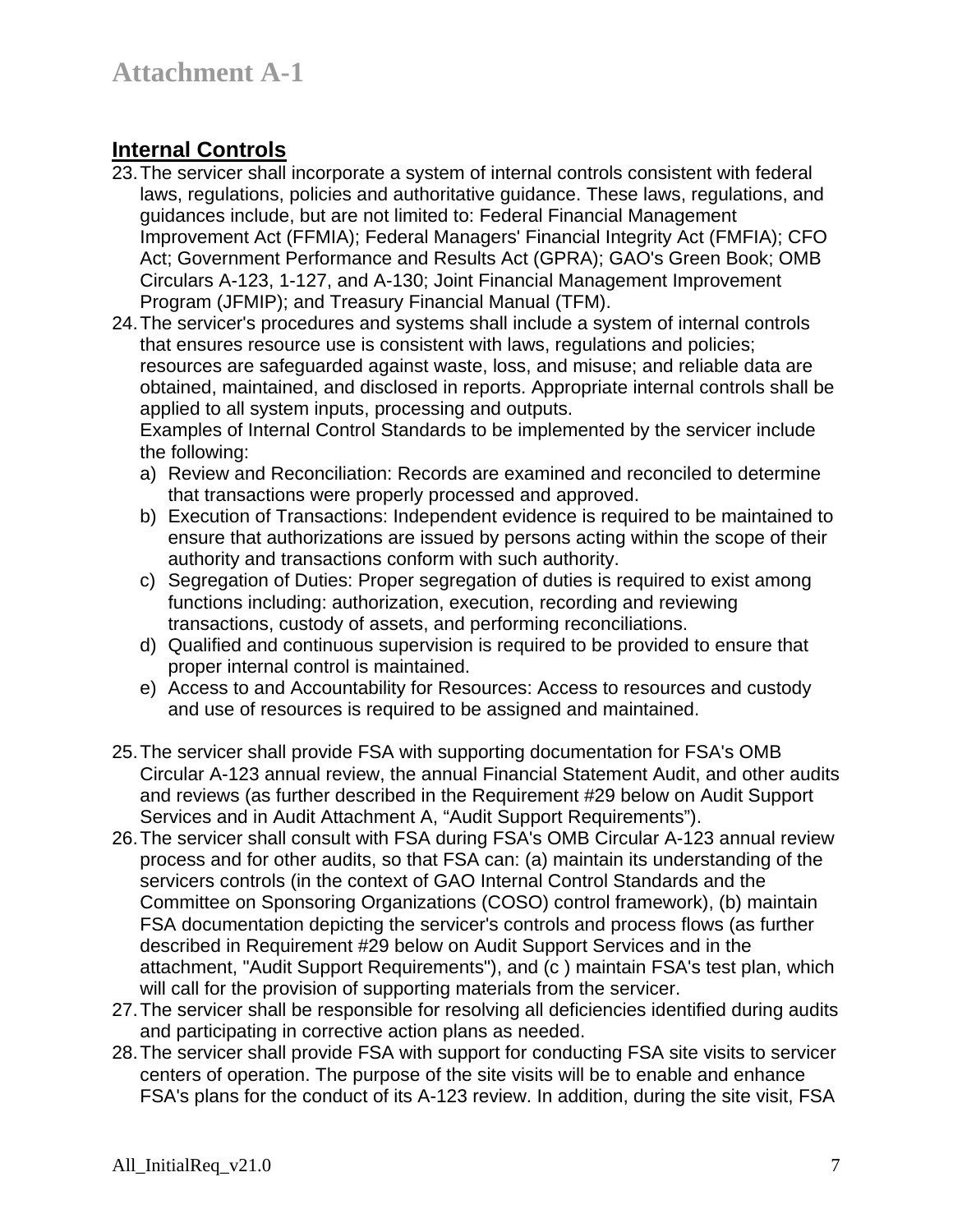will observe the execution of selected processes for compliance with stated procedures and system function.

- 29. The servicer shall provide Audit Support Services, upon request, including but not limited to the following audits and reviews. The "Audit Support Requirements" document attached provides additional information on the annual Financial Statement Audit and describes the "Prepared by client" (or PBC) process that will be used by the auditor and/or FSA to submit requests for documentation, data, and/or walkthroughs and for the servicer to fulfill these requests.:
	- a) FSA's annual Financial Statement audits;
	- b) Assessments of internal controls in accordance with FMFIA and OMB Circular A-123, Appendix A;
	- c) Program-specific financial and compliance audits conducted by GAO, OIG, and/or OMB;
	- d) FISMA audits;
	- e) Certification and Accreditation reviews;
	- f) Internal reviews;
	- g) Contract oversight activities; and
	- h) Agreed Upon Procedures Audits for Loan Purchase Programs. *This support generally includes, but is not limited to: making resources and facilities available, participating in audit planning (such as to determine when resources would be made available and for what purpose), responding to "prepared-by-client" (PBC) requests, reporting status, and remediating deficiencies identified. At a minimum, PBC requests will include: interviews, access to process and system documentation, standard and ad hoc queries and reports, and general questions on processes, systems, data, and/or other matters.*
- 30. The servicer shall meet requirements for a Type II SAS 70 audit. It is anticipated that performance of the Type II SAS 70 audit with an unqualified opinion and submission of the resulting work papers will eliminate or substantially reduce audit work performed by various auditors, internal and external to the Department, as part of the Department-wide and Government-wide annual audits. As part of their contracts with various lenders, servicers also normally have a SAS 70 audit performed annually by a qualified independent auditor.
	- a) For IT controls, the servicer shall supplement the Type II SAS 70 with additional agreed-upon procedures resulting in an audit consistent with GAO's Federal Information System Control Audit Manual (FISCAM). The results of these procedures should be conducted and reported at least annually, with a year-end of 6/30. Further, the servicer shall provide FSA with a "bridge letter" covering the period from 6/30 to 9/30 indicating no changes to the control environment.
	- b) For operational controls, the servicer shall ensure that the Type II SAS 70 covers all GAO Internal Control Standards or COSO Components (e.g., control environment, risk assessment, control activities, information and communication, and monitoring) for those transactions processed by the servicer. The results of these procedures should be conducted and reported at least semi-annually covering the periods  $1/1 - 6/30$  and  $7/1 -$ 12/31.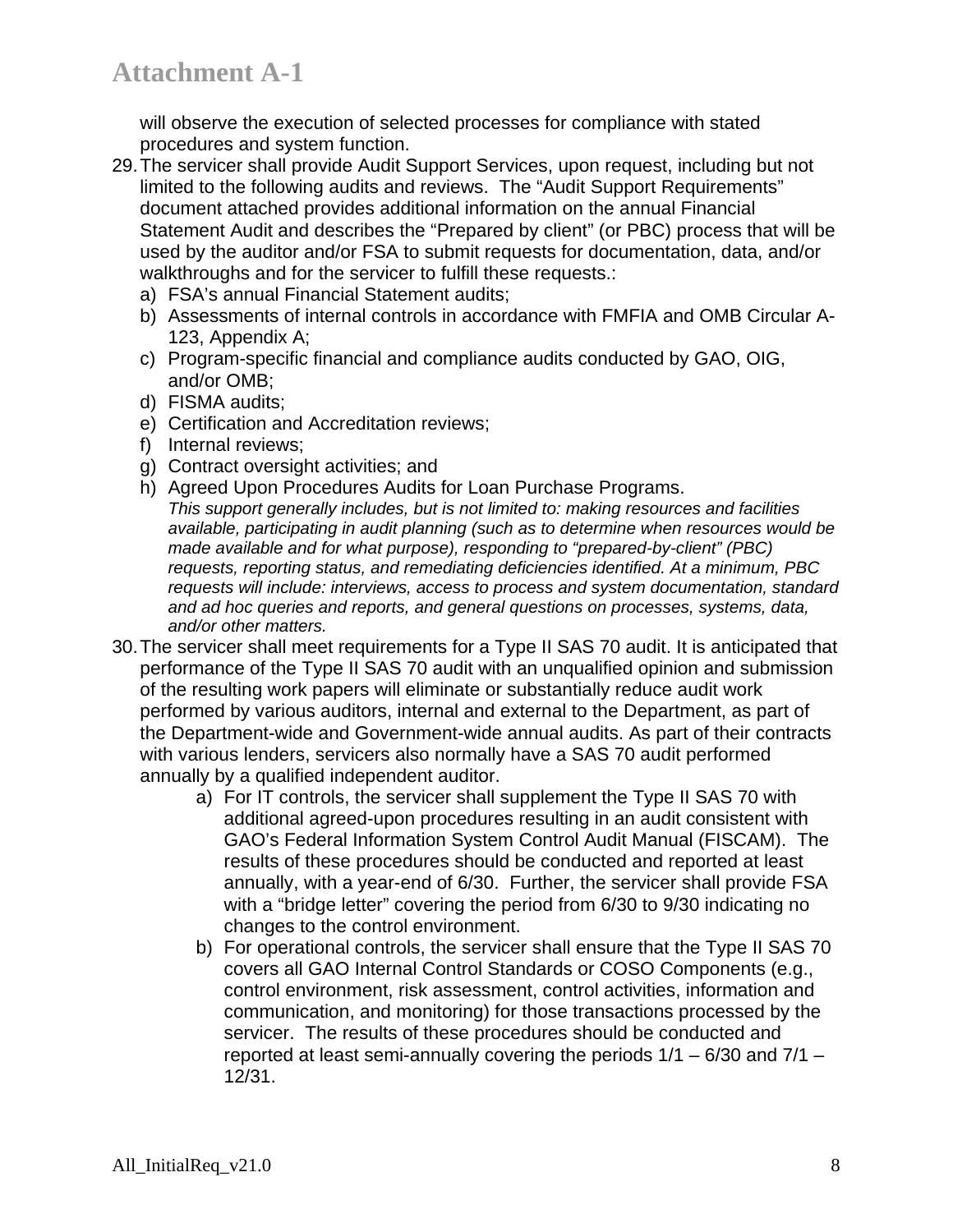## **Accounting**

- 31. The servicer shall create a financial interface between the FSA servicer and FSA Financial Management System (FMS) to provide financial data to FMS on a daily, weekly and monthly basis.
	- a) The data and data layouts to be provided within this interface are described in the FMS Attachment C – FMS File Layouts
	- b) Submission / send rules for these transmissions are:
		- 1. In addition to daily transaction files, servicer shall send weekly (summary) and monthly (interest and adjustment) files to FMS.
		- 2. Servicer shall use secure FSA's SAIG mailbox to place daily, weekly and monthly files on the FMS server for processing in FMS.
- 32. The servicer shall conduct accountancy, ensuring that transactions of the servicer's subsidiary ledger are accurately recorded in the FMS general ledger, to include:
	- a) Managing the accounting transaction processing between the subsidiary ledger and the general ledger.
	- b) Preparing procedural instructions and execution of manual procedures related to the preparation of accounting transactions.
	- c) Reconciling cash, accounts receivable, accounts payable, and other general ledger accounts.
	- d) Correcting all differences between the subsidiary ledger balances and the control account balances in the general ledger.
	- e) Assisting FSA, FMS, and CFO in posting financial data and recommending alternatives to resolve rejected activity and variances.

## **Reconciliations**

- 33. The servicer shall perform reconciliations of balances and activity as requested, that meet the following general requirements:
	- a) Reconciliation activity should demonstrate that all required data is transmitted to the Department and that all omissions, duplications of data, and recording errors are detected and corrected timely.
	- b) All reconciliations and financial accounting will be inclusive of principal, interest and fee amounts.
	- c) Monthly reconciliation between Servicing Trial Balance by Portfolio and FSA's general ledger (FMS) trial balance for each individual balance sheet account (balances and activity).
	- d) All programs are to be accounted, reported and reconciled individually (distinct portfolios).
	- e) Portfolio balances must be supportable at the loan level.
	- f) Unless otherwise instructed, all reconciliation processes must identify and define specific transactions causing differences.
	- g) Unless otherwise instructed, all requirements apply to each portfolio.
	- h) Monthly reconciliations are due to FSA by the  $8<sup>th</sup>$  calendar day of the subsequent month. (e.g. Reconciliations for the month of June are due July  $8<sup>th</sup>$ .)
	- i) Monthly reconciliations require contractor review by at least one level of management.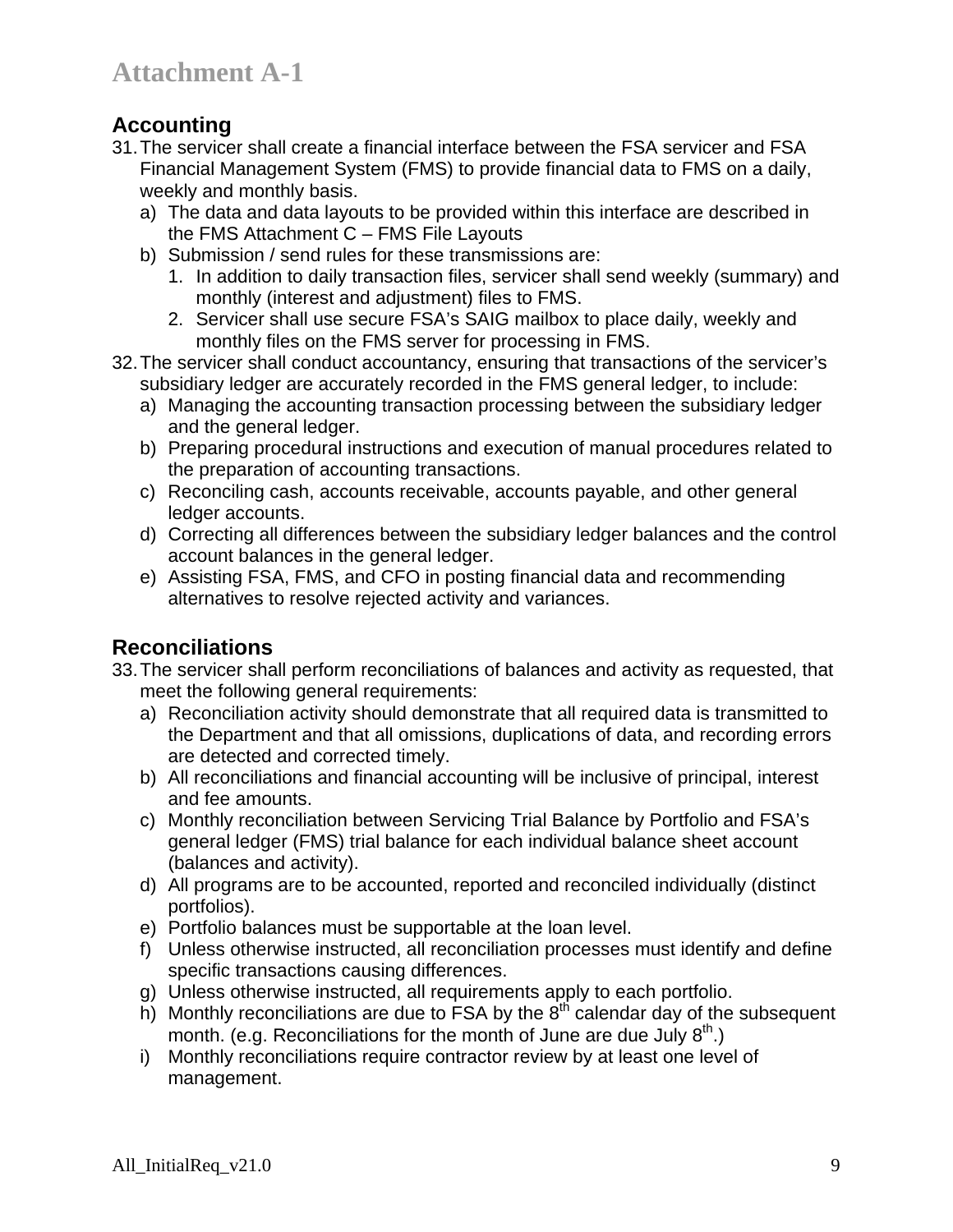- j) Monthly reconciliations require the signature of the preparer and reviewer and the date of signatures.
- k) Signed monthly reconciliations and all necessary supporting documentation are to be provided to FSA in Adobe .pdf format.
- l) The servicer shall provide reports in the file format requested by FSA. File format types would include, but are not limited to: the Microsoft Office Professional Suite (Excel, Word, Access, etc.), Adobe (.pdf), text (.txt), comma delimited (.csv) etc.
- m) Daily reconciliations are not standard deliverables to FSA but are considered operational processes and subject to internal control testing.
- n) Unless otherwise instructed, all reconciling items arising from monthly reconciliations are to be researched and cleared within the month subsequent to the reconciled period. For example, reconciling items for the month of June must be cleared within July. This eliminates repeat reconciling items.
- o) Unless otherwise instructed, all reconciling items arising from daily reconciliations are to be researched and cleared within 48 hours.
- p) Daily reconciliations include tracking and resolution of all work in process activity.
- 34. The servicer shall reconcile loan sales as follows:
	- a) Perform daily 3-way reconciliation between invoice (pre-sale report), Bill of Sale from selling lender, and conversion reports from servicing system. Offeror must be able to produce the reconciliation at the deal, invoice, lender and summary level.
	- b) Perform daily and monthly over/underpayment reconciliation between the Selling lender, servicing system, FMS and Treasury.
	- c) Maintain resulting accounts receivable/accounts payable reconciliation of over/underpayment activity between the Selling lender & FMS. To include:
		- 1. Maintain balance of receivables from sellers and payables to sellers.
		- 2. Invoice sellers for accounts receivables.
		- 3. Process FMS accounts payable refund request to sellers (see Refund Reconciliations for specific requirements).
		- 4. Process overpayment refund collections from Selling lenders.
		- 5. Maintain clear audit trail of overpayment refund transactions processed to Treasury deposits.
	- d) Daily reconciliation to assure that the FMS net funding transactions purchasing loans equal the net loans accepted and either posted or pending posting (traceable in work in process files) to the servicing system by the next day.
	- e) Daily reconciliation of activity sent from sellers to accepted and either posted or pending posting (traceable in work in process files) on the servicing system.
- 35. The servicer shall reconcile transfers as follows:
	- a) Servicer will provide for loan exchange and reconciliations between servicing system and FSA servicing systems. Servicer will maintain portfolio integrity upon re-entry into the servicing system.
	- b) Perform daily reconciliation on transfers of loans between the Servicing system and each FSA servicing system.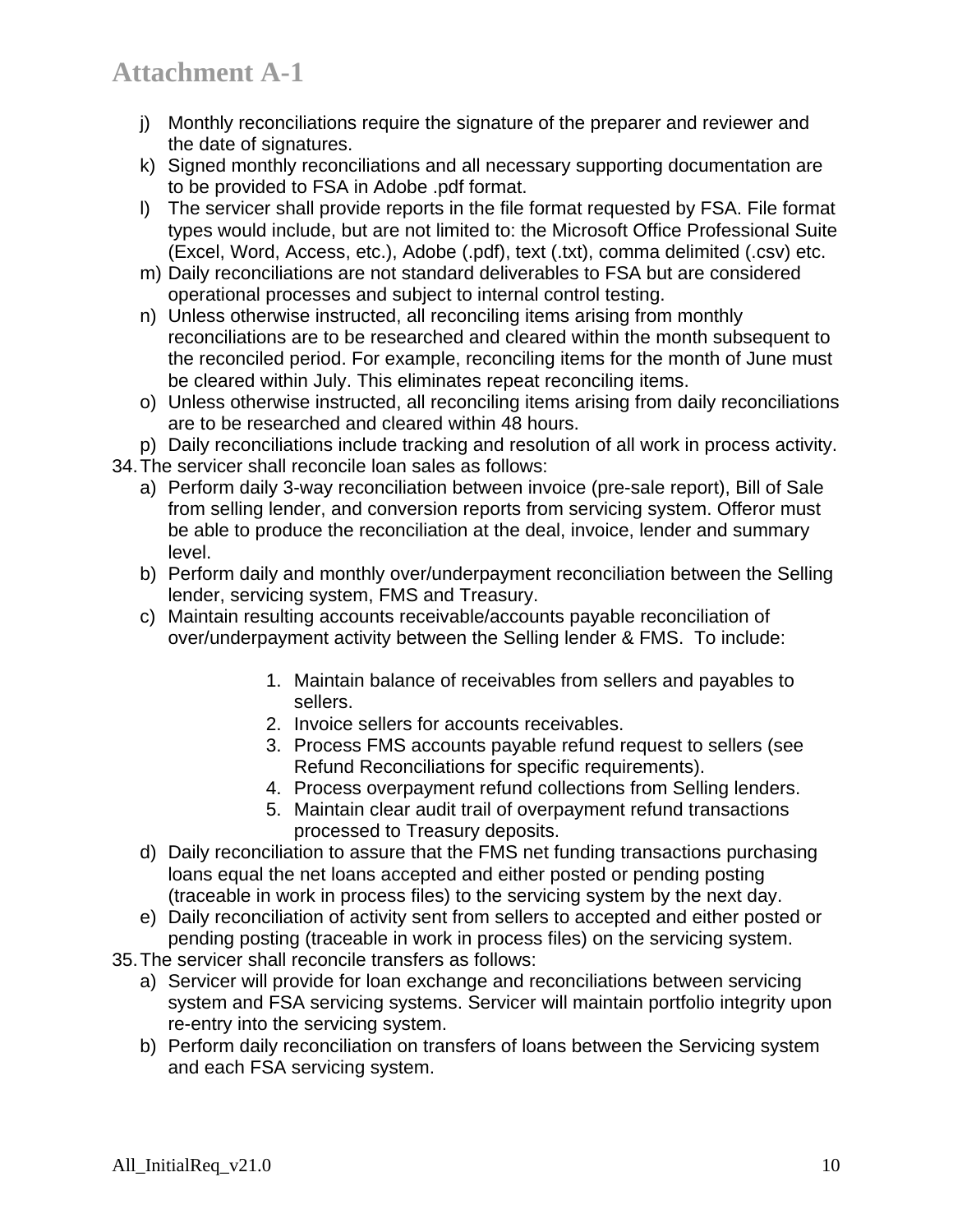- c) Perform monthly reconciliation of transfers of loans between the servicing system and each FSA servicing system.
- 36. The servicer shall reconcile cash collections as follows:

NOTE: The terms "recycle file", "suspense account" and "unapplied file" are defined as the transactional level cash payments and payment adjustments received but not posted to borrower accounts on the servicing system.

- a) Record all incoming check & electronic collections received (deposits) to the cash clearing account (level 1); reverse collection transactions from cash clearing account when posted to borrower accounts (level 2).
- b) The application process for postable cash payments and payment returns must be completed within 48 hours of collection receipt.
- c) Reconcile all cash activity to Treasury daily. This includes, but is not limited to: electronic funds transfer (EFT), checks (SF 1166), Intra-governmental Payment and Collection (IPAC) System/SF 1081 payments, internal electronic cash transactions, and any other payments to or deposits with Treasury.
- d) Perform daily collection reconciliation among the various Treasury receipt channels (i.e. Lockbox, Pay.gov, Remittance Express, and IPAC), servicing system and FMS general ledger. Collection transactions are to be posted to FMS daily.
- e) Daily reconciliation to ensure Total Cash Received (check and electronic) = (Total Cash Payments Posted to Borrower's accounts + New Recycle File Items).
- f) Daily reconciliation to ensure Outstanding Recycle File Balance = Beginning Recycle File Balance + New Recycle File Items - Recycle File Items Posted to Borrower Accts - Refunds of Misdirected Payments - Treasury Escheatment.
- g) Monthly reconciliation of the Servicer's unapplied cash payment recycle file balance at the servicing system to the FMS Unapplied Collections general ledger account.
- h) Monthly reconciliation of Treasury bank statement to FMS and Treasury.
- 37. The servicer shall reconcile refunds as follows:
	- a) Maintain daily and monthly three-way reconciliation of refund activity among the servicing system, FMS accounts payable system and Treasury.
		- 1. Process overpayment refunds, refund cancellations, and stop payments posted to borrower accounts.
		- 2. Refund transactions processed on the servicing system for misdirected payments.
		- 3. Track and reconcile refund transactions to refund requests (FMS accounts payables) to Treasury confirmations.
		- 4. Track and reconcile refund cancellation transactions processed on servicing to refund reversals in FMS to Treasury cancellations.
- 38. The servicer shall provide ad hoc reporting tools to support reconciliations: Servicing Trial Balance by Portfolio – using FSA/FMS transactional account mapping, must be capable of producing daily, weekly, ad hoc, and monthly trial balances at a summary and detailed transactional. If multiple databases are employed each database will be reported individually as well as on a consolidated basis.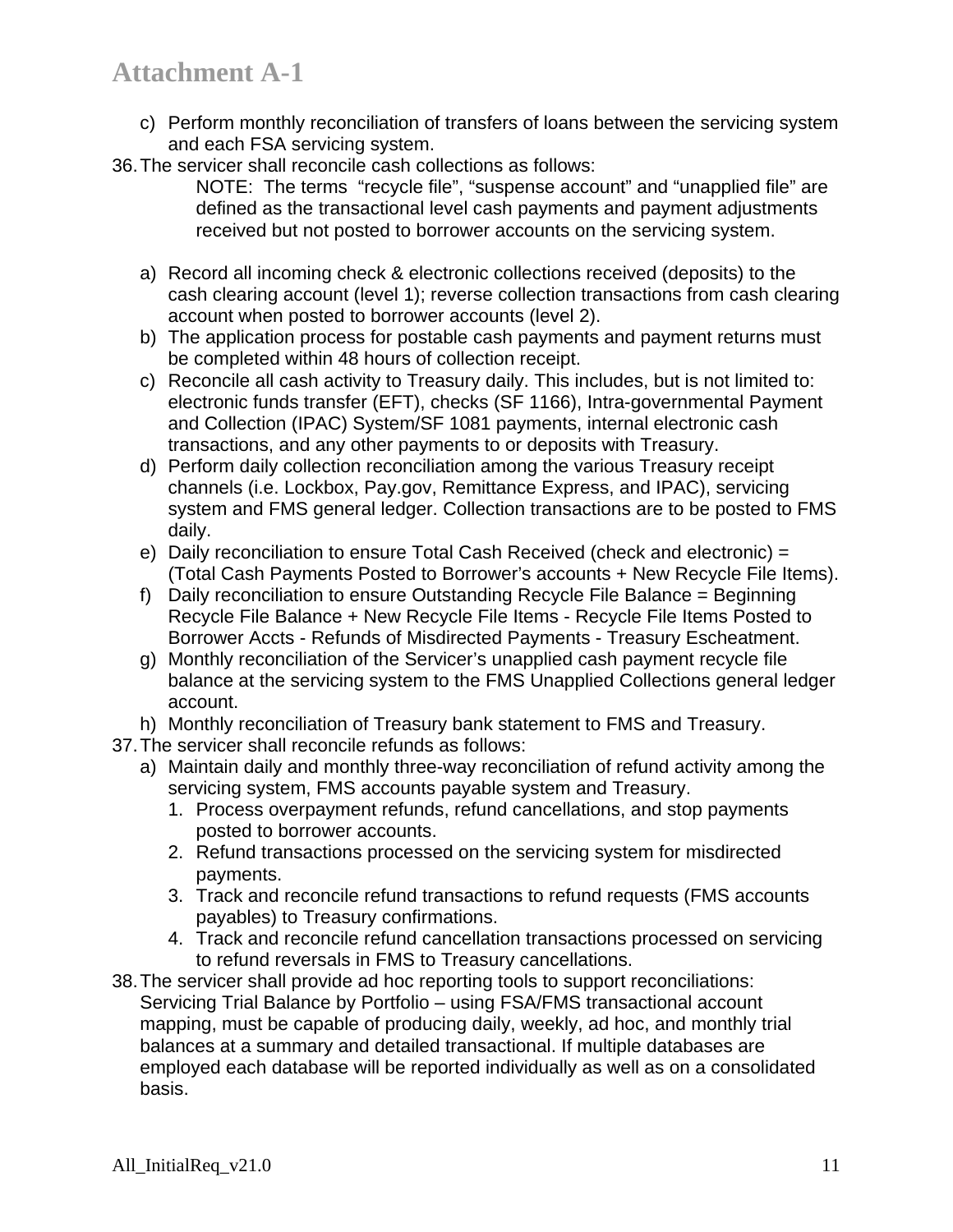- 39. The servicer shall perform daily, weekly and monthly system balancing of all data transmitted to and from the servicing system.
	- a) Balancing will be done at the transaction type, transaction count and transaction amount(s) levels.
	- b) Balancing will ensure data sent = data received; and data received will = the sum of data accepted and rejected.
	- c) Rejected data will be researched, resolved/resent by the originating system.

## **Additional Reporting**

- 40. The servicer shall provide a data file (daily for the previous day's activity, monthly for previous month's activity) to FSA containing standard data elements needed for additional financial and portfolio analysis. FSA will determine the type of file, transfer specifications, and specific data elements to be included in the file.
- 41. The Servicer shall ensure that the balances reported to FSA within the daily/monthly data files reconcile to the balances reported in the Servicer's servicing system as well as to the Servicer's FMS accounting interface file.
- 42. The servicer shall provide reasonable additional support as needed (e.g., data files, reports, source documents) to substantiate reported activity and balances.

## **Security**

- 43. The Servicer shall restrict access to FSA held loans being serviced from all other loans on their system. Access must be limited to personnel who have obtained proper clearances and who are specifically authorized to view or perform transactions and services on loans held by FSA.
- 44. The servicer shall provide previous security information from the past three years to include a discussion of security incidents; and audits like SAS 70s, Sarbanes Oxley reviews, independent security assessments, risk assessments, and/or internal reviews along with the applicable remediation plans.
- 45. The servicer shall provide its system's most current vulnerability scan results, and remediation plan.
- 46. The servicer shall provide existing security documentation like its security organizational structure, its system's boundary, existing security policy, procedures, and plans.
- 47. The servicer shall complete personnel background screening requirements ASAP.
	- a) All personnel are required to complete a federal background clearance based on their position risk level. Background clearances are submitted on line via Office of Personnel Management (OPM)'s Electronic Questionnaire for Investigations Process (e-Qip). Contractor employees who have undergone appropriate personnel security screening for another federal agency may submit proof of personal security screening for validation. (Attached Security Attachment A - Department of Education's Directive for Contractor Employee Personnel Security Screenings.)
	- b) Preliminary clearances must be completed for high-risk positions prior to working on Federal Student Aid systems or data (This process can take 2-6 weeks).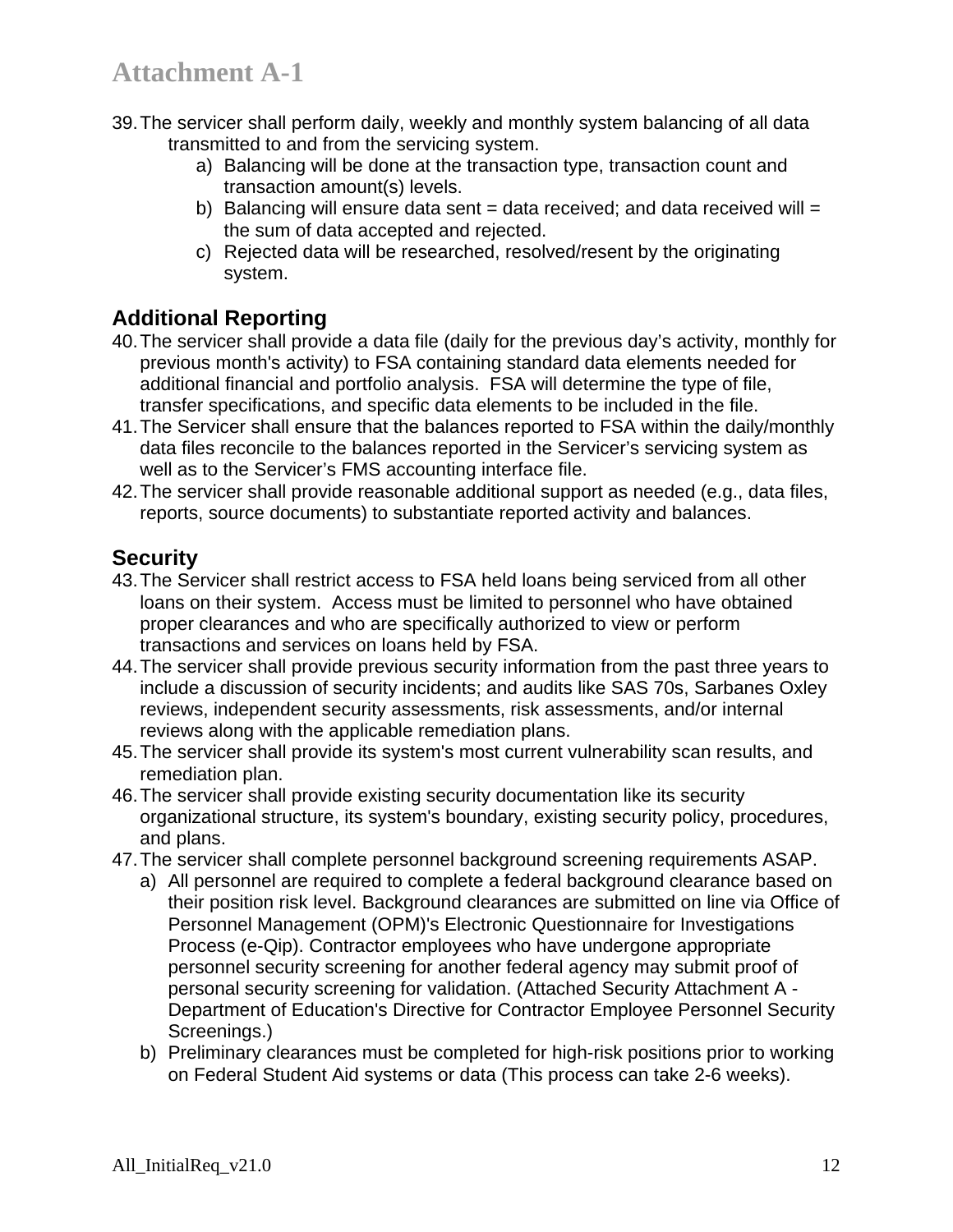Moderate and low risk positions must submit background clearance paperwork prior to working on Federal Student Aid computer resources.

- c) Non-U.S. Citizen may be assigned to a High Risk IT (6C) level position, provided: he/she is a Lawful Permanent Resident of the United States and has resided continuously in the United States for a minimum of three (3) years. Non-U.S. Citizens living outside of the United States cannot have the capability to access Federal Student Aid systems or data.
- 48. The servicer shall complete a self-assessment of it's system and facilities based on NIST SP 800-53 controls, identify security deficiencies/gaps, and create a remediation plan for the identified deficiencies.
- 49. The servicer shall agree to provide support for all actions required for a formal security authorization and continuous monitoring program as defined by NIST SP 800-37.
- 50. The servicer shall create a project plan that they will follow to develop a NIST SP 800-18 compliant System Security Plan created in the Department of Education format.
- 51. The servicer shall bundle the requested information in requirements 39 45 above as attachments to a discussion document that provides a discussion for each requirement and artifact submitted. The cover page for this package will include a self-certification document identifying the system's security posture to include its overall security risk. The cover page will be signed by the servicer's senior security official and program manager attesting that the information within the package is accurate.

## **NSLDS**

- 52. The servicer shall report in the same format as a Guaranty Agency (GA) for all loans serviced for Federal Student Aid by creating an NSLDS data base extract file containing FFEL loans and transmit the FFEL Loans data to NSLDS using the reporting requirements detailed in the GA Data Provider Instructions with minimal differences. The Servicers will be provided a GA and Lender Code to be associated with each loan. The Servicers will report the date of default and loan status for default as day 271, using NSLDS loans status fields. The Cohort Default Rate date will be reported at day 361, using the NSLDS Claim Payment fields. A list of these filed changes will be provided. The GA Data Provider Index of fields that are required of the FFEL servicers in addition to more information on Guaranty Agency Data Provider Instructions can be found at the GA DPI Link (http://ifap.ed.gov/nsldsmaterials/0605DPInstNSLDS.html).
- 53. The servicer shall use the NSLDS provided DataPrep software (or equivalent) to perform Extract Validation and create a Submittal file.
- 54. The servicer shall send the submittal file to NSLDS on an established weekly schedule.
- 55. Once loans have been reported, the servicer shall report to NSLDS all FFEL open loans. Closed loans must be continually reported until closed status is successfully accepted by NSLDS. This includes loans that are closed prior to initial NSLDS reporting.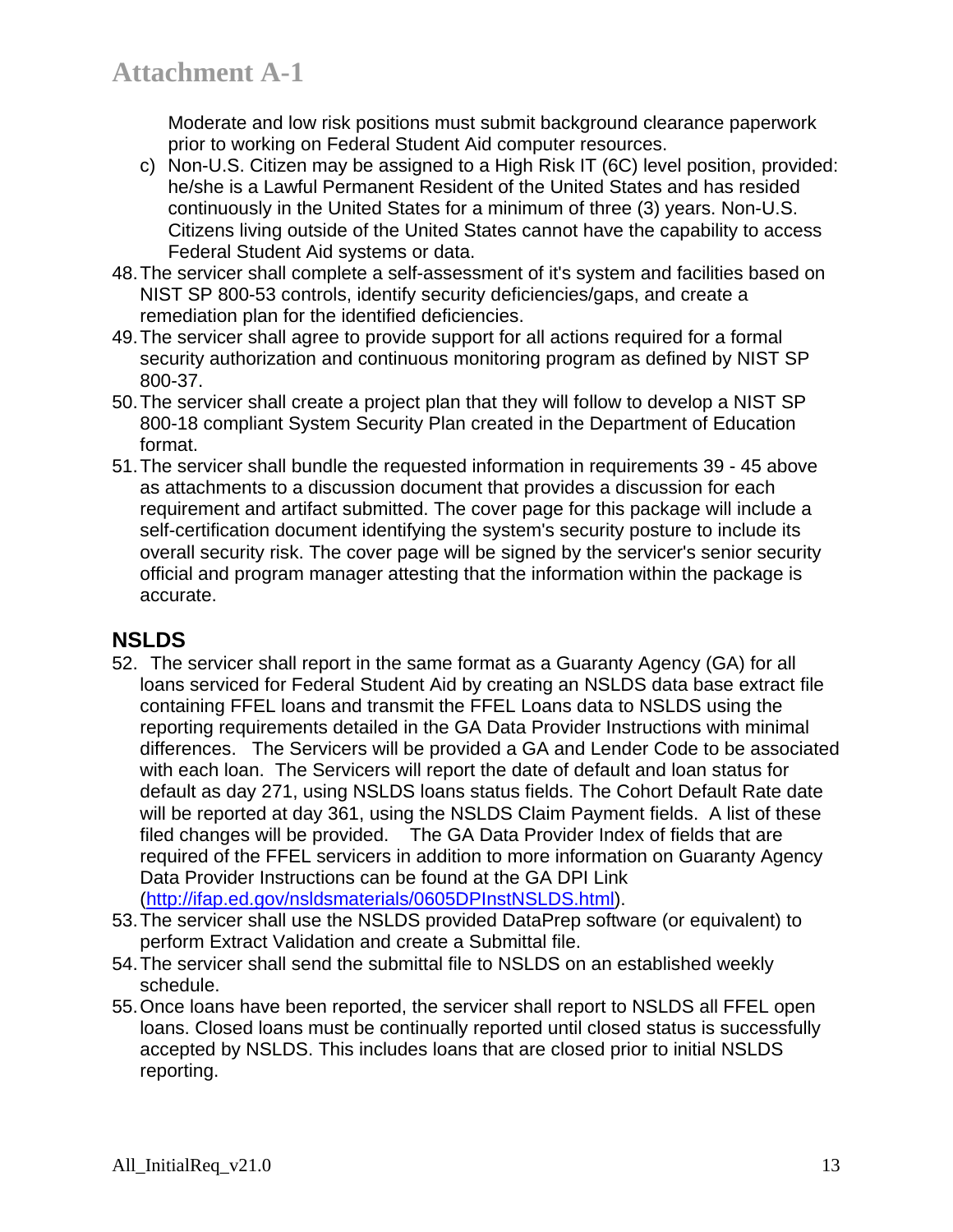- 56. The servicer shall retrieve the Load Process Error file from NSLDS for each submittal. The servicer must review errors and correct as many as possible before the next weekly submittal.
- 57. The servicer shall identify when key borrower indicators have change and report on both the old data and the new data.
- 58. The servicer shall work with other data providers—including other GAs, the Direct Loan Program, the Debt Management Collection System, Perkins schools, and the Common Origination Disbursement System—to resolve identifier conflicts including assigning pseudo SSNs where appropriate (see NSLDS DPI).
- 59. The servicer shall update date, amount and reason for defaults based on current default criteria if the loans are transferred to DMCS or CDDTS. Once a loan has transferred to DMCS or CDDTS, stop reporting on the loan unless it is transferred back. When transferring loans the borrower and loan identifiers must be the same identifiers reported to NSLDS. For Rehabilitated Loans, the Date or Maturity should not change.
- 60. The servicer shall report as a GA for all loans serviced for Federal Student Aid.
- 61. The servicer shall utilize NSLDS on-line updating functionality to resolve customer service issues and to report loan discharge and Teacher Loan Forgiveness information.
- 62. The Servicer shall transmit data to and from NSLDS via the Student Aid Internet Gateway (SAIG) or other approved secure transmission methods. Additional information on SAIG transmissions can be found at https://www.fsadownload.ed.gov/mainframeguide.htm.
- 63. The servicer shall meet NSLDS reporting requirements and quality standards. All data submitted to NSLDS must be as complete and correct as possible.
- 64. The servicer shall accept and store enrollment data and updates from NSLDS as the official source of such data.
- 65. The servicer shall continue to follow Common Manual Delinquency reporting to schools.
- 66. The servicer shall provide additional data elements to the re-engineered NSLDS. These elements will include, but not be limited to: delinquency data, discharge data, forgiveness data, and school/ISIR data. This data has been worked through the community on the FFEL Data Standards Team and can be found online.
- 67. The servicer shall work with FSA data providers on changes to interfaces as reengineering projects occur.
- 68. The servicer shall accept a file from NSLDS when receiving loans from DMCS and CDDTS in order to update the records with missing data elements.

#### **Unique Client/Lender Requirements for Federally Serviced Portfolio**

- 69. The servicer shall use the client name Department of Education for this portfolio.
- 70. The servicer shall use the Government assigned client LID for this portfolio.
- 71. The servicer shall use the Government assigned Guarantor Code for this portfolio.
- 72. Each servicer will be assigned a unique code.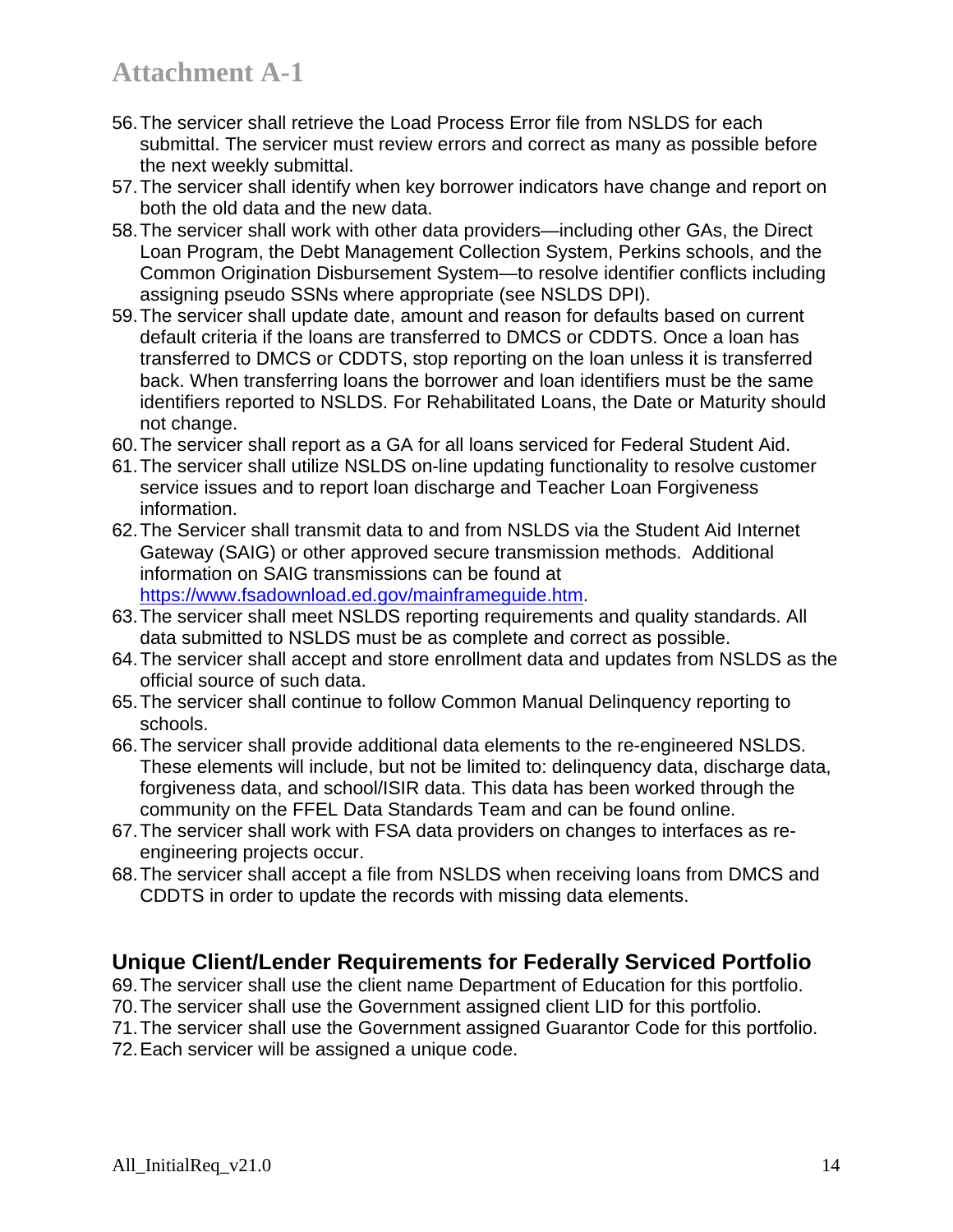- 73. The servicer shall maintain unique standard reporting for loans within each Program (i.e. 08/09 Loan Purchase Program, Puts from 08/09 Participation Program, 09/10 Loan Purchase program, Conduit, Direct Loan, etc.)
- 74. The servicer shall process refunds via Treasury checks. Refunds are required for overpayments greater than or equal to \$5.00.
- 75. The servicer shall perform small balance processing as follows:
	- a) Overpaid Amount Small balance write-ups of overpaid balances less than \$5.00.
	- b) Underpaid Amount Small balance write-off of underpaid balances less than \$25.00.
- 76. The servicer shall have the ability to charge late charges, but no assessment of late charges on loans in the ED portfolio is to be assessed at this time.
- 77. The servicer shall have the ability to charge other fees (i.e. NSF), but no charges for other fees on loans in the ED portfolio are to be assessed at this time.
- 78. The servicer shall have the ability to support borrower benefit plans required by each loan purchase (PUT) program.
- 79. 799/LARS reporting is not required for ED portfolio.
- 80. The servicer shall have the ability to perform collection and due diligence activities "as required by legislation and/or regulations." Servicers will be required to provide collection and default aversion activity on loans serviced under this contract as long as the loan remains on the servicer's system. If a borrower reaches the 360 days delinquent, the servicer will be required to transfer the loan to the DMCS.
	- a) The servicer shall send and electronic transfer file to DMCS with required information about the defaulted borrower and the defaulted loan.
	- b) The servicer shall provide access to all required collateral information for the defaulted loan.
	- c) The servicer shall accept and resolve rejected records received from DMCS.
- 81. The servicer shall process discharge transactions with required supporting documentation following the required regulatory guidelines. The servicer is required to facilitate the timely and accurate processing of discharge requests by ensuring that complete loan discharge documentation for the individual is submitted. The servicer is also required to make a determination based on complete loan discharge documentation and applicable guidelines. Depending on the discharge type, the Department reviews discharge decisions through a sampling methodology or conducts a complete review.
- 82. The servicer shall transfer loans to the Conditional Disability and Discharge System once loans have been determined as eligible to be transferred.
- 83. The servicer shall obtain school information needed from the Postsecondary Education Participants System (PEPS).
- 84. The servicer shall be prepared to provide procedure and/or training materials when requested by ED. ED may review these documents to ensure regulatory and legislative requirements are met.
- 85. The servicer shall be required to transfer loans to, or accept loans from, another servicer at the request of ED.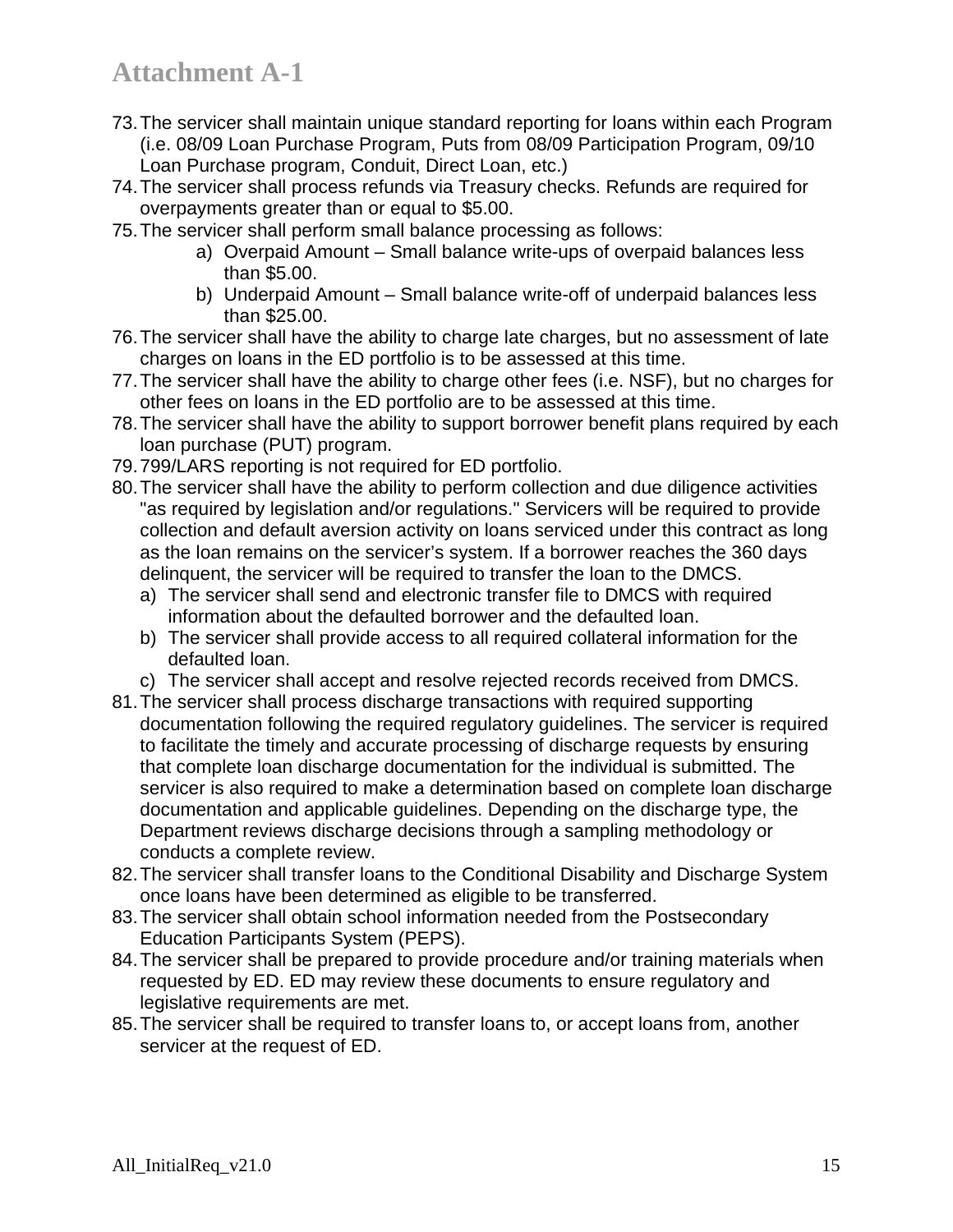86. The servicer shall provide access to account level information and collateral for all federally held loans using technology supported by ED (web-based, terminal emulation, etc.).

## **Loan Conversion**

The loan conversion process occurs when a seller requests ED to purchase loans, and ED validates the seller's approval to participate, checks the eligibility of the loans, provides payment to the seller, and takes ownership of the loans as federally held assets.

Below are the requirements a servicer must complete in addition to the existing requirements to service an FFEL loan:

- 87. The servicer shall create and maintain a Loan Purchases Tracking Log to include: Checklist of loan purchase activities, status of activities, and loan counts/amounts. SEE Conversion ATTACHMENT A – Sample of Loan Purchases Tracking Log.
- 88. The servicer shall provide Loan Purchases Tracking Log to FSA, CFO, and OCFO on a periodic basis.
- 89. The servicer shall accept 45-day notices submitted by sellers via email. SEE Conversion ATTACHMENT B – Sample of 45 Day Notice.
- 90. The servicer shall inform FSA when a 45-day notice has been received.
- 91. The servicer shall send an acknowledgement of receipt of the 45 Day notice to the Seller via email.
- 92. The servicer shall validate, with FSA contact, the status of the seller's Master Loan Sales Agreement (MLSA).
- 93. The servicer shall notify seller if any additional MSLA approvals or documentation are needed for the sale and schedule the sale date with the seller's Servicer.
- 94. The servicer shall notify FSA of the status of the MLSA package, if necessary.
- 95. The servicer shall perform testing of the loan conversion transfer file process with sellers. SEE Conversion ATTACHMENT C – Sample of a loan conversion transfer file layout.
- 96. The servicer shall receive loan conversion transfer file from the seller via FTP or other approved transfer method.
- 97. The servicer shall review the loan conversion transfer file and notify FSA, CFO, OCFO of differences between the 45-day notice and loan conversion file as needed.
- 98. The servicer shall perform edits on the loan conversion transfer file. Note: edits may vary based on purchase program.
- 99. The servicer shall prepare report identifying any errors with the loan conversion file and/or any loans not eligible for sale.
- 100. The servicer shall provide results of edit errors to the seller, FSA, and designated parties. The servicer shall work with the seller to resolve errors.
- 101. The servicer shall send an acknowledgement of receipt of the 45 Day notice to the Seller via email."
- 102. The servicer shall work with the Seller to confirm sales parameters, including but not limited to:
	- a) Identify any loans in the sale have any liens on them.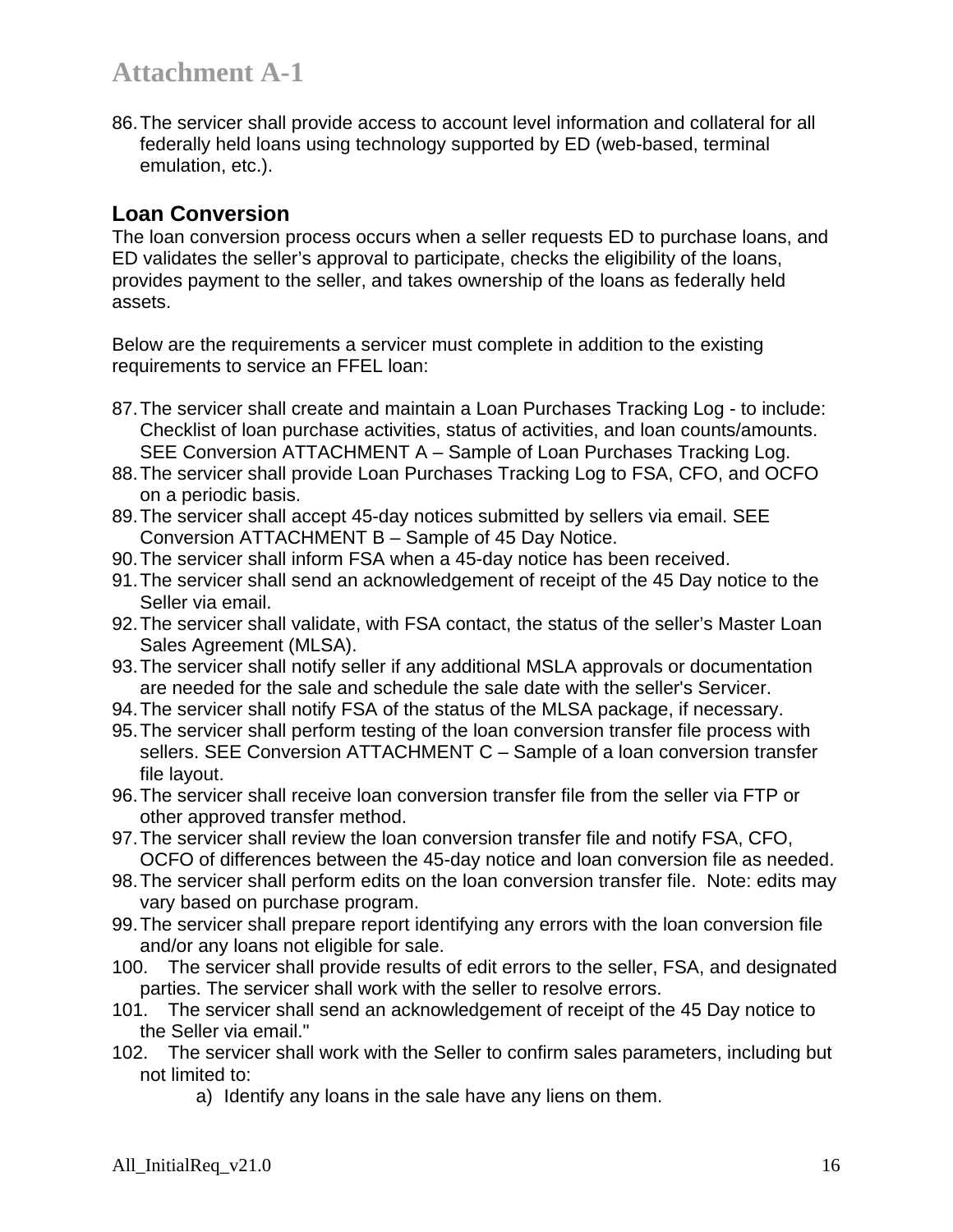- b) Identify if the loans are part of a Put from Participation or a straight Put to the Department.
- c) Identify timing for receipt of Loan Conversion Transfer file from the Servicer, if needed.
- 103. The servicer shall calculate pre-sale totals and final purchase price after errors have been resolved.
- 104. The servicer shall create a pre-sale detail loan report including loan details for all loans included in the sale. SEE Conversion ATTACHMENT D – Sample of pre-sale detail loan report.
- 105. The servicer shall transmit pre-sale detail loan schedule to seller for validation by seller.
- 106. The servicer shall create invoice total file and submit to SAIG mailbox to be 'swept' by FSA CFO. SEE ATTACHMENT Conversion E – Invoice total file layout.
- 107. The servicer shall receive Bill of Sale and related documents. SEE Master Loan Sale Agreement – Exhibit B – Sample of Bill of Sale.
- 108. The servicer shall validate Bill of Sale package is authorized and complete.
- 109. The servicer shall validate Schedule and Security Release Certificate (SRC) has been received if loans are subject to a security lien. SEE Master Loan Sale Agreement – Exhibit E – Sample of Schedule and SRC.
- 110. The servicer shall flag loans subject to a security lien in Tracking Log.
- 111. The servicer shall accept Notice of Assignments from seller and notify FSA that payment will be sent to designee if a Notice of Assignment is received. SEE Conversion ATTACHMENT F – Sample of Notice of Assignment.
- 112. The servicer shall compare FSA Servicer pre-sale totals to seller's pre-sale detailed listing of loans sold - identify and resolve differences.
- 113. The servicer shall request seller to provide updated Bill of Sale documents as needed.
- 114. The servicer shall validate FSA approves/disapproves invoice of payment.
- 115. The servicer shall process the loan sale transaction on servicing system when notified payment has been made. Loans now reside on FSA Servicer's system.
- 116. The servicer shall reconcile the Servicing System balance and activity to FMS for each purchase deal. Resolve and differences and provide the reconciliation to FSA.
- 117. The servicer shall reconcile the Servicing System balance and activity to FMS on a monthly basis. Resolve and differences and provide the reconciliation to FSA.
- 118. The servicer shall receive collateral documentation and review for completeness.
- 119. The servicer shall identify and notify seller of missing collateral documentation, work with seller to obtain required documentation.
- 120. The servicer shall notify FSA of receipt of collateral and completeness of documentation.
- 121. The servicer shall provide storage for, and access to, collateral documentation.
- 122. The servicer shall accept, edit and process loan adjustment files from Servicer after close of sale.
- 123. The Servicer shall coordinate with the Seller to receive and process any sales transition and post sale transactions, including but not limited to, borrower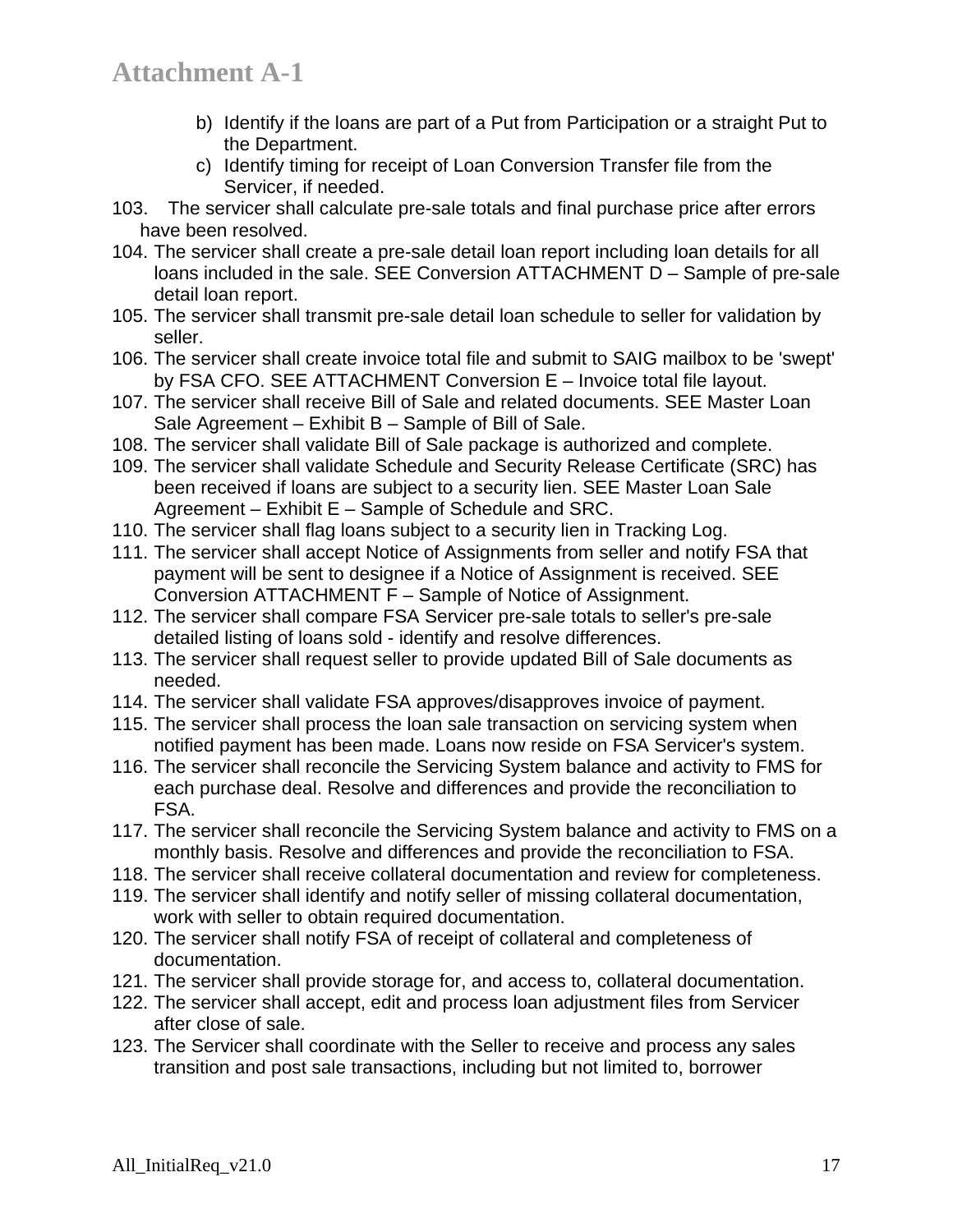payments, loan cancellations, school refunds, NSF transactions for loans purchased by the Department.

124. The Servicer shall provide a process to Put any ineligible loans back to the Seller, as needed (process "Unput" transactions).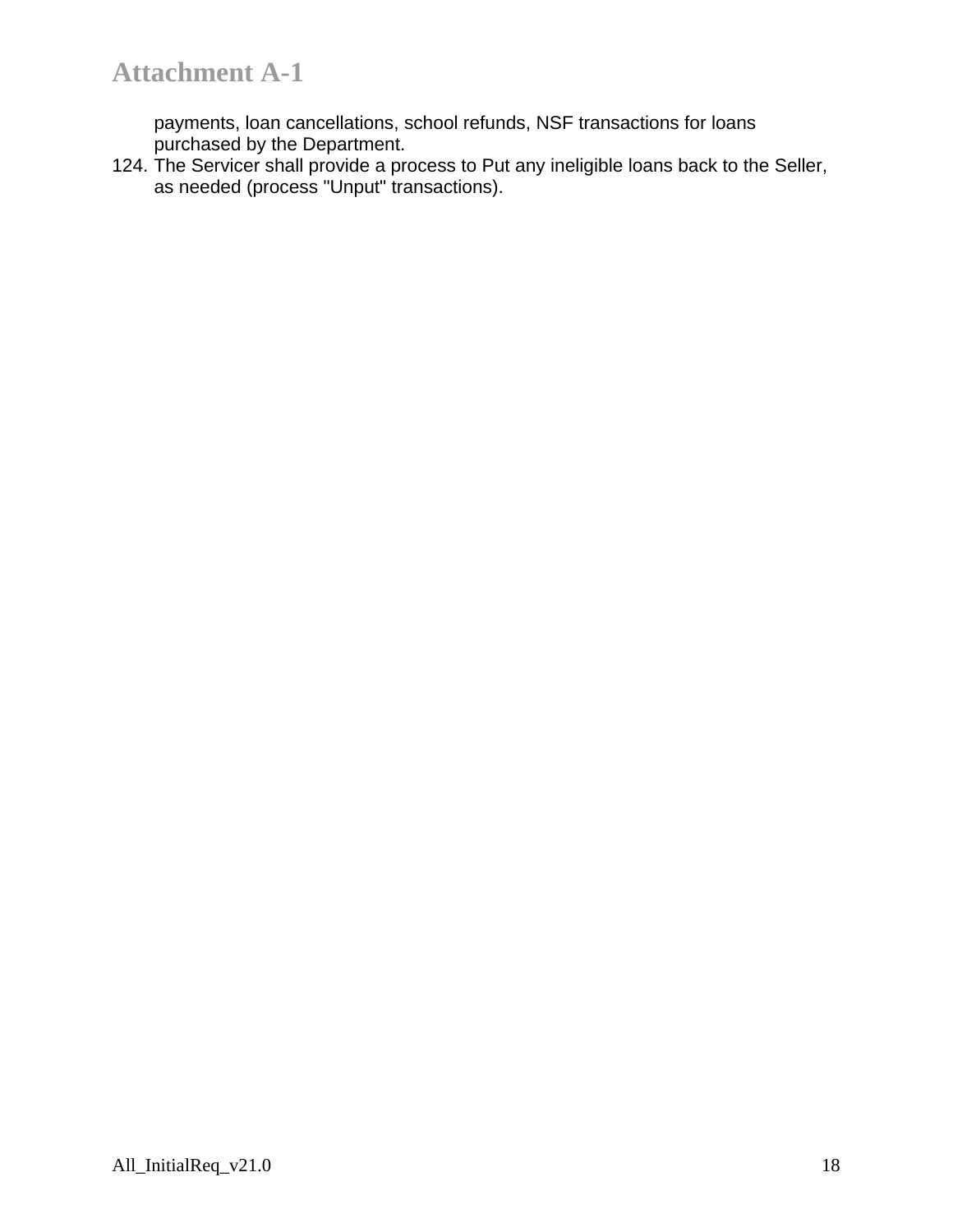# **Additional Servicer INTERMEDIATE Requirements**

All\_IntermediateReq\_v6.0

All\_IntermediateReq\_v6.0 1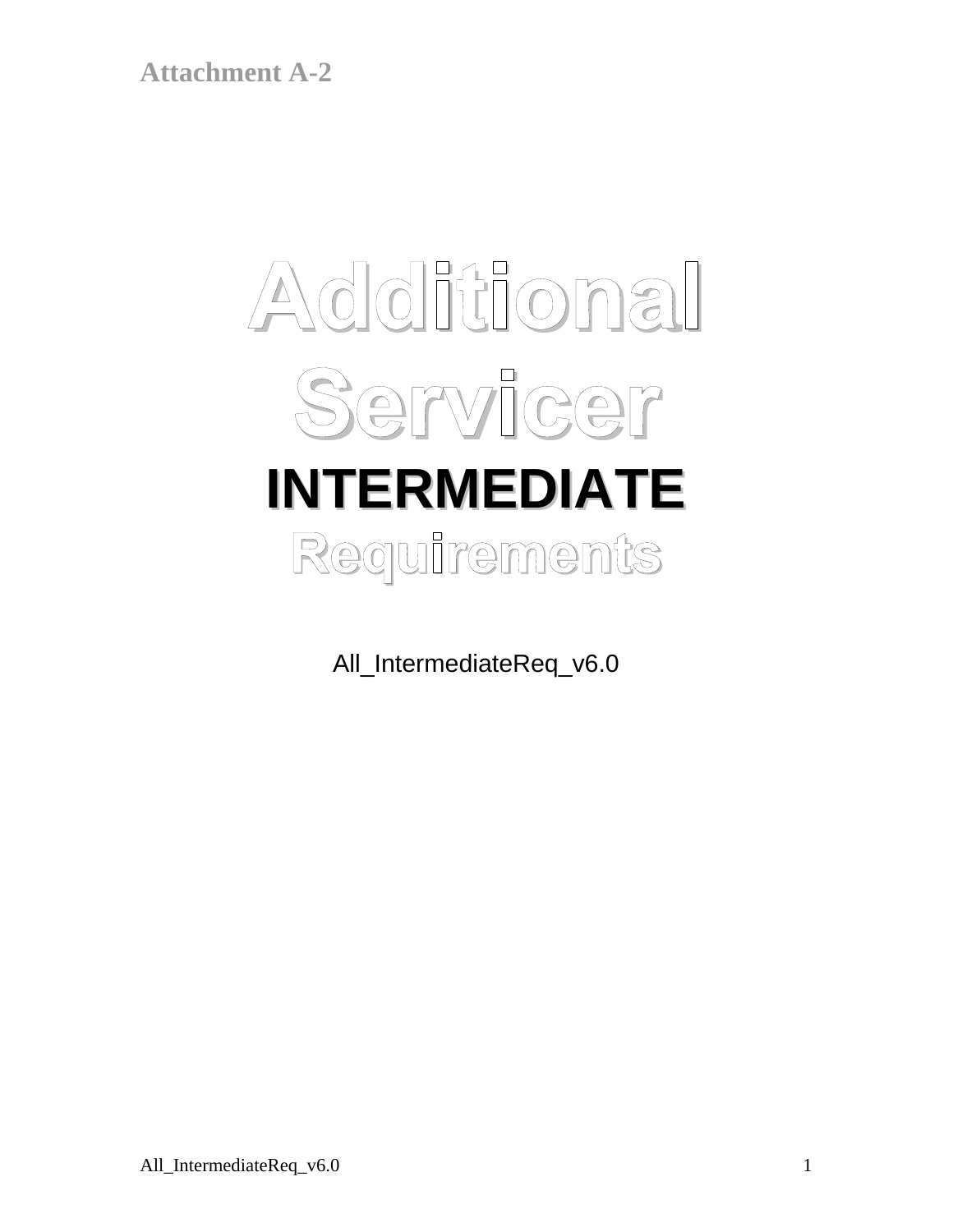# Additional Servicer - Intermediate Requirements

Required by 3/31/10 unless otherwise noted

# **TABLE OF CONTENTS**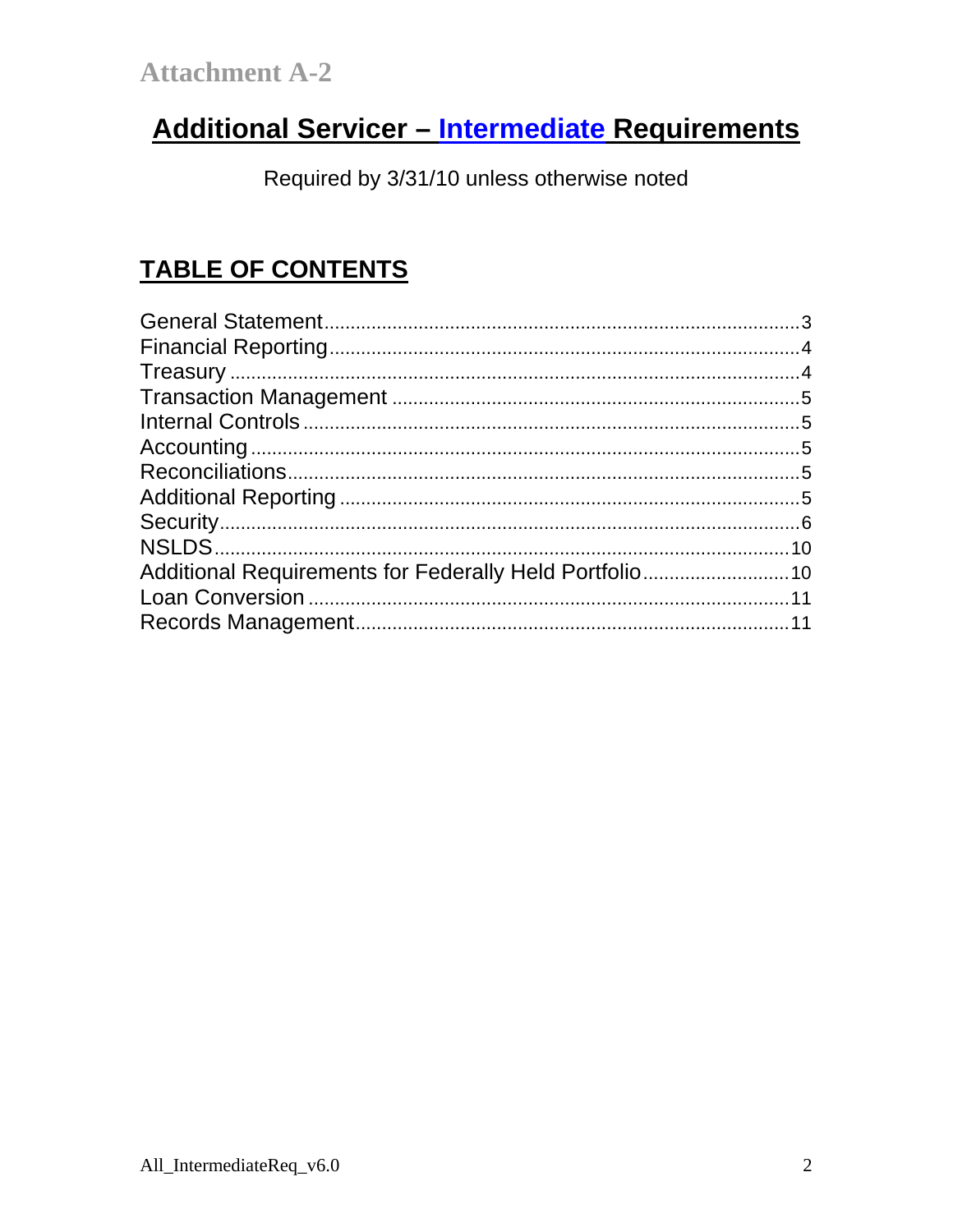## **General Statement**

 It is the intent of the Department to procure a performance based contract(s) that promotes competition and provides best of business services. To achieve this goal, the Department expects each servicer to provide commercially available services that will yield high performing portfolios and high levels of customer satisfaction. The following statements apply:

- Servicers will be required to meet all statutory and legislative requirements.
- Servicers will use their own discretion in deciding to provide services or business functionality that is recommended but not required.
- Servicers may leverage all borrower repayment channels while maintaining existing branding provided all federally held loans are clearly distinguished and identified.
- Small differences due to rounding in various calculations are understood and accepted providing the calculation itself is in compliance with federal regulation.
- The department will allocate volume based on defined and understood performance metrics.
- The Department does not intend to provide additional service level requirements. The Department does, however, expect best of business practices to be deployed.
- The Department will not require the use of the Department or FSA logo on letters, web sites, etc.
- Servicers will have full discretion to promote or not promote services as long as they meet legislative and regulatory requirements and are cost neutral to the government.
- Servicers will have discretion to provide services to schools.
- Services may use their own authentication process as long as the process is fully compliant with federal IT security guidelines.
- With regard to split borrowers, it is acceptable for servicers to handle requests, phone calls, etc. for all loans being serviced, regardless of the holder as long as all federal laws and regulations are met.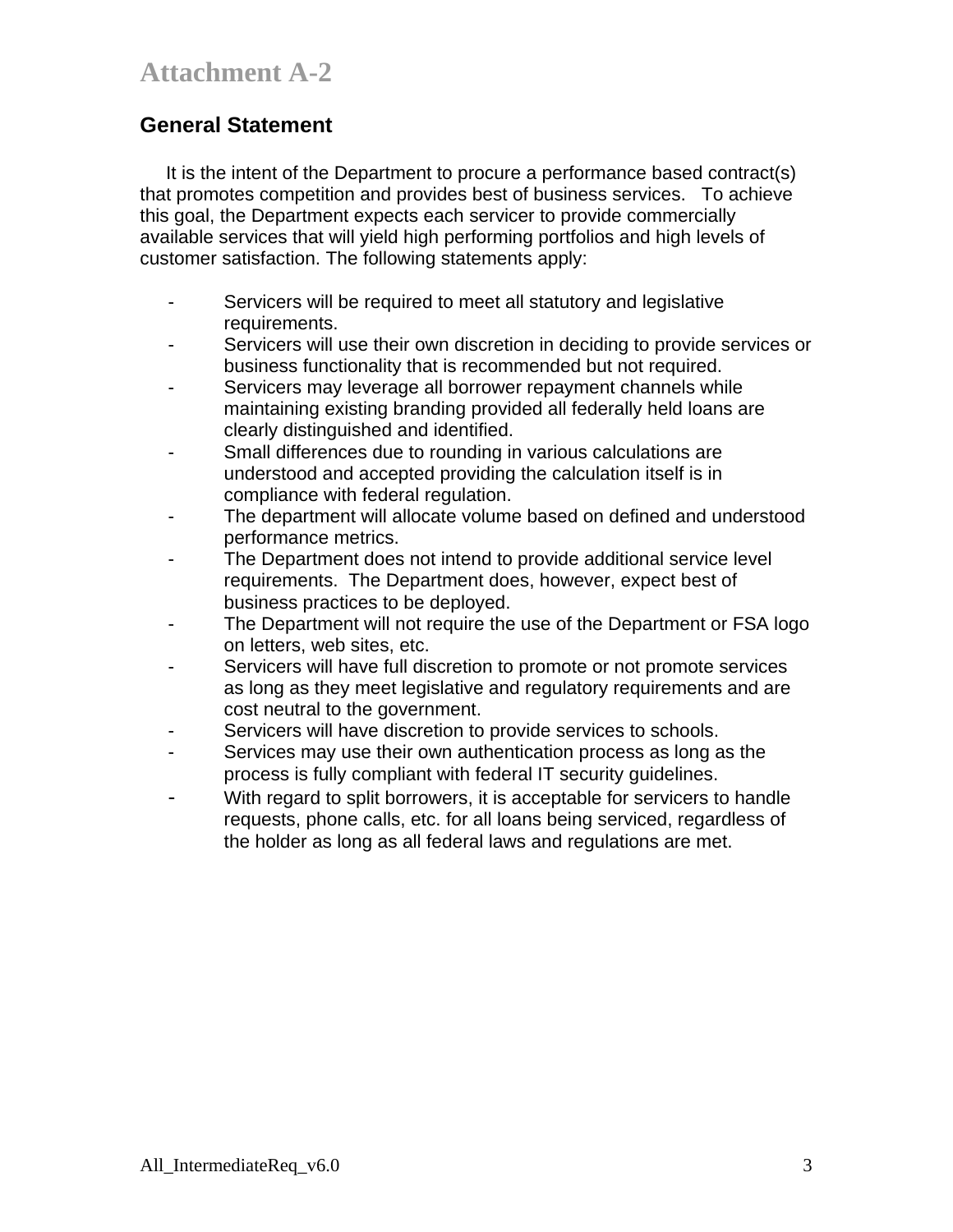## **Financial Reporting**

The following Financial Reporting Requirements are required to be implemented by September 30, 2009:

- 1. The servicer shall produce the Treasury Report on Receivables (TROR), for each portfolio, on a monthly basis. The report must meet all Treasury/FMS guidance (See Treasury attachments A & B). The TROR must also:
	- a. Be provided in Microsoft Excel Format;
	- b. Be provided for the previous month by the 8th business day of the current month;
	- c. Include all supporting data / documentation. The supporting documentation must also be provided for the previous month (e.g., aging information, status information, etc.) in Microsoft Excel format, by the 8th business day of the current month.
- 2. The servicer shall provide all remaining required accounting reports.
	- a. Consolidating Trial Balance (All Funds)
	- b. Monthly & Annual Sub ledger Reports (to include Closing reports)
	- c. Accounting Distribution Reports
	- d. Specific Collection Reports (e.g. Lockbox, ACH Credits, ACH Debits, Web payments, Credit Cards, etc.)
	- e. Receivable Aging Reports (by Fund, Cohort Year, Loan Program Type, Risk Category)
	- f. Loan Portfolio Analysis
	- g. SF-224 for cash transactions with Treasury ED Form
	- h. Trial balance reports indicated under Reconciliation
	- i. Loan portfolio performance reports (by Fund, Loan Type, cohort year, & Risk Category)
	- j. Others as determined

## **Treasury**

In 2010, Treasury will implement the Transaction Reporting System (TRS). TRS will be a centralized repository of detailed collection transaction information. TRS will provide integrated transaction and deposit reporting of revenue activity across all collection systems. Therefore, the servicer will be required to migrate its data recipient interfaces for the Lockbox (checks and ACH credits), Pay.gov (ACH debits and credit card payments), and CA\$HLINKII (which reports detail for ACH credits that are not processed via the lockbox servicer, and reports summary for all deposits from all sources) to TRS. This requirement is estimated to be effective by September 30, 2010. Treasury's web site contains further information on the TRS project at http://www.fms.treas.gov/trs/index.html.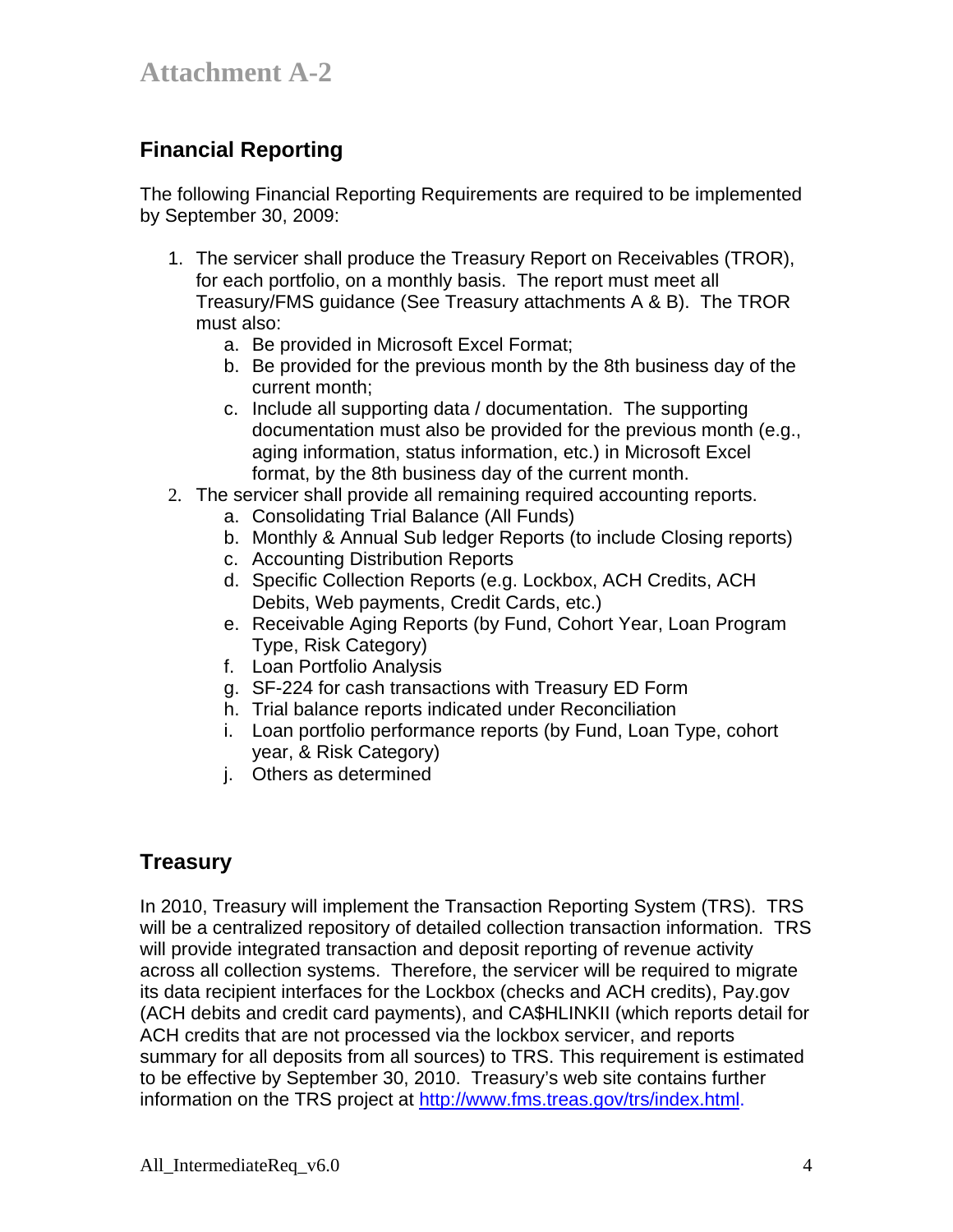## **Transaction Management**

NO Additional Requirements beyond the Initial Requirements

#### **Internal Controls**

- 3. Effective from the first government fiscal year of operations (i.e., as of 9/30/2009), the servicer shall develop and execute the following reports in response to financial statement audit "Prepared-by-Client" (PBC) data requests or as requested by management to support other audits or reviews:
	- a. Collections Download
	- b. Write-Offs activity Download Requirements & Documentation Requirements
	- c. Download of Transfers activity to DCMS
	- d. Additional work products to support responses to auditor inquiries and requests

\*\* Refer to the FMS\_Attachment\_D document attached for additional details on these requirements.

4. The Servicer shall provide support to FSA in compliance with OMB Circular A-123, Appendix C, which incorporates the Improper Payments Information Act of 2002 (IPIA).

## **Accounting**

NO Additional Requirements beyond the Initial Requirements

## **Reconciliations**

5. The servicer must demonstrate that all data transfers (e.g., interfaces, files) are balanced across systems and reconciled at the transaction and balance level and all exceptions noted are aged and resolved timely. The servicer shall report aging of reconciling items on all reconciliations. The servicer shall resolve errors and/or variances timely, generally within one month.

## **Additional Reporting**

6. The Servicer shall provide a Disbursement Date Change (Cohort Year) Report (required to be implemented by September 30, 2009) - The report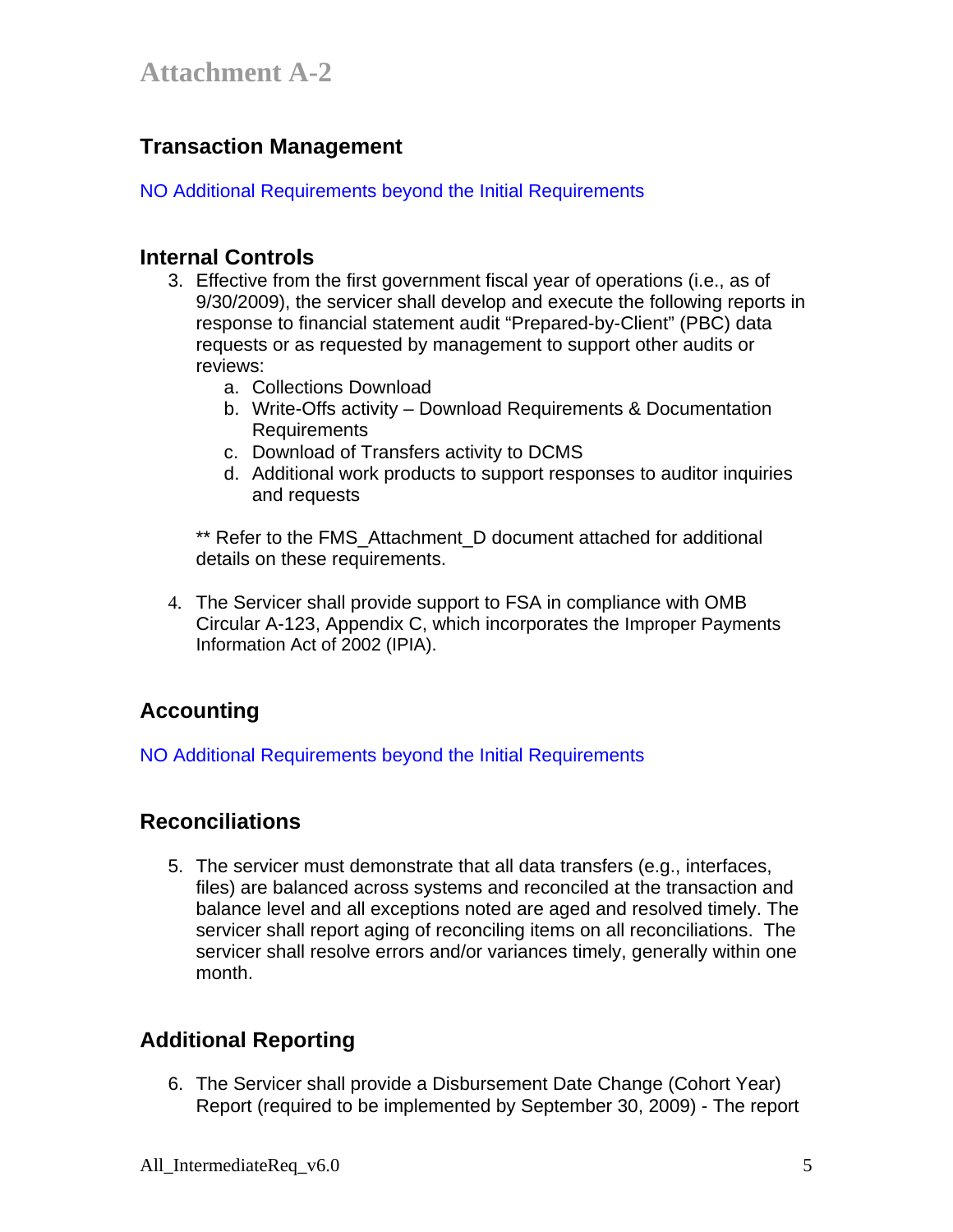displays all disbursement date changes after each quarter end that crossed cohort years. It displays the Account Number, Loan Identification Number, Principal Balances Outstanding, Interest Receivable Balances, Principal Paid, and Interest Paid.

7. The servicer shall support the FSA implementation of a 'Data Warehouse' including the conversion of the daily/monthly file transfers to the warehouse. FSA will determine the type of file, transfer specifications, and specific data elements to be included in the file.

## **Security**

Federal Student Aid agrees with the Office of Management and Budget (OMB) and Congress that the security of its data and IT resources is one of our highest priorities. Recognizing the need for agencies to have effective information security programs, Congress passed the Federal Information Security Management Act (FISMA) of 2002. FISMA provides the overall framework for ensuring the effectiveness of information security controls that support federal computer operations and assets. **FISMA requirements apply to all federal contractors and organizations or sources that possess or use federal information or that operate, use, or have access to federal information systems on behalf of an agency**. FISMA mandates the use of the standards created by the National Institute of Standards and Technology (NIST). and Federal Student Aid has adopted those standards and guidance for securing its information technology resources.

Federal Student Aid security requirements indicated below ensure the confidentiality, integrity and availability of its data at a high level. System controls need to be tested and system documentation reviewed using an independent source. If adequate security is in place, Federal Student Aid will provide a formal security authorization to operate (ATO). Additional detailed requirements can be found in NIST security standards, special publications, and bulletins; OMB memorandums; and the Department of Education (DoED) policies and procedures. The primary document Federal Student Aid uses to identify and implement controls is NIST SP 800-53. The latest version of this guidance can be found at: **http://csrc.nist.gov/publications/nistpubs/800-53-Rev2/sp800-53-rev2 final.pdf** 

Personnel

8. All personnel are required to complete a federal background clearance based on their position risk level. Background clearances are submitted on line via Office of Personnel Management (OPM)'s Electronic Questionnaire for Investigations Process (e-Qip). Contractor employees who have undergone appropriate personnel security screening for another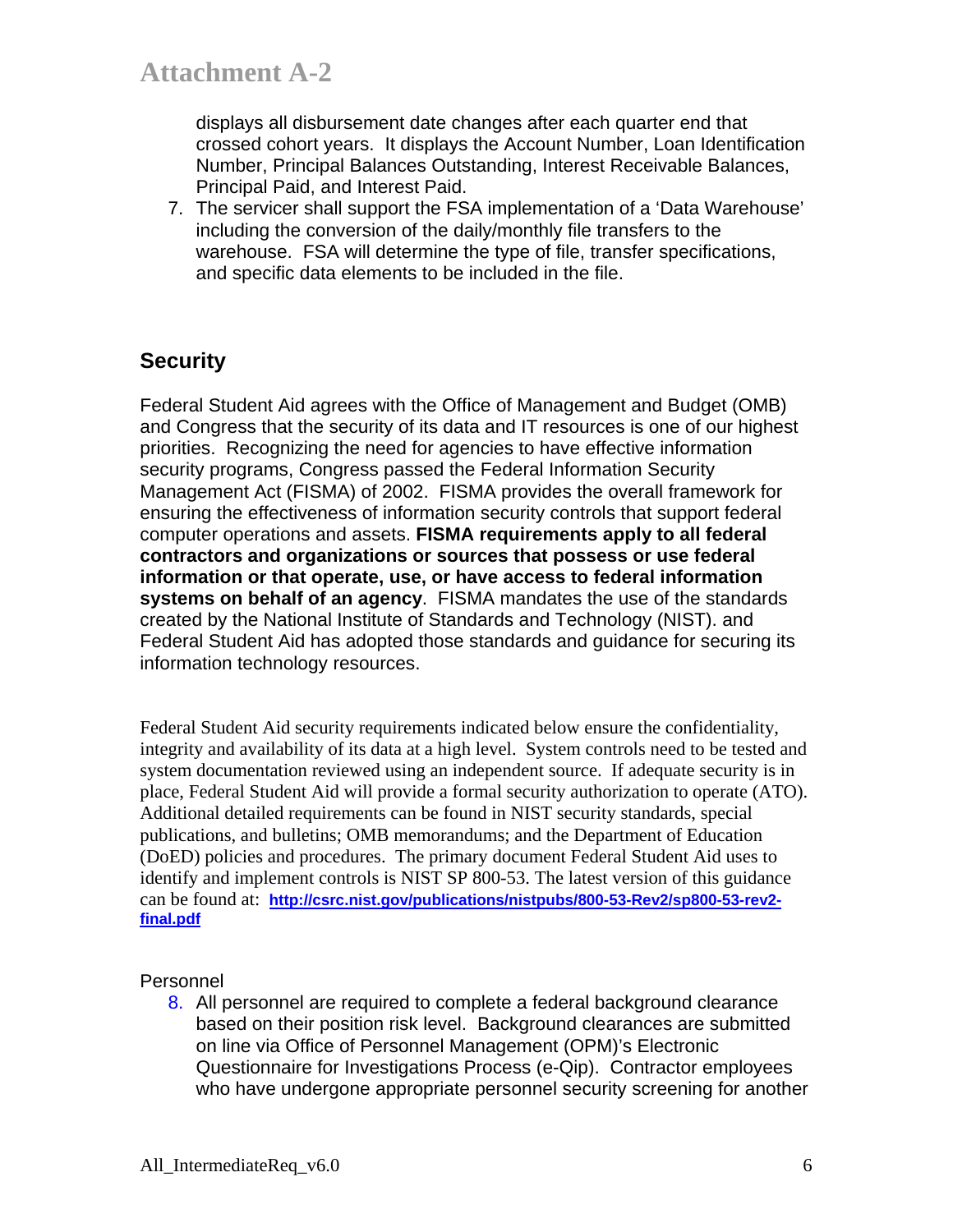federal agency may submit proof of personal security screening for validation. (Attached: Department of Education's Directive for *Contractor Employee Personnel Security Screenings*)

- 9. Preliminary clearances must be completed for high-risk positions prior to working on Federal Student Aid systems or data (This process can take 2- 6 weeks). Moderate and low risk positions must submit background clearance paperwork prior to working on Federal Student Aid computer resources.
- 10. Non-U.S. Citizen may be assigned to a High Risk IT (6C) level position, provided: he/she is a Lawful Permanent Resident of the United States and has resided continuously in the United States for a minimum of three (3) years. Non-U.S. Citizens living outside of the United States cannot have the capability to access Federal Student Aid systems or data.
- 11. All personnel are required to successfully complete initial security awareness training within two weeks of employment and annual refresher training. The training can be completed on line using DoED's security training program.
- 12. Annual specialized training is required that is appropriate to job function.

**Facility** 

- 13. Data Centers supporting Federal Student Aid systems are required to have controlled access with working security cameras..
- 14. Data center access control lists must be kept current. .
- 15. Visitors must be logged and escorted at all times.
- 16. Power equipment and power cabling for the information system must be protected from damage and destruction. Facility failover power and lighting are required for emergencies.
- 17. The facility must employ and maintain fire suppression and detection, water damage controls, and temperature and humidity controls.
- 18. Alternate data center worksites are required to have the same protections as the primary data center site.

Telecommunications

- 19. Data transfers of PII or other sensitive information must be encrypted using NIST certified encryption methods (see NIST standard, FIPS 140-2)
- 20. All interconnections must be documented and have an Interconnection Security Agreement in place. (see NIST SP 800-47)
- 21. Wireless communication containing Federal Student Aid information is not permitted within the data center.
- 22. The Federal Student Aid System Security Officer must approve all remote access.

Contingency Planning and Recovery

23. A contingency / disaster recovery plan is required to provide continued operational service within 72 hours of a major catastrophe.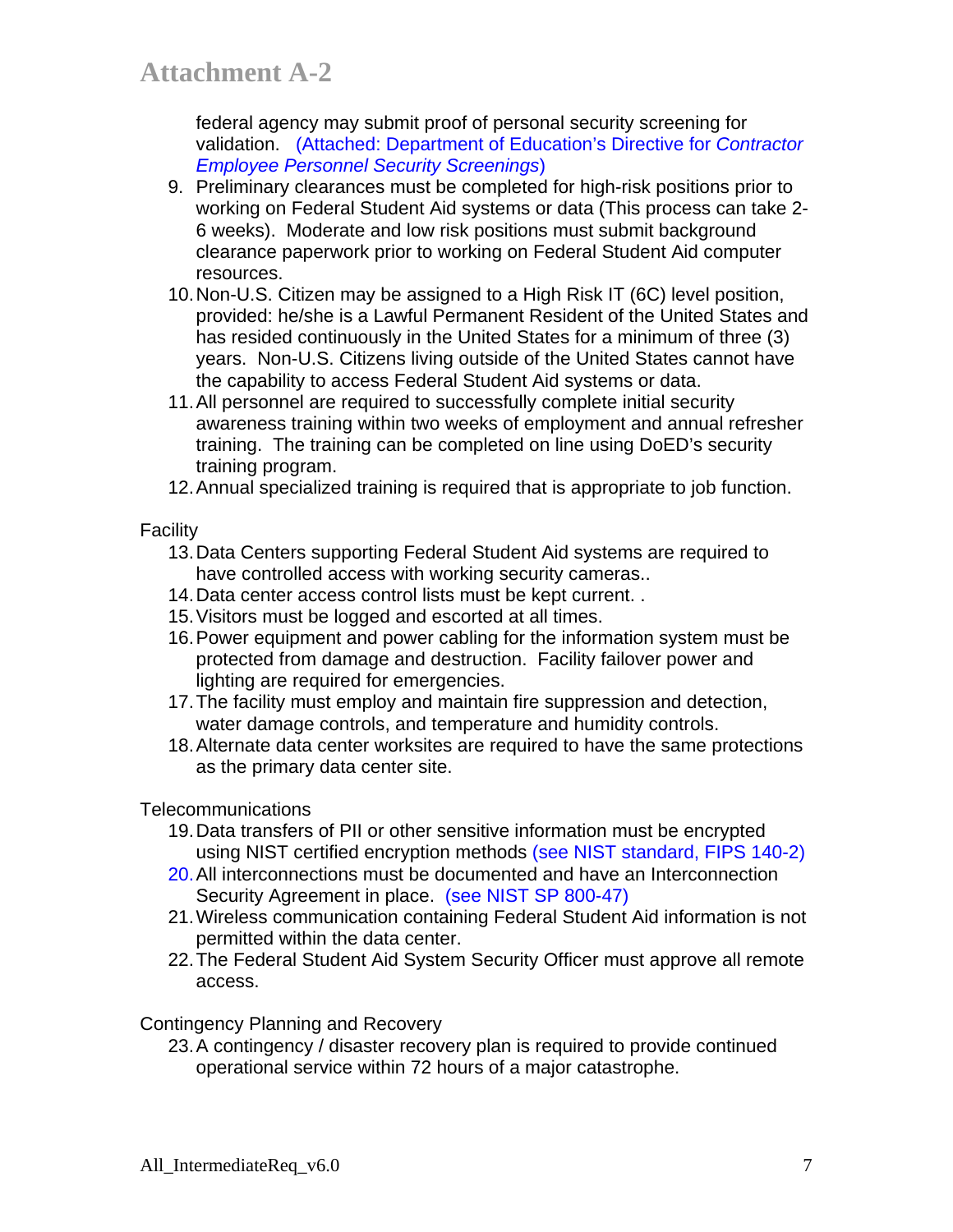- 24. Contingency plans must be tested at a recovery site annually using both DoED and Contractor personnel.
- 25. The recovery site(s) must be geographically separated from the production site(s).
- 26. Data sanitation at the recovery site is required after testing. (see NIST SP 800-88)
- 27. System backups must be encrypted and kept at an alternate location with secured access. Sensitive backup tapes must be marked and have a secure transfer. (Attached: Federal Student Aid's *General Support System and Major Application Backup Media Handling Policy & Procedures*)

#### Risk Management

- 28. Annual self-assessment of security controls is required. .
- 29. Independent risk assessments will be completed prior to system's operation and then reassessed at a minimum of every three years.
- 30. Independent security controls assessment will be completed.
- 31. All identified vulnerabilities and security weaknesses will be captured and corrective actions tracked through Federal Student Aids Operational Vulnerability Management Solution (OVMS). Security remediations must be implemented to correct security deficiencies and appropriate evidence must be provided to close actions.
- 32. Contractors will make themselves and the site available for security audits and control assessments. This includes interviews with key security staff, data gathering and submissions, scanning support, and escort activities.
- 33. Federal Student Aid will have the right to test controls through independent scanning within the boundaries of the Federal Student Aid system and by other means like interviews, observations, and to document reviews.

Security Documentation

- 34. The contactor will develop, implement, and maintain a current system security plan (SSP) for the information system to provide an overview of the security requirements for the system and a description of the security controls in place or planned for meeting those requirements. Designated officials within Federal Student Aid will review and approve the plan. (see NIST SP 800-18)
- 35. A contingency plan must be created, approved, and tested annually.
- 36. A configuration management plan must be created, approved, and implemented.
- 37. Documented system boundaries are required. A documented inventory of hardware and software utilized, telecommunication interconnections and a network topology are required. (Attached: Federal Student Aid's Boundary Definition template).
- 38. System access authorizations and signed rules of behavior must be maintained.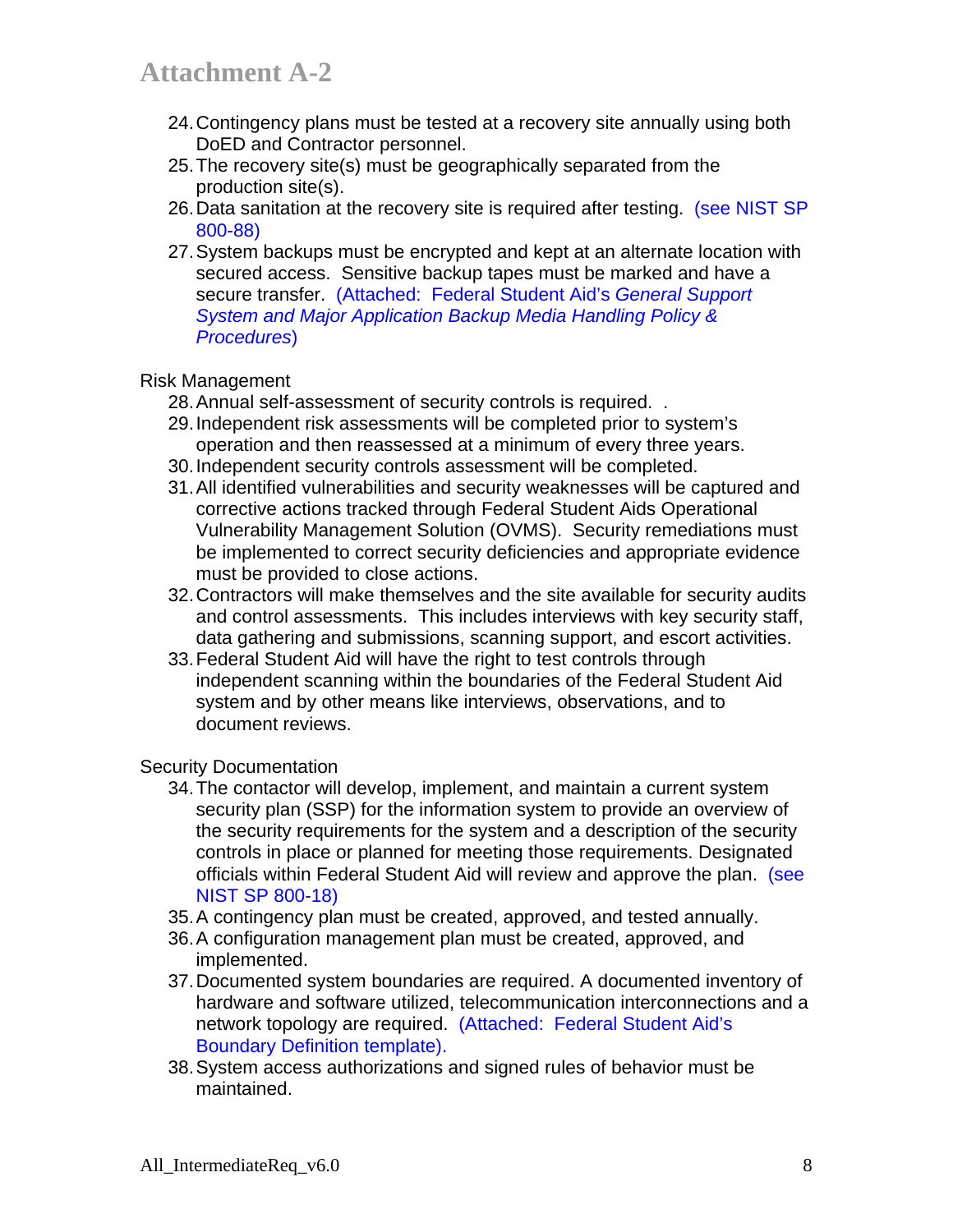39. Plans of Actions and Milestones that address security remediations are maintained in Federal Student Aid's Operational Vulnerability Management Solution.

#### Security Monitoring and Detection

- 40. Network intrusion detection systems (NIDS) and host-based intrusion detection systems (HIDS) are configured appropriately and continuously monitored and updated if necessary.
- 41. Systems will have appropriate auditing capabilities enabled.
- 42. System logs are to be analyzed for suspicious activity. Logs will be made available to Federal Student Aid upon request.
- 43. Compliance monitoring established for configuration settings.
- 44. Routine network and database scans are scheduled. The scan results are analyzed and vulnerabilities identified. The identified vulnerabilities and actions taken will be documented in OVMS.
- 45. Scans that identify web vulnerabilities will be completed. Scan results will be provided to FSA upon request. The identified vulnerabilities and actions taken will be documented in OVMS.
- 46. Security remediations must be implemented to correct security deficiencies and appropriate evidence must be provided to close actions.

#### Incident Response

- 47. Contractor must maintain an incident response plan that correlates to the DoED plan.
- 48. Compromises of personal identifiable information (PII) must be reported immediately so that the Department can comply with its reporting requirements to report to U.S. Computer Emergency Readiness Team (CERT) within one hour of the incident.
- 49. Contractor must preserve evidence and allow external forensic analysis either on-site or through shipment of components.
- 50. Contractor must take appropriate actions for alerts and warnings provided by DoED or through other sources. Contractor will report status of their actions as requested.

#### Security Configurations

- 51. Federal Student Aid data must be segregated from non-Federal Student Aid data.
- 52. Security patches must be kept current and appropriately tested prior to moving into production.
- 53. Server and device security configurations must be maintained in accordance with NIST security configuration standards (See: http://checklists.nist.gov/).
- 54. Passwords must meet Federal Student Aid's password standards. (Attached: Federal Student Aid's *Password Parameters Policy & Procedures*)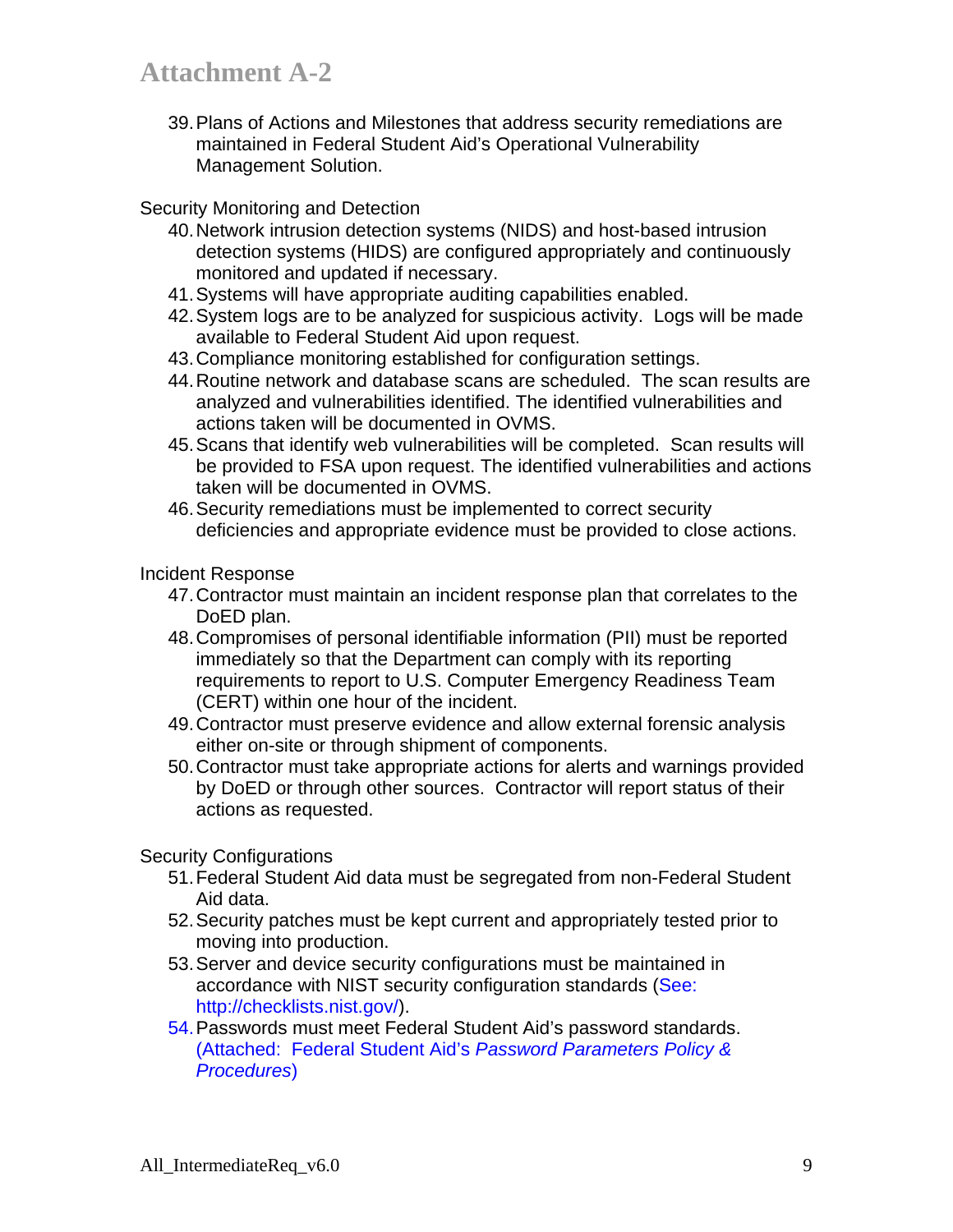- 55. Change control management procedures must be documented and followed.
- 56. Federal Student Aid must approve system changes prior to production implementation.
- 57. Data will be safeguarded commensurate with the highest categorization level based on FIPS 199.

Access Control

- 58. Federal Student Aid must approve all access to Federal Student Aid data and all contractor access that can affect any component within the system's boundary.
- 59. Application access reports need to be sent quarterly to Federal Student Aid for certification of access.
- 60. A listing of IT personnel responsible for operations and maintenance of any Federal Student Aid system must be provided on a quarterly basis to FSA for certification of access.
- 61. Access must be restricted based on least privilege. Role based access controls should be defined and documented.

## **NSLDS**

62. The Servicer shall provide the National Student Loan Clearinghouse monthly updates to their federally serviced portfolio. National Student Clearinghouse (NCS) will provide weekly updates to NSLDS for all FFEL and DL loans in the FSA portfolio. NSLDS will provide the servicer with weekly enrollment data that include NSC updates.

## **Additional Requirements for Federally Held Portfolio**

- 63. The servicer shall receive collateral in imaged and paper format and if received in paper format image it should be imaged in a format that can be ported easily to another system (Non-proprietary)
- 64. The servicer shall verify collateral for all loans received in a sale within 45 days and if any collateral is missing the missing collateral will be obtained from the seller.
- 65. The servicer shall provide for FSA access to the imaging and serving system to view images, make annotations on borrower accounts and have complete access to view FSA data.
- 66. The servicer shall provide a means for FSA to make a final determination on eligibility of borrowers for entitlements, such as discharge due to Closed School, Death, etc., and compromise offers.
- 67. The servicer shall report loans to NSLDS and credit bureaus.
- 68. The servicer shall cancel loans and make all financial adjustments when needed.
- 69. The servicer shall place loans, where the borrower has applied for bankruptcy, into a bankruptcy status, prepare a Proof-of-Claim and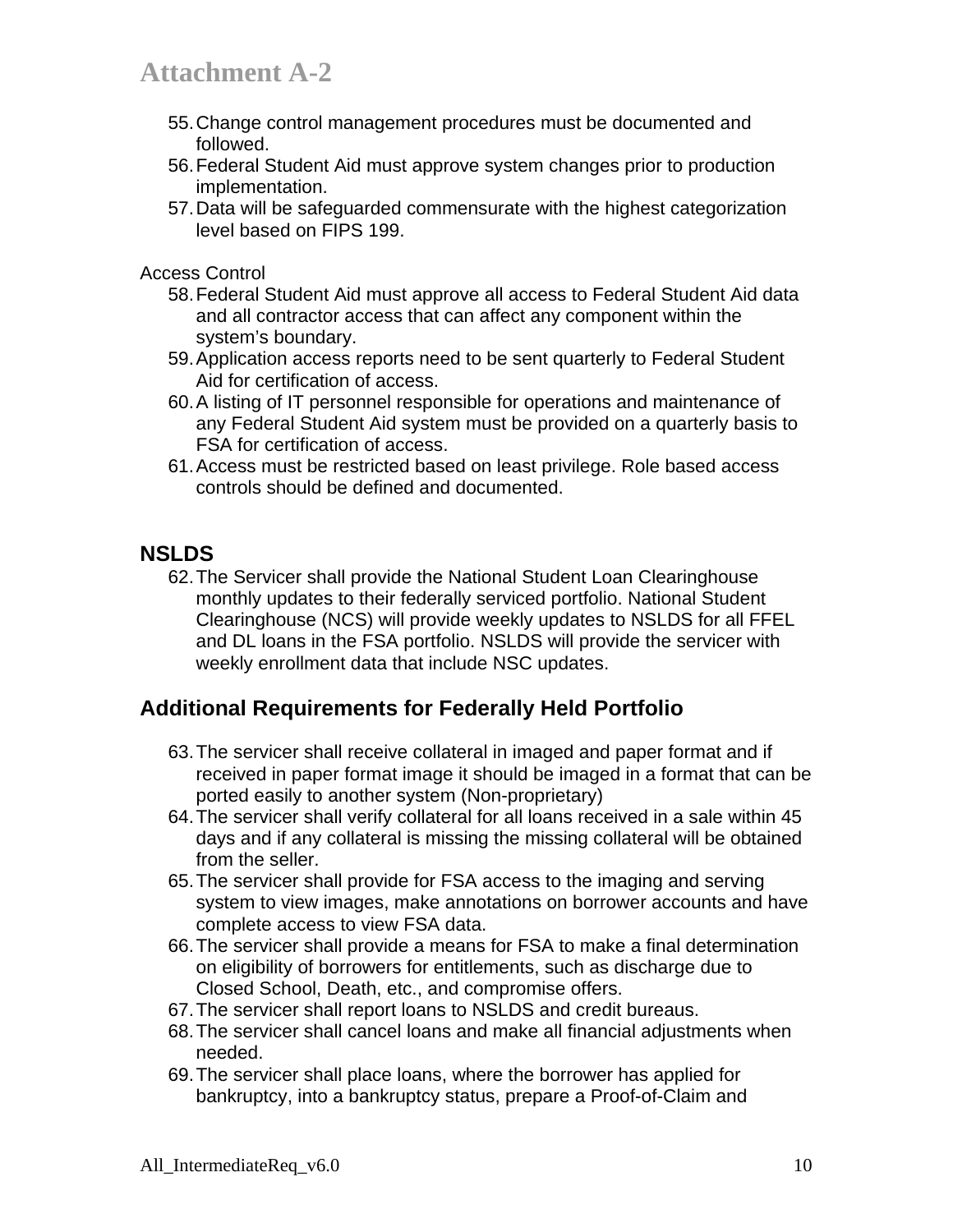provide any additional support needed to defend the loan against bankruptcy discharge.

- 70. The servicer shall accurately prepare and respond to control correspondence (correspondence sent to FSA from the White House, Congress, and other high government officials) and meet control turnaround times established by the U.S. Department for FSA.
- 71. The servicer shall respond to written and email questions and requests timely and accurately.
- 72. The servicer shall respond and resolve customer complaints; and create and execute a plan to escalate complaints to FSA and the Ombudsman.
- 73. The servicer shall have the ability to provide borrower interest rate discounts and assess late fees if directed to do so by FSA.
- 74. The servicer shall accurately and timely complete and return Loan Verification Certificates received from consolidating lenders.
- 75. The servicer shall assign loans to DMCS for collection once they reach 360 days delinquent. If a loan is assigned in error the loan will be reinstated onto the servicer's system.
- 76. The servicer shall have the ability to accept and service loans that undergo rehabilitation from the DMCS.
- 77. The servicer shall provide FSA the ability to monitor phone calls remotely.
- 78. The servicer shall support quarterly monitoring reviews completed by FSA.
- 79. The servicer shall support annual program compliance reviews done by FSA, or by an agent of FSA.

## **Loan Conversion**

NO Additional Requirements beyond the Initial Requirements

## **Records Management**

- 80. The Servicer shall comply with all of the following standard items related to records management:
	- a. Citations to pertinent laws, codes and regulations such as 44 U.S.C chapters 21, 29, 31 and 33; Freedom of Information Act (5 U.S.C. 552); Privacy Act (5 U.S.C. 552a); 36 CFR Part 1222 and Part 1228.
	- b. Contractor shall treat all deliverables under the contract as the property of the U.S. Government for which the Government Agency shall have unlimited rights to use, dispose of, or disclose such data contained therein as it determines to be in the public interest.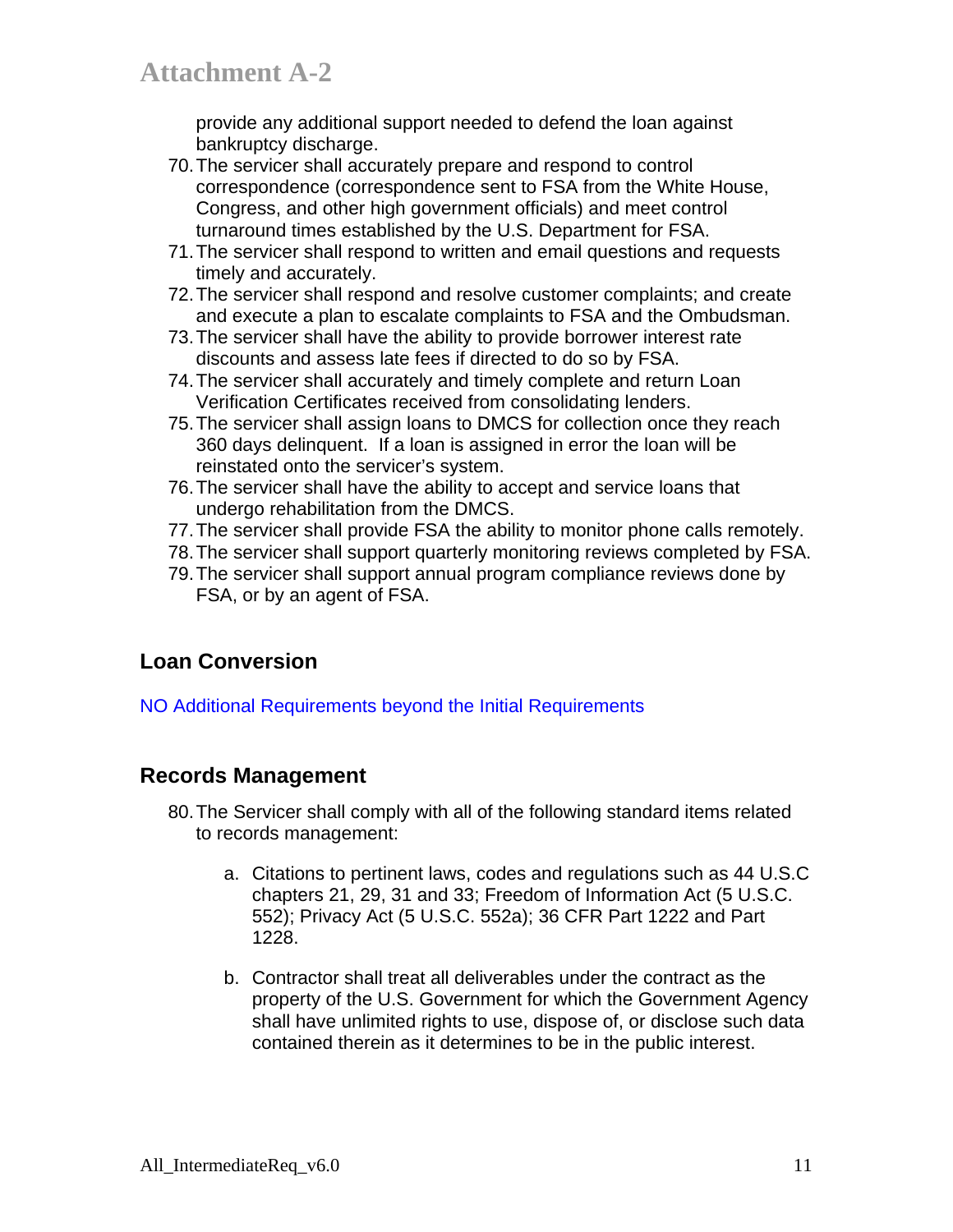- c. Contractor shall not create or maintain any records that are not specifically tied to or authorized by the contract using Government IT equipment and/or Government records.
- d. Contractor shall not retain, use, sell, or disseminate copies of any deliverable that contains information covered by the Privacy Act of 1974 or that which is generally protected by the Freedom of Information Act.
- e. Contractor shall not create or maintain any records containing any Government Agency records that are not specifically tied to or authorized by the contract.
- f. The Government Agency owns the rights to all data/records produced as part of this contract.
- g. The Government Agency owns the rights to all electronic information (electronic data, electronic information systems, electronic databases, etc.) and all supporting documentation created as part of this contract. Contractor must deliver sufficient technical documentation with all data deliverables to permit the agency to use the data.
- h. Contractor agrees to comply with Federal and Agency records management policies, including those policies associated with the safeguarding of records covered by the Privacy Act of 1974. These policies include the preservation of all records created or received regardless of format [paper, electronic, etc.] or mode of transmission [e-mail, fax, etc.] or state of completion [draft, final, etc.].
- i. No disposition of documents will be allowed without the prior written consent of the Contracting Officer. The Agency and its contractors are responsible for preventing the alienation or unauthorized destruction of records, including all forms of mutilation. Willful and unlawful destruction, damage or alienation of Federal records is subject to the fines and penalties imposed by 18 U.S.C. 2701. Records may not be removed from the legal custody of the Agency or destroyed without regard to the provisions of the agency records schedules.
- j. Contractor is required to obtain the Contracting Officer's approval prior to engaging in any contractual relationship (sub-contractor) in support of this contract requiring the disclosure of information, documentary material and/or records generated under, or relating to, this contract. The Contractor (and any sub-contractor) is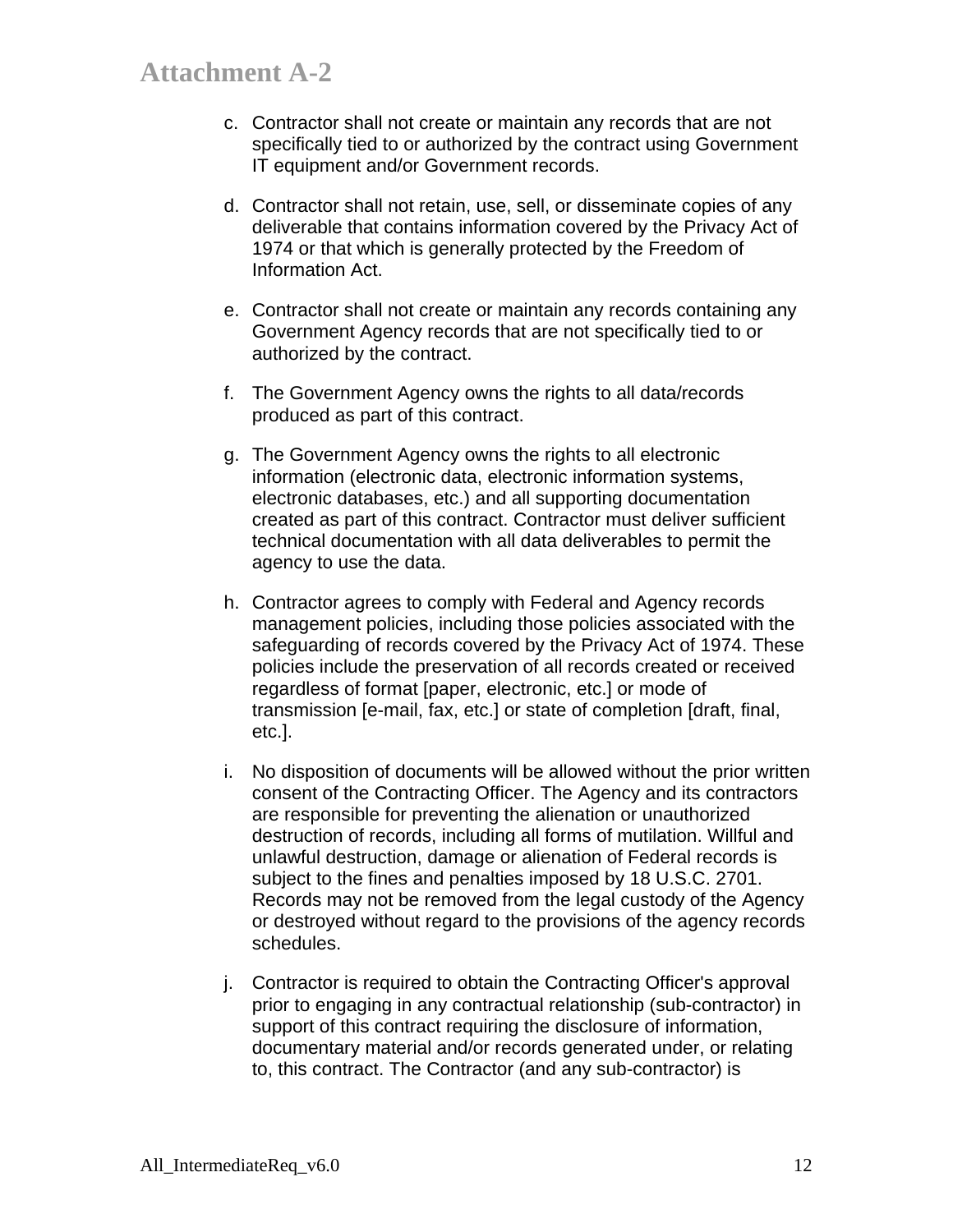required to abide by Government and Agency guidance for protecting sensitive and proprietary information.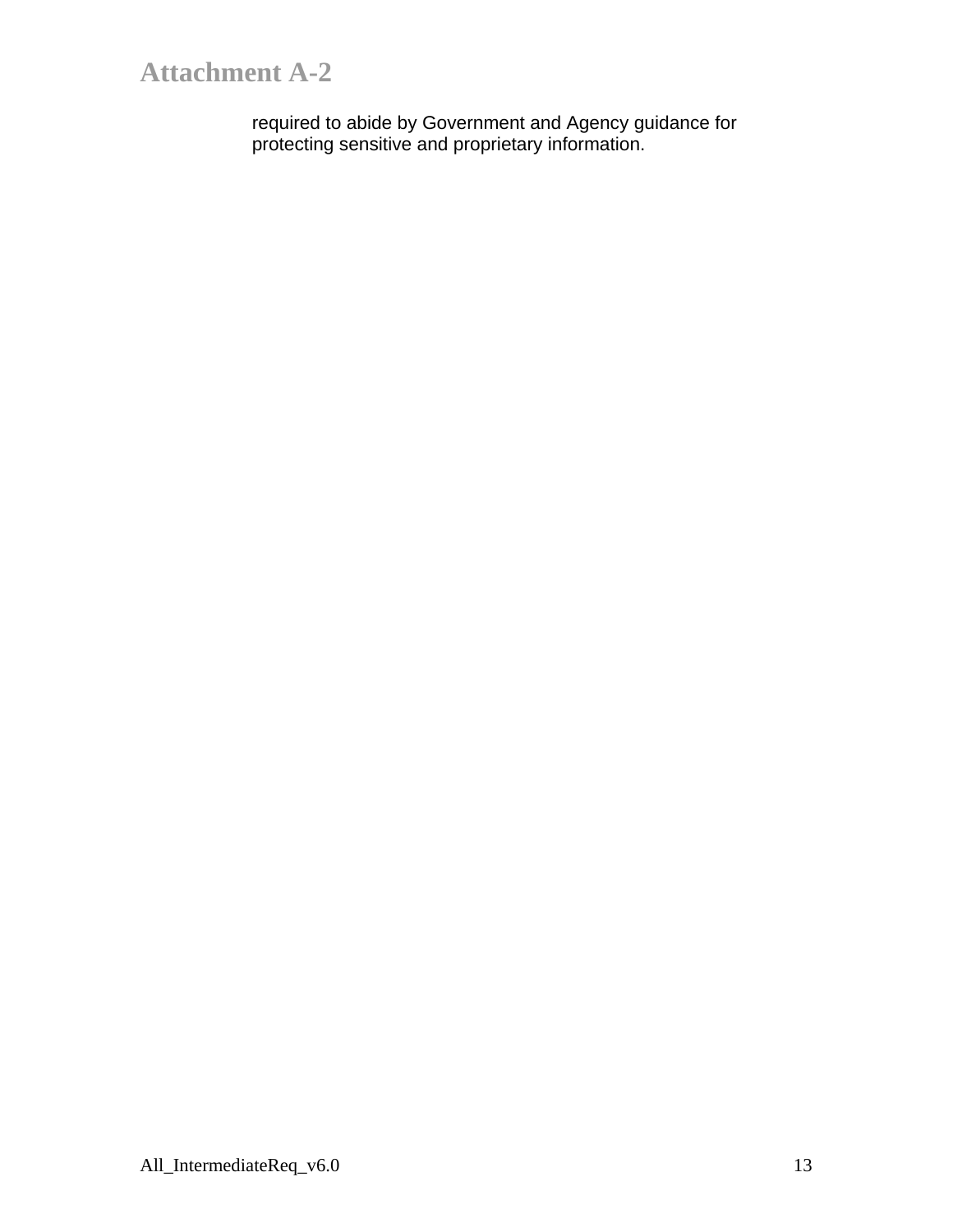#### **Additional Information regarding records management:**

Extract from 36 CFR Part 12, regarding records management responsibilities of contractors.

§1222.48 Data created or received and maintained for the Government by contractors.

(a) Contractors performing Congressionally mandated program functions are likely to create or receive data necessary to provide adequate and proper documentation of these programs and to manage them effectively. Agencies shall specify the delivery of the Government of all data needed for the adequate and proper documentation of contractor-operated programs in accordance with requirements of the Federal Acquisition Regulation (FAR) and, where applicable, the Defense Federal Acquisition Regulation Supplement (DFARS).

(b) When contracts involve the creation of data for the Government's use, in addition to specifying a final product, agency officials may need to specify the delivery of background data that may have reuse value to the Government. Before specifying the background data that contractors must deliver to the agency, program and contracting officials shall consult with agency records and information managers and historians and, when appropriate, with other Government agencies to ensure that all agency and Government needs are met, especially when the data deliverables support a new agency mission or a new Government program.

(c) Deferred ordering and delivery-of-data clauses and rights-in-data clauses shall be included in contracts whenever necessary to ensure adequate and proper documentation or because the data have reuse value to the Government.

(d) When data deliverables include electronic records, the agency shall require the contractor to deliver sufficient technical documentation to permit the agency or other Government agencies to use the data.

(e) All data created for Government use and delivered to, or falling under the legal control of, the Government are Federal records and shall be managed in accordance with records management legislation as codified at 44 U.S.C. chapters 21, 29, 31, and 33, the Freedom of Information Act (5 U.S.C. 552), and the Privacy Act (5 U.S.C. 552a), and shall be scheduled for disposition in accordance with 36 CFR part 1228.

36 CFR Part 1228, Subpart K - Facility Standards for Records Storage Facilities.

NARA requires that the requirements of Subpart K be incorporated into the contract requirements when records storage facilities are included in the contract. This covers direct contracts with commercial storage vendors such as Iron Mountain; it also covers contractors who store ED records as part of a larger service contract. http://www.archives.gov/about/regulations/part-1228/k.html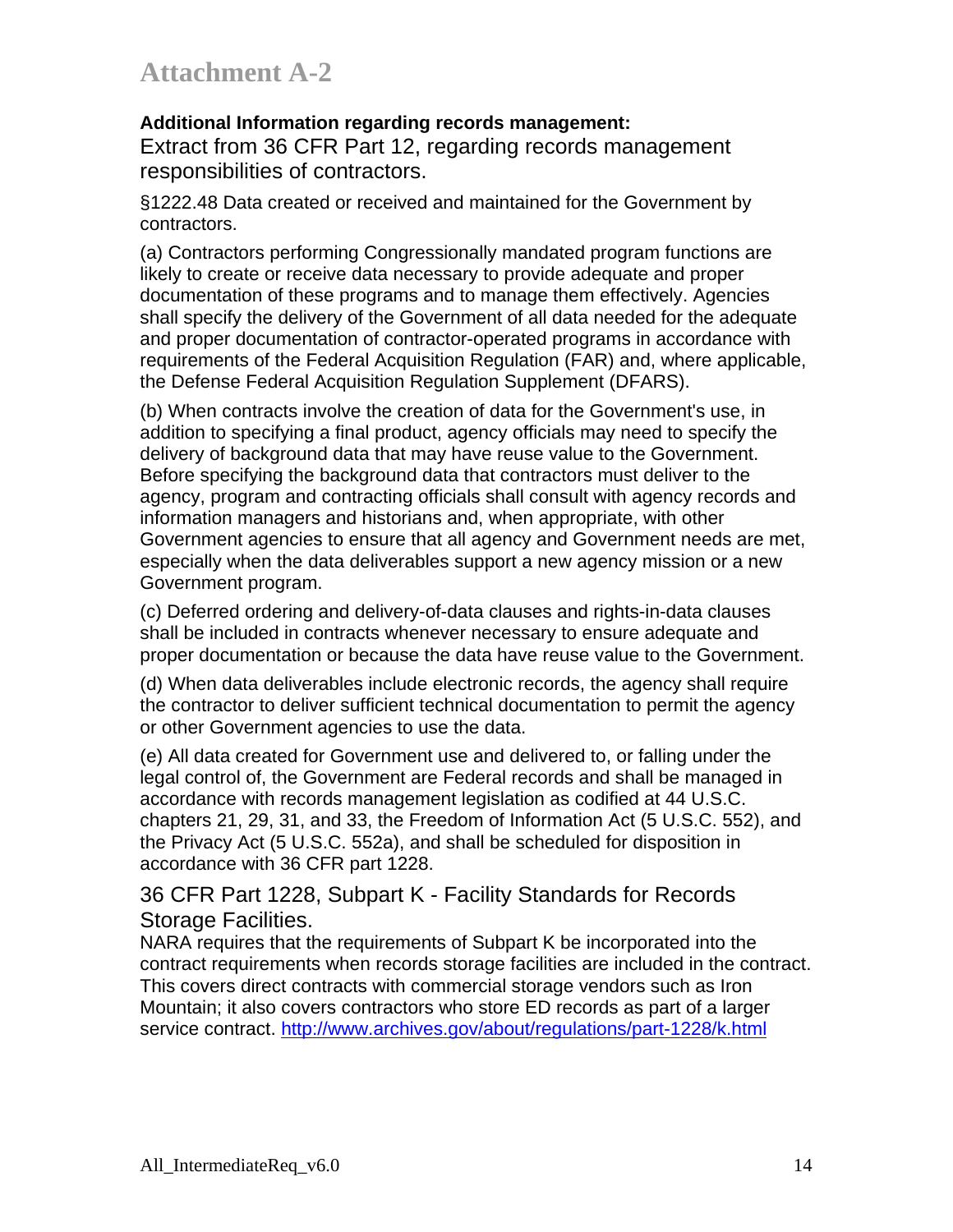# **Additional Servicer FULL Requirements**

Full\_Req\_v6.0

Full\_Req\_v6.0  $1$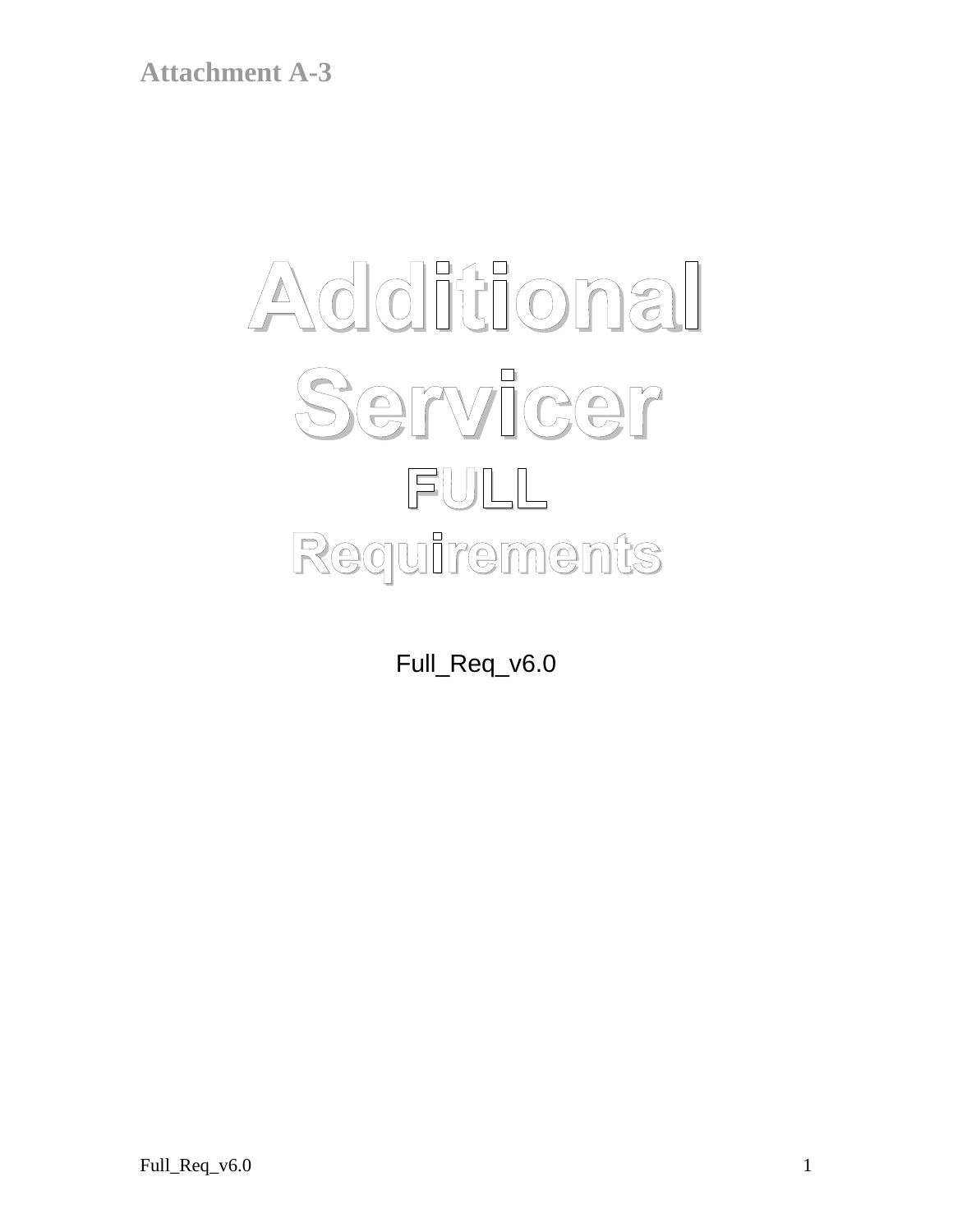# **Additional Servicer – FULL Requirements**

Required by 8/31/10 unless otherwise noted

# **TABLE OF CONTENTS**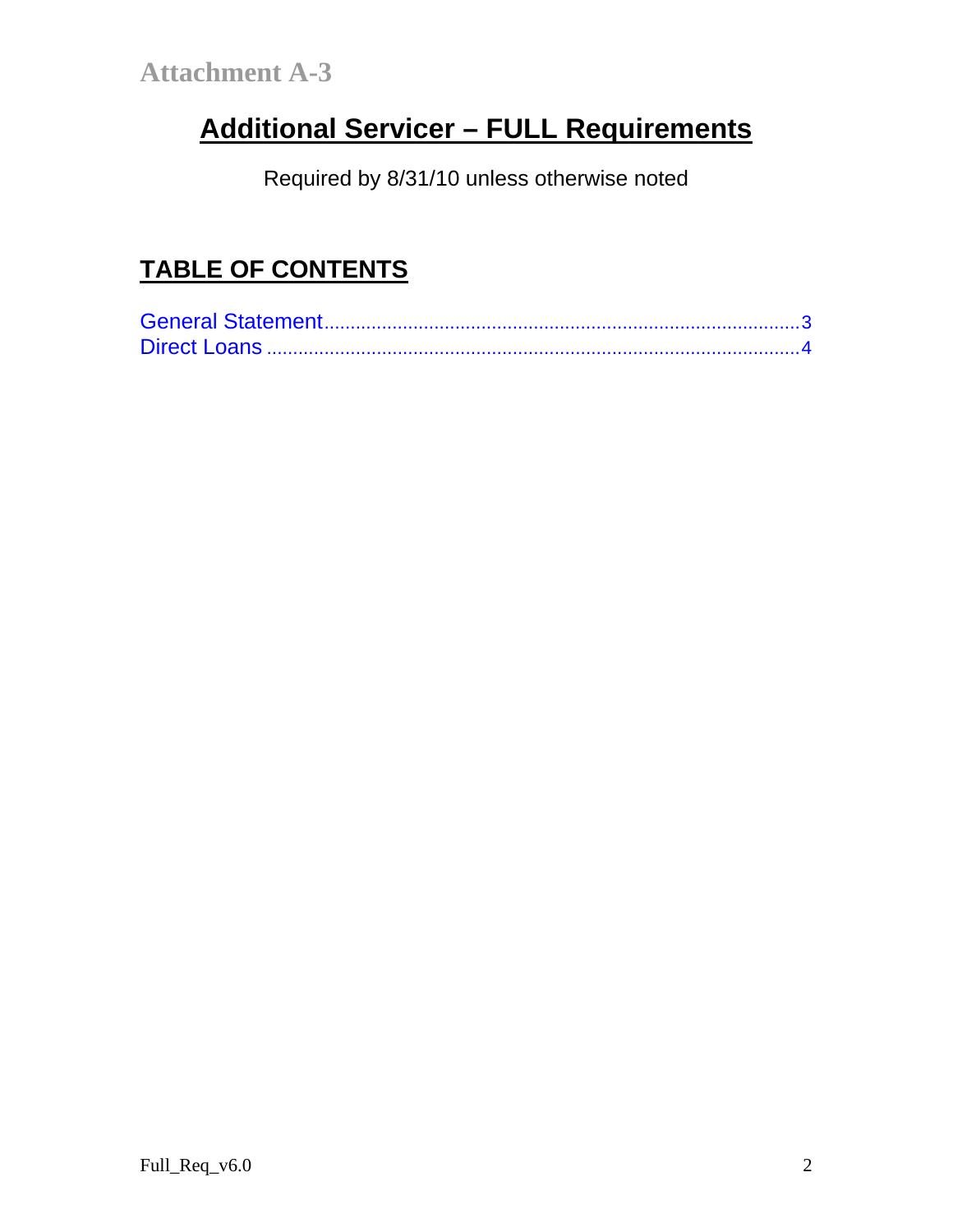### **General Statement**

 It is the intent of the Department to procure a performance based contract(s) that promotes competition and provides best of business services. To achieve this goal, the Department expects each servicer to provide commercially available services that will yield high performing portfolios and high levels of customer satisfaction. The following statements apply:

- Servicers will be required to meet all statutory and legislative requirements.
- Servicers will use their own discretion in deciding to provide services or business functionality that is recommended but not required.
- Servicers may leverage all borrower repayment channels while maintaining existing branding provided all federally held loans are clearly distinguished and identified.
- Small differences due to rounding in various calculations are understood and accepted providing the calculation itself is in compliance with federal regulation.
- The department will allocate volume based on defined and understood performance metrics.
- The Department does not intend to provide additional service level requirements. The Department does, however, expect best of business practices to be deployed.
- The Department will not require the use of the Department or FSA logo on letters, web sites, etc.
- Servicers will have full discretion to promote or not promote services as long as they meet legislative and regulatory requirements and are cost neutral to the government.
- Servicers will have discretion to provide services to schools.
- Services may use their own authentication process as long as the process is fully compliant with federal IT security guidelines.
- With regard to split borrowers, it is acceptable for servicers to handle requests, phone calls, etc. for all loans being serviced, regardless of the holder as long as all federal laws and regulations are met.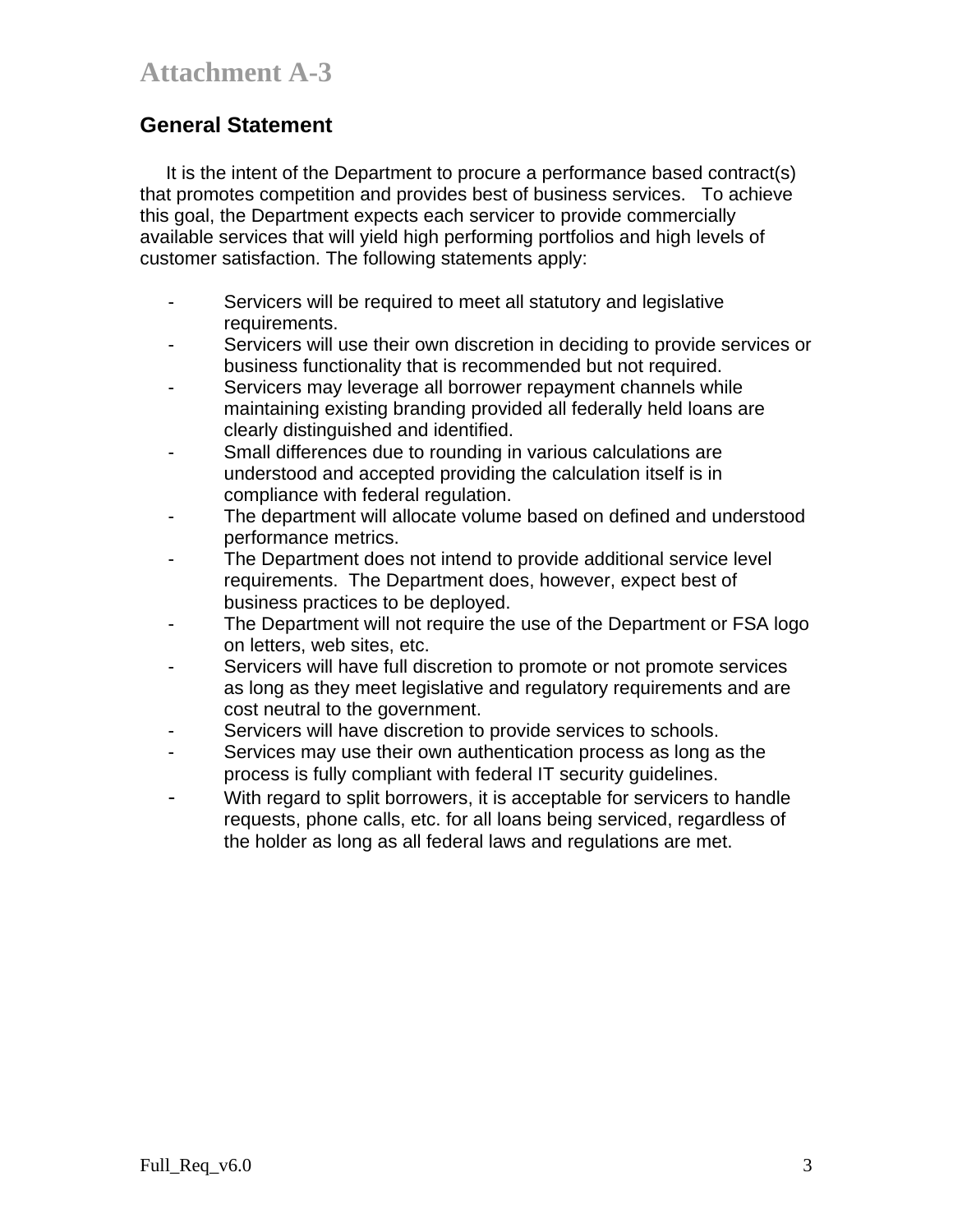## **Direct Loans**

- 1. The servicer shall meet all legislative and regulatory requirements for the Direct Loan program (DL). In some cases Direct Loans will need to be serviced differently than FFEL loans, a few examples of these differences are listed below (not an all inclusive list):
	- a. The interest rate for a Federal Direct PLUS loan is fixed at 7.9% for loans first disbursed after July 1, 2006.
	- b. Public service loan forgiveness is only offered in the DL.
	- c. There are two repayment plans unique to the DL: Income Contingent Repayment (ICR) and the Alternative Repayment.
	- d. DL provides a 0.25% interest rate reduction for borrowers making payments through electronic debit accounts.
	- e. As of July 1, 2009 the up front interest rebate for direct subsidized and unsubsidized loans will be 1.00%.
	- f. There is an origination fee but no Federal default fee in the DL. As of July 1, 2009, the origination fee will be 1.5% for direct subsidized and direct unsubsidized loans.
	- g. There is authority in the DL for unlimited discretionary forbearances. DL servicers must be able to offer borrowers additional administrative forbearance after the 3-year limit and upon receipt of additional documentation from the borrowers.
- 2. The servicer shall meet all previously identified requirements for Federally Held Debt (i.e. Accounting, Treasury, Reconciliation, Internal Controls, etc.) for the Direct Loan portfolio.
- 3. The servicer shall interface with Common Origination and Disbursement System (COD) & Electronic Master Promissory Note (eMPN) for newly originated loans.
- 4. The servicer shall interface with the Direct Loan Consolidation System (DLCS) for Direct Consolidation Loans.
- 5. The servicers shall accept loan and disbursement level adjustments from the originating system(s) and/or directly from schools as necessary. The majority of Direct Loan adjustments & cancellations are passed from the school to COD, and then from COD to the servicing system via the servicing system/COD interface. Direct Consolidation Loan adjustments & cancellations are received by the servicing system from the Direct Loan Consolidation System (DLCS) via the servicing system/DLCS interface
- 6. The servicer shall interface with Internal Revenue Service (IRS) as needed to support income contingent or income based programs.
- 7. The servicer shall support servicing of all Direct Loans, including Direct Consolidation Loans.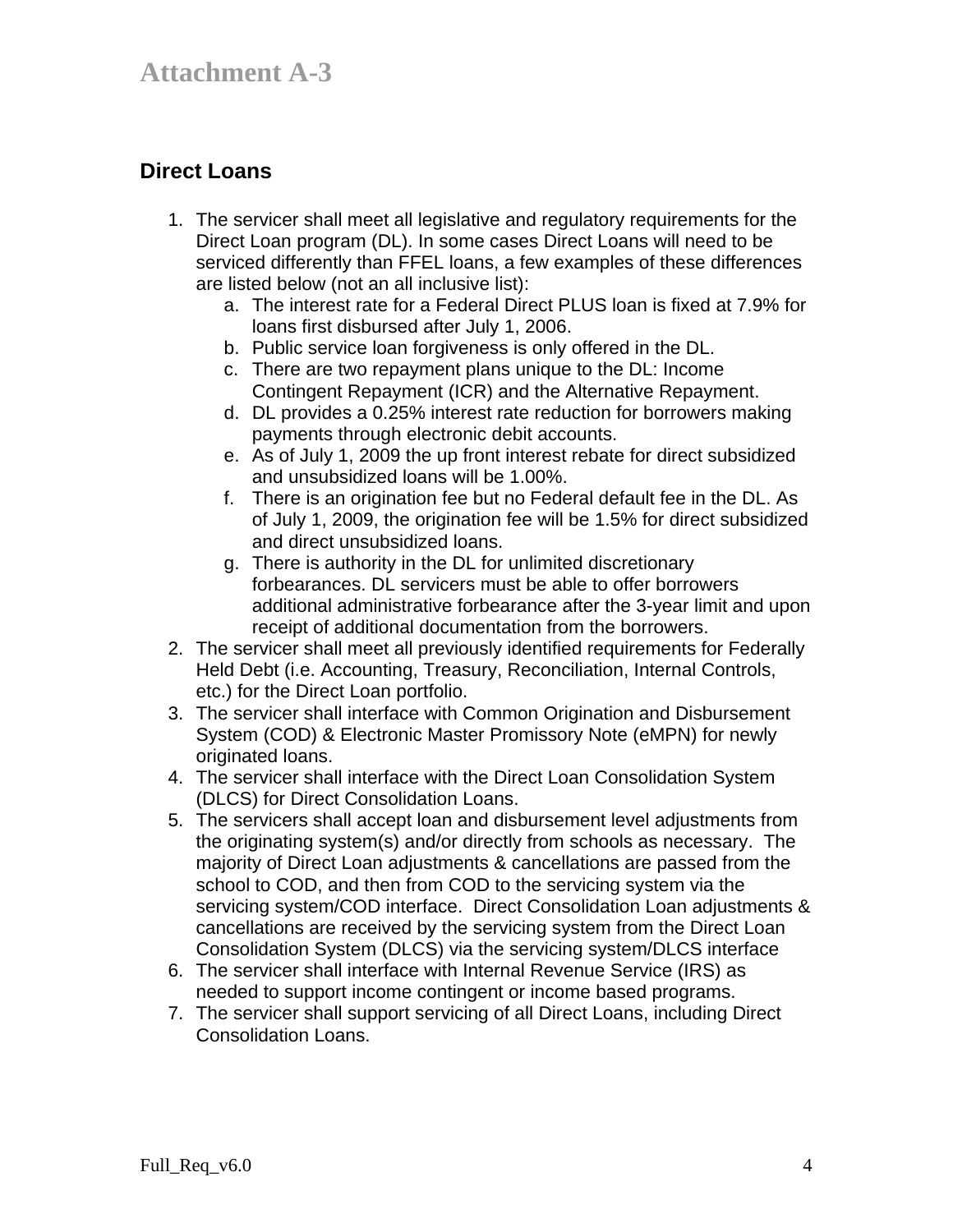## Attachment A-4 **Ongoing Allocation Methodology**

The allocation of ongoing volume will be determined based on the performance of each servicer in relation to the other servicers awarded. While the total number of awarded servicers has not yet been determined, this methodology works with any number of servicers (as shown in examples).

Quarterly scores will be compiled for each servicer based on various performance factors; five high-level metrics, and some sub-metric categories, have been defined (see below). An average of the quarterly scores available on July 1 of each year will be used to determine the ranking of each servicer in each of the five high-level metric categories. By combining each servicer's ranking in all categories, each servicer will be given a percentage of the total new volume of Federally Held Debt to be distributed for the upcoming year.

Servicers will be informed of their allocation percentage of new volume by July 15 of each year. This allocation will become effective on August 15 of each year. The first ongoing allocation will be provided by August 15, 2010.

The allocation of ongoing volume will be determined based on the following factors:

- 1. Percentage of "In Repayment" Portfolio Dollars that go into default (as transferred to DMCS 360+ days) – Measured as a percentage of the servicer's current Federally held portfolio
	- a. Percentage at Public Schools
	- b. Percentage at Private Schools
	- c. Percentage at Proprietary Schools
- 2. Percentage of unique "In Repayment" Portfolio borrowers that go into default (as transferred to
- DMCS 360+ days) Measured as a percentage of the servicer's current Federally held portfolio
	- a. Percentage at Public Schools
	- b. Percentage at Private Schools
	- c. Percentage at Proprietary Schools
- 3. Borrower Surveys
	- a. In School Borrowers
	- b. In Grace Borrowers
	- c. In Repayment Borrowers
- 4. School Surveys
	- a. Public Schools
	- b. Private Schools
	- c. Proprietary Schools
- 5. Survey of FSA personnel

**Allocation Metric # 1** – to be measured Quarterly (calendar quarters beginning with October 1, 2009). Calculation = (Total Principal Balance Outstanding (or "PBO") + Interest of all loans sent to DMCS during the quarter or  $> 360$  days delinquent at the end of the quarter) DIVIDED BY (Total PBO + Interest of all of the servicer's Federally held debt portfolio in repayment status). Resulting value is a percentage rounded to the nearest hundredth for each category of schools (Public, Private, Proprietary). All available quarterly scores in each category (1a, 1b, 1c) will be averaged together on July 1 of each year to calculate the Final Score for this allocation metric.

**Allocation Metric # 2** – to be measured Quarterly (calendar quarters beginning with October 1, 2009). Calculation = (Total number of borrowers sent to DMCS during the quarter or  $> 360$  days delinquent at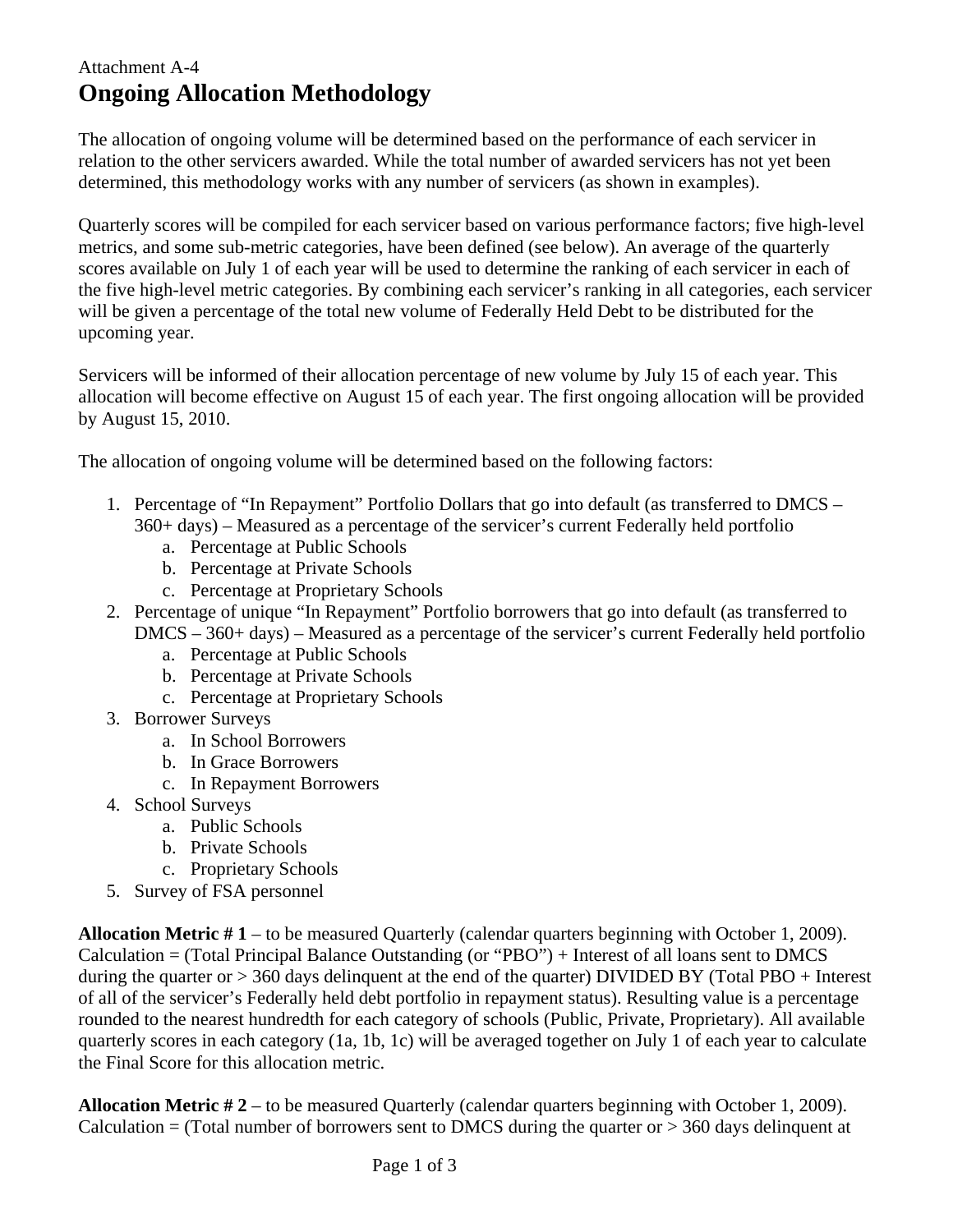the end of the quarter) DIVIDED BY (Total number of borrowers within the servicer's Federally held debt portfolio in repayment status). Resulting value is a percentage rounded to the nearest hundredth for each category of schools (Public, Private, Proprietary). All available quarterly scores in each category (2a, 2b, 2c) will be averaged together on July 1 of each year to calculate the Final Score for this allocation metric.

**Allocation Metric # 3** – Surveys will be conducted quarterly of borrowers in each category (In School, In Grace, and In Repayment). The survey will measure borrower satisfaction with the servicer and results will be based on a scale of  $0 - 100\%$ , with 100% representing a perfect score. FSA, or an agent of FSA will conduct surveys. All available quarterly scores in each category (3a, 3b, 3c) will be averaged together on July 1 of each year to calculate the Final Score for this allocation metric.

**Allocation Metric # 4** – Surveys will be conducted quarterly of schools in each category (Public, Private, and Proprietary). The survey will measure school satisfaction with the servicer and results will be based on a scale of 0 – 100%, with 100% representing a perfect score. FSA, or an agent of FSA will conduct surveys. All available quarterly scores in each category (4a, 4b, 4c) will be averaged together on July 1 of each year to calculate the Final Score for this allocation metric.

**Allocation Metric # 5** – Surveys will be conducted quarterly of FSA personnel. The survey will measure FSA satisfaction with the servicer and results will be based on a scale of  $0 - 100\%$ , with 100% representing a perfect score. FSA, or an agent of FSA will conduct surveys. All available quarterly scores will be averaged together on July 1 of each year to calculate the Final Score for this allocation metric.

#### **Allocation Metric Score Comparison Among Servicers**

The above calculation will result in a set of 5 scores for each servicer, one score in each metric category (1-Defaulted borrower dollars, 2-Defaulted borrower count, 3-Borrower Survey, 4-School Survey, 5-FSA Survey).

FSA will compare all servicers' scores in each allocation metric category and provide a ranking for each servicer in that category, with the best score in each category receiving the highest possible value and the worst score receiving the lowest possible value (highest / lowest values will be determined by the number of servicers selected --- Highest score possible will be the total number of servicers selected, lowest score will be 1).

Once a ranking value has been assigned to each servicer in each allocation category, all scores for a servicer will be added together to provide the "Total Score" for that servicer for the year. Each servicer will have one Total Score for each year.

#### **Allocation of New Volume of Federally Held Debt**

Each servicer will be assigned an allocation of new volume by dividing that servicer's total score by the combined total scores of all servicers. The resulting percentage will determine each servicer's percentage of new volume of Federally Held Debt.

The servicer's percentage of new volume will determine the percentage of new borrowers that will be sent to the servicer for servicing (loans for existing borrowers may, to the maximum extent practicable, be sent to the servicer already holding that borrower's other loans).

 *NOTE: If a servicer is out of compliance (for example, but not limited to, financial management or reporting, security, OMB Circular A-123, Legislative Mandates, Program Compliance, etc.), that*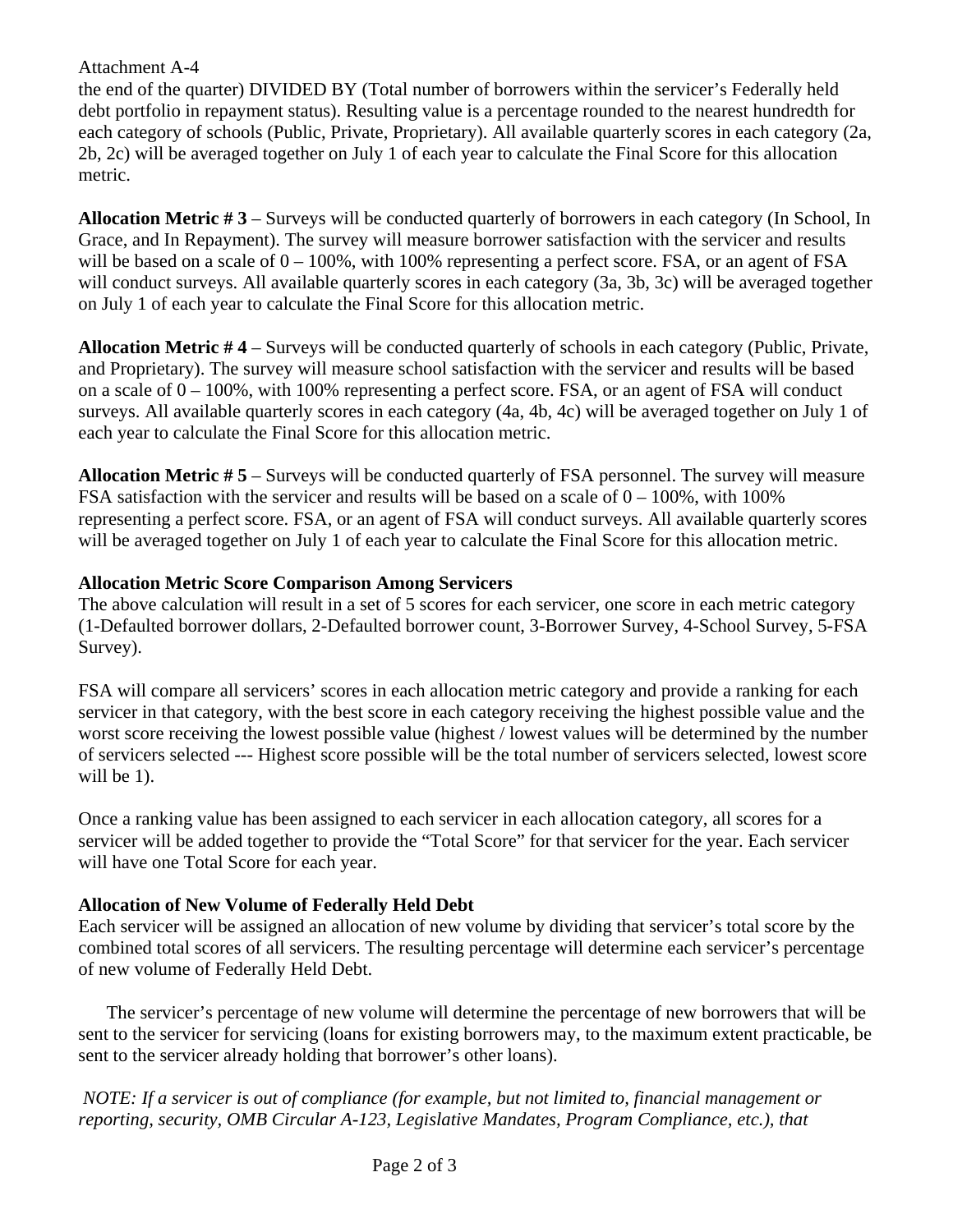*servicer's new volume may be re-allocated to one or more other servicers until compliance has been achieved. In addition, that servicer's current account volume may be transferred to another servicer, at the non-compliant servicer's expense.*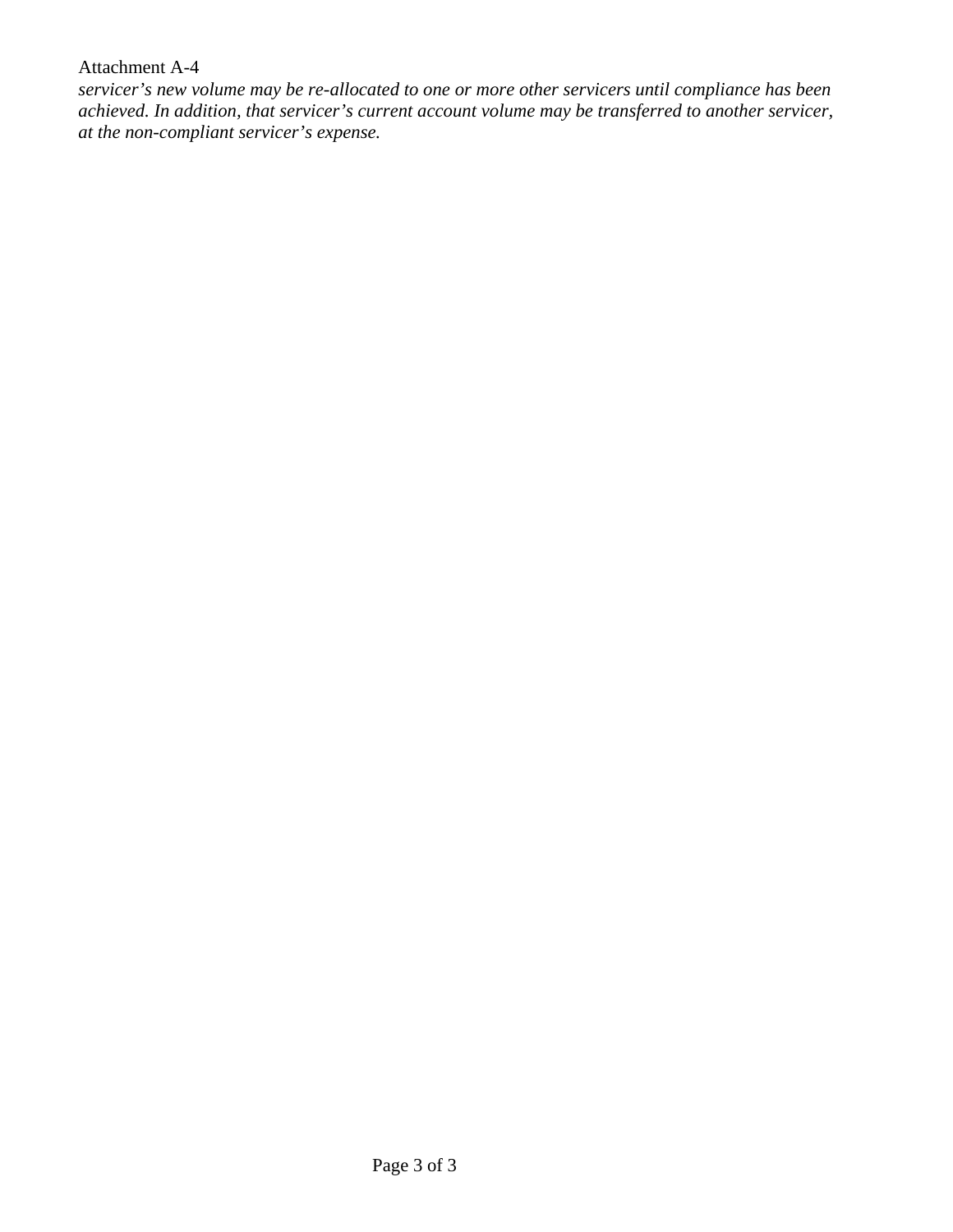# **SAMPLE - ONGOING ALLOCATION METRIC CALCULATION Scenario 1 - 6 Servicers selected**

#### **FINAL SCORE BY ALLOCATION METRIC**

|               |                           | <b>Servicers</b> |        |          |        |        |        |
|---------------|---------------------------|------------------|--------|----------|--------|--------|--------|
| <b>METRIC</b> |                           |                  |        |          |        |        |        |
|               | Defaulted borrower count  | 1.10%            | 2.20%  | 3.30%    | 4.40%  | 5.50%  | 6.60%  |
|               | Defaulted borrower amount | 1.10%            | 2.20%  | $3.30\%$ | 4.40%  | 5.50%  | 6.60%  |
|               | <b>Borrower Survey</b>    | 97.00%           | 95.00% | 93.00%   | 91.00% | 90.00% | 89.00% |
|               | <b>School Survey</b>      | 97.00%           | 95.00% | 93.00%   | 91.00% | 90.00% | 89.00% |
|               | <b>FSA Survey</b>         | 97.00%           | 95.00% | 93.00%   | 91.00% | 90.00% | 89.00% |

#### **SERVICER RANKING BY ALLOCATION METRIC**

|               |                           | <b>Servicers</b> |     |     |                  |                  |      |
|---------------|---------------------------|------------------|-----|-----|------------------|------------------|------|
| <b>METRIC</b> |                           |                  |     |     |                  |                  |      |
|               | Defaulted borrower count  | 6.0              | 5.0 | 4.0 | 3.0              | 2.0              | 1.OI |
|               | Defaulted borrower amount | 6.0              | 5.0 | 4.0 | 3.0              | 2.0 <sub>l</sub> | 1.0  |
|               | <b>Borrower Survey</b>    | 6.0              | 5.0 | 4.0 | 3.0 <sub>l</sub> | 2.0              | 1.0  |
|               | <b>School Survey</b>      | 6.0              | 5.0 | 4.0 | 3.0              | 2.0              | 1.0  |
|               | <b>FSA Survey</b>         | 6.0              | 5.0 | 4.0 | 3.0              | 2.0              | 1.0  |

#### **TOTAL SCORE BY SERVICER**

| <b>TAL SCORE BY SERVICER</b> | Servicers |            |      |      |       |     |
|------------------------------|-----------|------------|------|------|-------|-----|
|                              |           |            |      |      |       |     |
| <b>SCORE</b><br><b>TOTAL</b> | 30.0      | つに<br>25.0 | 20.0 | 15.0 | 10.0l | 5.0 |

|                   | <b>Total Score</b> | % of new volume<br>Servicer will receive<br>(Total Score / Combined<br>Totals) | <b>New</b><br><b>borrowers</b><br>(based on 6M<br>total new borr) |
|-------------------|--------------------|--------------------------------------------------------------------------------|-------------------------------------------------------------------|
| <b>Servicer 1</b> | 30.0               | 28.57%                                                                         | 1,714,286                                                         |
| <b>Servicer 2</b> | 25.0               | 23.81%                                                                         | 1,428,571                                                         |
| <b>Servicer 3</b> | 20.0               | 19.05%                                                                         | 1,142,857                                                         |
| <b>Servicer 4</b> | 15.0               | 14.29%                                                                         | 857,143                                                           |
| <b>Servicer 5</b> | 10.0               | 9.52%                                                                          | 571,429                                                           |
| <b>Servicer 6</b> | 5.0                | 4.76%                                                                          | 285,714                                                           |
| <b>Combined</b>   |                    |                                                                                |                                                                   |
| Total             | 105                | 100.00%                                                                        | 6,000,000                                                         |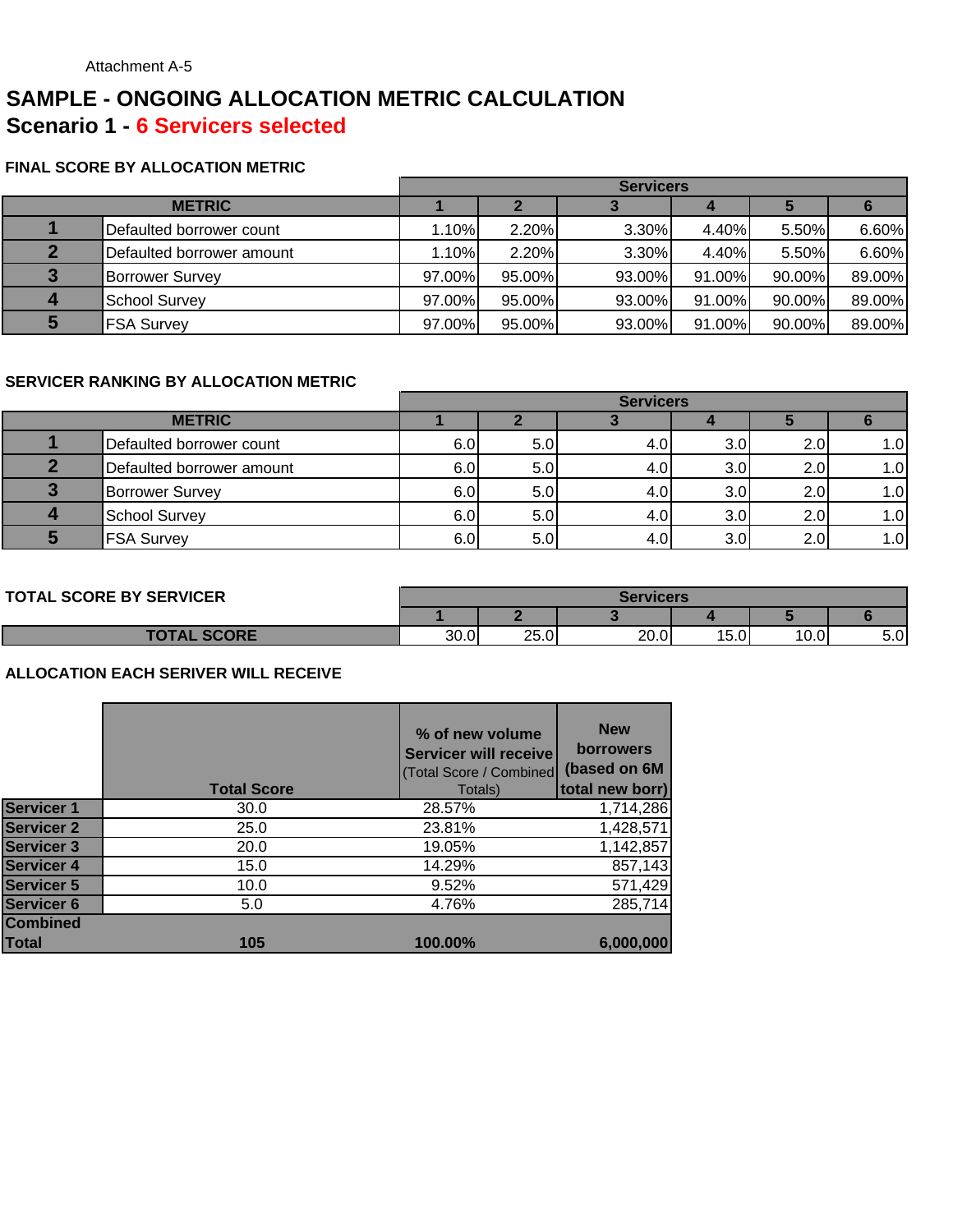# **SAMPLE - ONGOING ALLOCATION METRIC CALCULATION Scenario 2 - 5 Servicers selected**

#### **FINAL SCORE BY ALLOCATION METRIC**

|  |                           | <b>Servicers</b> |        |          |        |        |
|--|---------------------------|------------------|--------|----------|--------|--------|
|  |                           |                  |        |          |        |        |
|  | Defaulted borrower count  | 1.10%            | 2.20%  | 3.30%    | 4.40%  | 5.50%  |
|  | Defaulted borrower amount | 1.10%            | 2.20%  | $3.30\%$ | 4.40%  | 5.50%  |
|  | <b>Borrower Survey</b>    | 97.00%           | 95.00% | 93.00%   | 91.00% | 90.00% |
|  | <b>School Survey</b>      | 97.00%           | 95.00% | 93.00%   | 91.00% | 90.00% |
|  | <b>FSA Survey</b>         | 97.00%           | 95.00% | 93.00%   | 91.00% | 90.00% |

#### **SERVICER RANKING BY ALLOCATION METRIC**

|               |                           | <b>Servicers</b> |     |     |     |      |
|---------------|---------------------------|------------------|-----|-----|-----|------|
| <b>METRIC</b> |                           |                  |     |     |     |      |
|               | Defaulted borrower count  | 5.0              | 4.0 | 3.0 | 2.0 | 1.OI |
|               | Defaulted borrower amount | 5.0              | 4.0 | 3.0 | 2.0 | 1.01 |
|               | <b>Borrower Survey</b>    | 5.0              | 4.0 | 3.0 | 2.0 | 1.0  |
|               | School Survey             | 5.0              | 4.0 | 3.0 | 2.0 | 1.0  |
|               | <b>FSA Survey</b>         | 5.0              | 4.0 | 3.0 | 2.0 | 1.0  |

#### **TOTAL SCORE BY SERVICER**

| <b>TOTAL SCORE BY SERVICER</b> | Servicers |      |      |      |      |
|--------------------------------|-----------|------|------|------|------|
|                                |           |      |      |      |      |
| <b>TOTAL SCORE</b>             | 25.0      | 20.0 | 15.0 | 10.0 | 5.OI |

|                                  | <b>Total Score</b> | % of new volume<br><b>Servicer will receive</b><br>(Total Score / Combined<br>Totals) | <b>New</b><br><b>borrowers</b><br>(based on 6M<br>total new borr) |
|----------------------------------|--------------------|---------------------------------------------------------------------------------------|-------------------------------------------------------------------|
| <b>Servicer 1</b>                | 25.0               | 33.33%                                                                                | 2,000,000                                                         |
| <b>Servicer 2</b>                | 20.0               | 26.67%                                                                                | 1,600,000                                                         |
| <b>Servicer 3</b>                | 15.0               | 20.00%                                                                                | 1,200,000                                                         |
| <b>Servicer 4</b>                | 10.0               | 13.33%                                                                                | 800,000                                                           |
| <b>Servicer 5</b>                | 5.0                | 6.67%                                                                                 | 400,000                                                           |
| <b>Combined</b><br><b>Totals</b> | 75                 | 100.00%                                                                               | 6,000,000                                                         |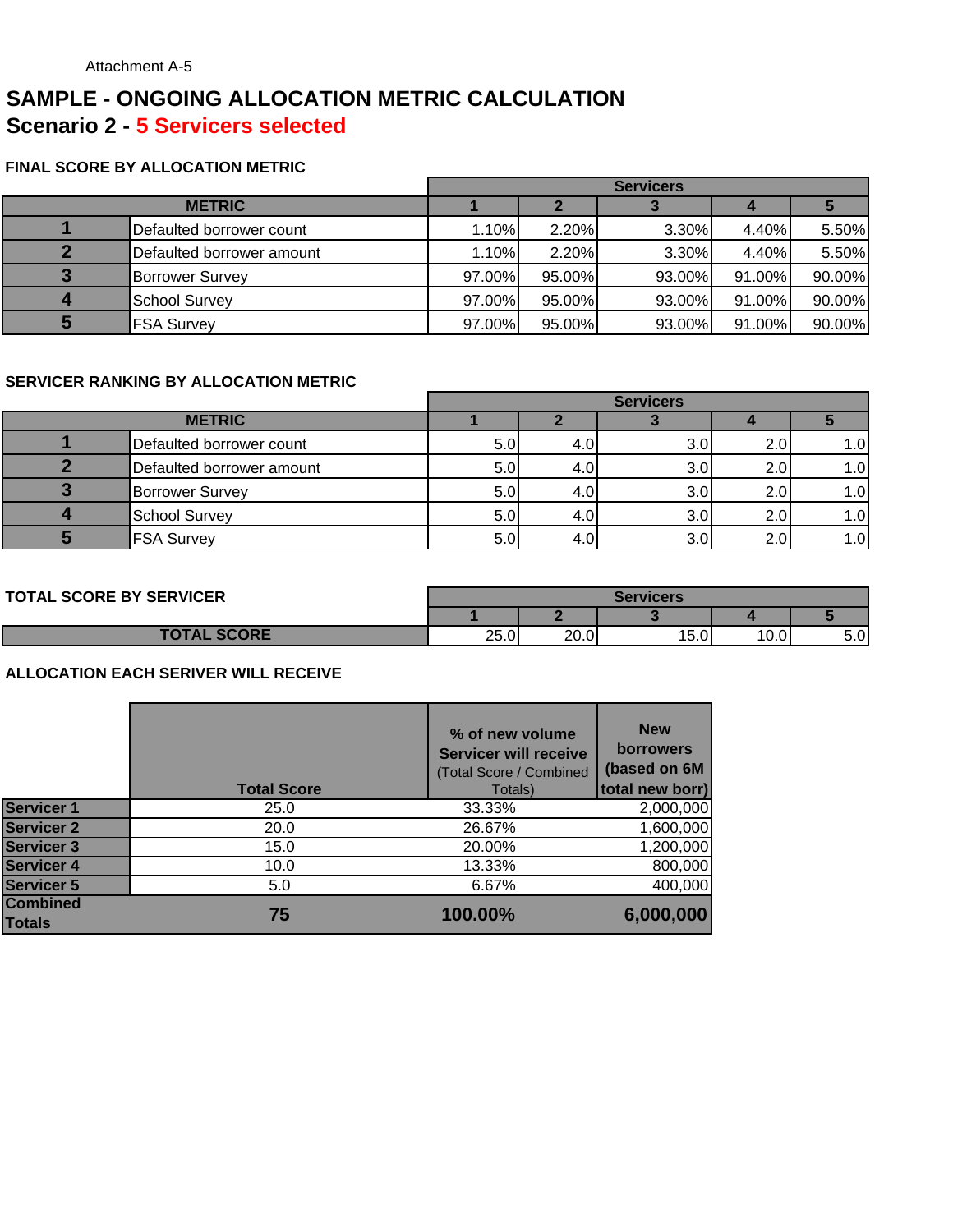# **SAMPLE - ONGOING ALLOCATION METRIC CALCULATION Scenario 3 - 4 Servicers selected**

#### **FINAL SCORE BY ALLOCATION METRIC**

|                           | <b>Servicers</b> |        |        |        |  |
|---------------------------|------------------|--------|--------|--------|--|
| <b>METRIC</b>             |                  |        |        |        |  |
| Defaulted borrower count  | 1.10%            | 2.20%  | 3.30%  | 4.40%  |  |
| Defaulted borrower amount | 1.10%            | 2.20%  | 3.30%  | 4.40%  |  |
| <b>Borrower Survey</b>    | 97.00%           | 95.00% | 93.00% | 91.00% |  |
| <b>School Survey</b>      | 97.00%           | 95.00% | 93.00% | 91.00% |  |
| <b>FSA Survey</b>         | 97.00%           | 95.00% | 93.00% | 91.00% |  |

#### **SERVICER RANKING BY ALLOCATION METRIC**

|                           | <b>Servicers</b> |     |                  |                    |  |
|---------------------------|------------------|-----|------------------|--------------------|--|
| <b>METRIC</b>             |                  |     |                  |                    |  |
| Defaulted borrower count  | 4.OI             | 3.0 | 2.0 <sub>l</sub> | .0                 |  |
| Defaulted borrower amount | 4.0              | 3.0 | 2.0              | $\overline{0}$ .   |  |
| <b>Borrower Survey</b>    | 4.0              | 3.0 | 2.0              | $\overline{0}$ . ا |  |
| <b>School Survey</b>      | 4.0 <sub>l</sub> | 3.0 | 2.0              | .0                 |  |
| <b>FSA Survey</b>         | 4.0              |     | 2.0              | .OI                |  |

| <b>TOTAL SCORE BY SERVICER</b> |      |      | Servicers |     |
|--------------------------------|------|------|-----------|-----|
|                                |      |      |           |     |
| <b>TOTAL SCORE</b>             | 20.0 | 15.0 | 10.0      | ວ.ບ |

|                                  | <b>Total Score</b> | % of new volume<br><b>Servicer will receive</b><br>(Total Score / Combined<br>Totals) | <b>New</b><br><b>borrowers</b><br>(based on 6M<br>total new borr) |
|----------------------------------|--------------------|---------------------------------------------------------------------------------------|-------------------------------------------------------------------|
| <b>Servicer 1</b>                | 20.0               | 40.00%                                                                                | 2,400,000                                                         |
| <b>Servicer 2</b>                | 15.0               | 30.00%                                                                                | 1,800,000                                                         |
| <b>Servicer 3</b>                | 10.0               | 20.00%                                                                                | 1,200,000                                                         |
| <b>Servicer 4</b>                | 5.0                | 10.00%                                                                                | 600,000                                                           |
| <b>Combined</b><br><b>Totals</b> | 50                 | 100.00%                                                                               | 6,000,000                                                         |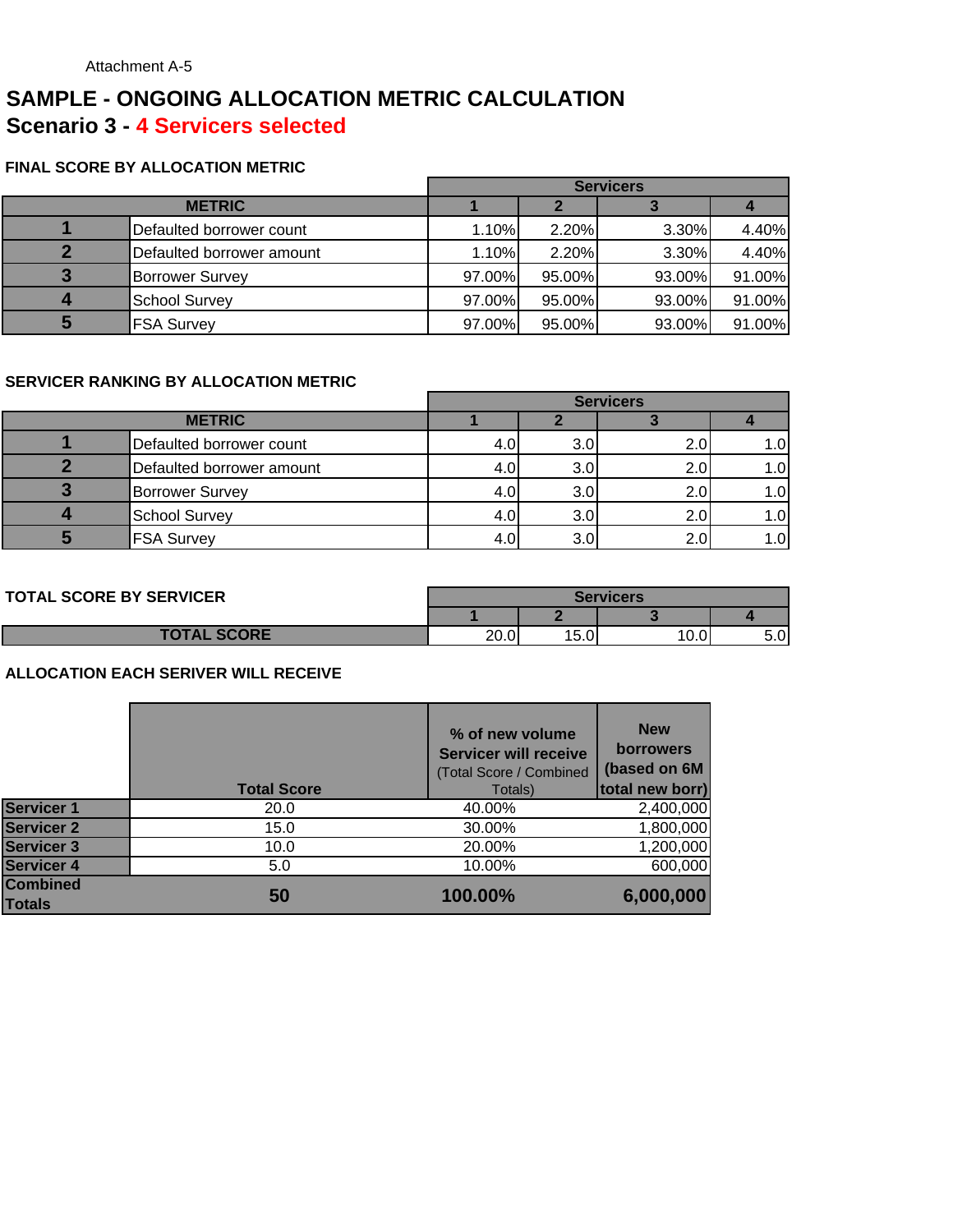# **SAMPLE - ONGOING ALLOCATION METRIC CALCULATION Scenario 4 - 3 Servicers selected**

#### **FINAL SCORE BY ALLOCATION METRIC**

|   |                           |        | <b>Servicers</b> |        |
|---|---------------------------|--------|------------------|--------|
|   | <b>METRIC</b>             |        |                  |        |
|   | Defaulted borrower count  | 1.10%  | 2.20%            | 3.30%  |
|   | Defaulted borrower amount | 1.10%  | 2.20%            | 3.30%  |
| 3 | <b>Borrower Survey</b>    | 97.00% | 95.00%           | 93.00% |
|   | <b>School Survey</b>      | 97.00% | 95.00%           | 93.00% |
| 5 | <b>FSA Survey</b>         | 97.00% | 95.00%           | 93.00% |

#### **SERVICER RANKING BY ALLOCATION METRIC**

|  |                           |     | <b>Servicers</b> |  |
|--|---------------------------|-----|------------------|--|
|  | <b>METRIC</b>             |     |                  |  |
|  | Defaulted borrower count  | 3.0 |                  |  |
|  | Defaulted borrower amount | 3.0 |                  |  |
|  | <b>Borrower Survey</b>    | 3.0 |                  |  |
|  | <b>School Survey</b>      | 3.0 |                  |  |
|  | <b>FSA Survey</b>         | 3.0 |                  |  |

| <b>TOTAL SCORE BY SERVICER</b> | Servicers      |  |  |
|--------------------------------|----------------|--|--|
|                                |                |  |  |
| <b>TOTAL SCORE</b>             | 15.0<br>$\sim$ |  |  |

|                                  | <b>Total Score</b> | % of new volume<br><b>Servicer will receive</b><br>(Total Score / Combined<br>Totals) | <b>New</b><br><b>borrowers</b><br>(based on 6M<br>total new borr) |
|----------------------------------|--------------------|---------------------------------------------------------------------------------------|-------------------------------------------------------------------|
| <b>Servicer 1</b>                | 15.0               | 50.00%                                                                                | 3,000,000                                                         |
| <b>Servicer 2</b>                | 10.0               | 33.33%                                                                                | 2,000,000                                                         |
| <b>Servicer 3</b>                | 5.0                | 16.67%                                                                                | 1,000,000                                                         |
| <b>Combined</b><br><b>Totals</b> | 30                 | 100.00%                                                                               | 6,000,000                                                         |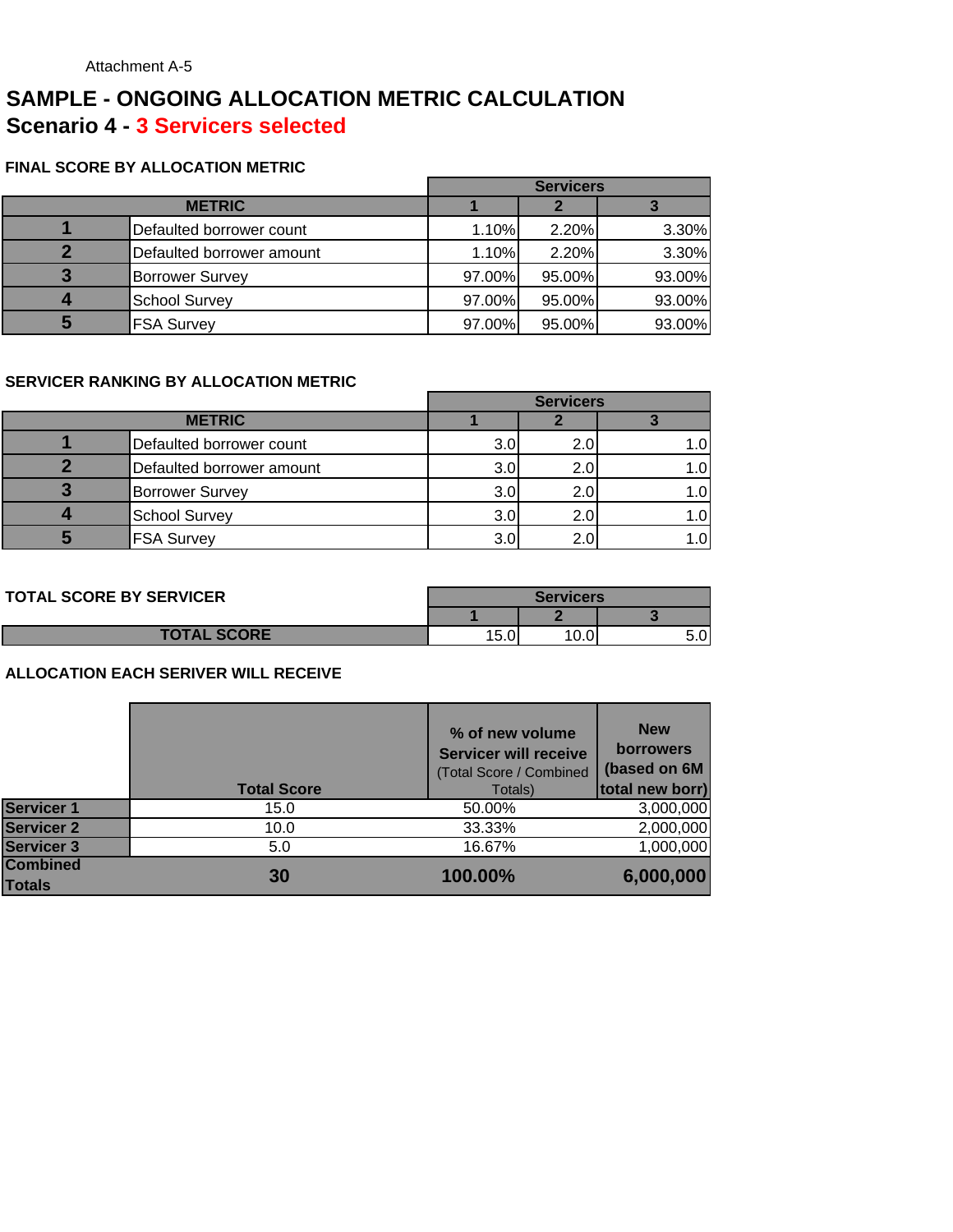## **SAMPLE - ONGOING ALLOCATION METRIC CALCULATION Scenario 5 - 2 Servicers selected**

#### **FINAL SCORE BY ALLOCATION METRIC**

|                           | <b>Servicers</b> |        |
|---------------------------|------------------|--------|
| <b>METRIC</b>             |                  |        |
| Defaulted borrower count  | 1.10%            | 2.20%  |
| Defaulted borrower amount | 1.10%            | 2.20%  |
| <b>Borrower Survey</b>    | 97.00%           | 95.00% |
| <b>School Survey</b>      | 97.00%           | 95.00% |
| <b>FSA Survey</b>         | 97.00%           | 95.00% |

#### **SERVICER RANKING BY ALLOCATION METRIC**

|                           | <b>Servicers</b> |      |
|---------------------------|------------------|------|
| <b>METRIC</b>             |                  |      |
| Defaulted borrower count  | 2.0              |      |
| Defaulted borrower amount | 2.0              | 1.0' |
| <b>Borrower Survey</b>    | 2.0              |      |
| <b>School Survey</b>      | 2.0              |      |
| <b>FSA Survey</b>         |                  |      |

| <b>TOTAL SCORE BY SERVICER</b> | <b>Servicers</b> |  |
|--------------------------------|------------------|--|
|                                |                  |  |
| <b>TOTAL SCORE</b>             | v.v              |  |

|                                  | <b>Total Score</b> | % of new volume<br><b>Servicer will receive</b><br>(Total Score / Combined<br>Totals) | <b>New borrowers</b><br>(based on 6M total)<br>new borr) |
|----------------------------------|--------------------|---------------------------------------------------------------------------------------|----------------------------------------------------------|
| <b>Servicer 1</b>                | 10.0               | 66.67%                                                                                | 4,000,000                                                |
| <b>Servicer 2</b>                | 5.0                | 33.33%                                                                                | 2,000,000                                                |
| <b>Combined</b><br><b>Totals</b> | 15                 | 100.00%                                                                               | 6,000,000                                                |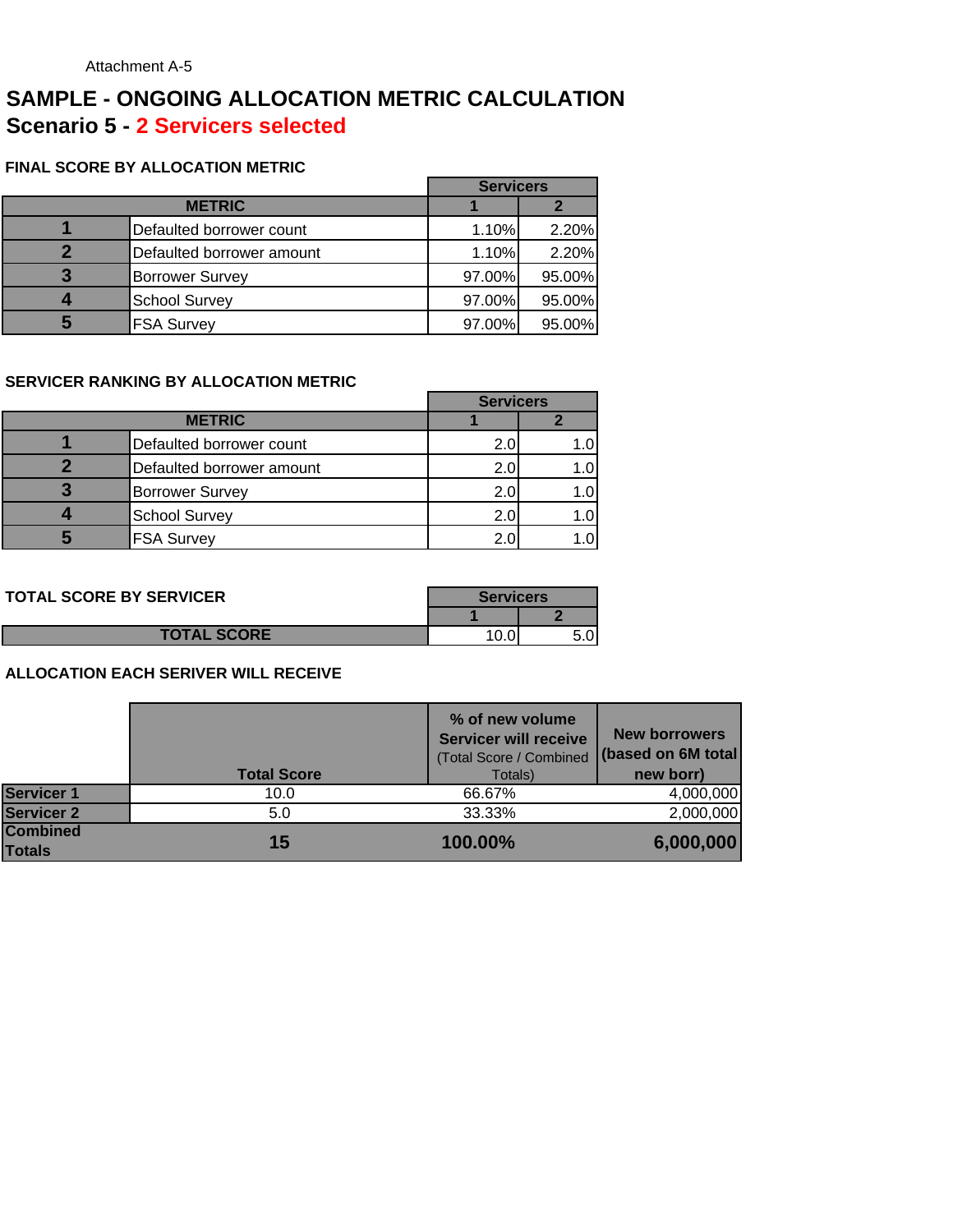# **SAMPLE - ONGOING ALLOCATION METRIC CALCULATION Scenario 6 - 6 Servicers selected**

#### **FINAL SCORE BY ALLOCATION METRIC**

|               |                           | <b>Servicers</b> |        |          |        |        |        |
|---------------|---------------------------|------------------|--------|----------|--------|--------|--------|
| <b>METRIC</b> |                           |                  |        |          |        |        |        |
|               | Defaulted borrower count  | 1.10%            | 2.20%  | $3.30\%$ | 4.40%  | 5.50%  | 6.60%  |
|               | Defaulted borrower amount | 6.60%            | 5.50%  | $3.30\%$ | 4.40%  | 2.20%  | 1.10%  |
|               | <b>Borrower Survey</b>    | 97.00%           | 95.00% | 93.00%   | 91.00% | 90.00% | 89.00% |
|               | <b>School Survey</b>      | 89.00%           | 90.00% | 93.00%   | 91.00% | 95.00% | 97.00% |
|               | <b>FSA Survey</b>         | 97.00%           | 95.00% | 93.00%   | 91.00% | 90.00% | 89.00% |

#### **SERVICER RANKING BY ALLOCATION METRIC**

|               |                           |      |                  | <b>Servicers</b> |                  |     |      |
|---------------|---------------------------|------|------------------|------------------|------------------|-----|------|
| <b>METRIC</b> |                           |      |                  |                  |                  |     |      |
|               | Defaulted borrower count  | 6.0  | 5.0              | 4.0              | 3.0              | 2.0 | 1.OI |
|               | Defaulted borrower amount | 1.01 | 2.0 <sub>l</sub> | 4.0              | 3.0              | 5.0 | 6.0  |
|               | <b>Borrower Survey</b>    | 6.0  | 5.0              | 4.0              | 3.0 <sub>l</sub> | 2.0 | 1.0  |
|               | <b>School Survey</b>      | 1.0  | 2.0              | 4.0              | 3.0              | 5.0 | 6.0  |
|               | <b>FSA Survey</b>         | 6.0  | 5.0              | 4.0              | 3.0              | 2.0 | 1.0  |

#### **TOTAL SCORE BY SERVICER**

| <b>TAL SCORE BY SERVICER</b> | Servicers |      |      |      |      |      |
|------------------------------|-----------|------|------|------|------|------|
|                              |           |      |      |      |      |      |
| <b>TOTAL SCORE</b>           | 20.0      | 19.0 | 20.0 | 15.0 | 16.0 | 15.0 |

|                   | <b>Total Score</b> | % of new volume<br>Servicer will receive<br>(Total Score / Combined<br>Totals) | <b>New</b><br><b>borrowers</b><br>(based on 6M<br>total new borr) |
|-------------------|--------------------|--------------------------------------------------------------------------------|-------------------------------------------------------------------|
| <b>Servicer 1</b> | 20.0               | 19.05%                                                                         | 1,142,857                                                         |
| <b>Servicer 2</b> | 19.0               | 18.10%                                                                         | 1,085,714                                                         |
| <b>Servicer 3</b> | 20.0               | 19.05%                                                                         | 1,142,857                                                         |
| <b>Servicer 4</b> | 15.0               | 14.29%                                                                         | 857,143                                                           |
| <b>Servicer 5</b> | 16.0               | 15.24%                                                                         | 914,286                                                           |
| <b>Servicer 6</b> | 15.0               | 14.29%                                                                         | 857,143                                                           |
| <b>Combined</b>   |                    |                                                                                |                                                                   |
| Total             | 105                | 100.00%                                                                        | 6,000,000                                                         |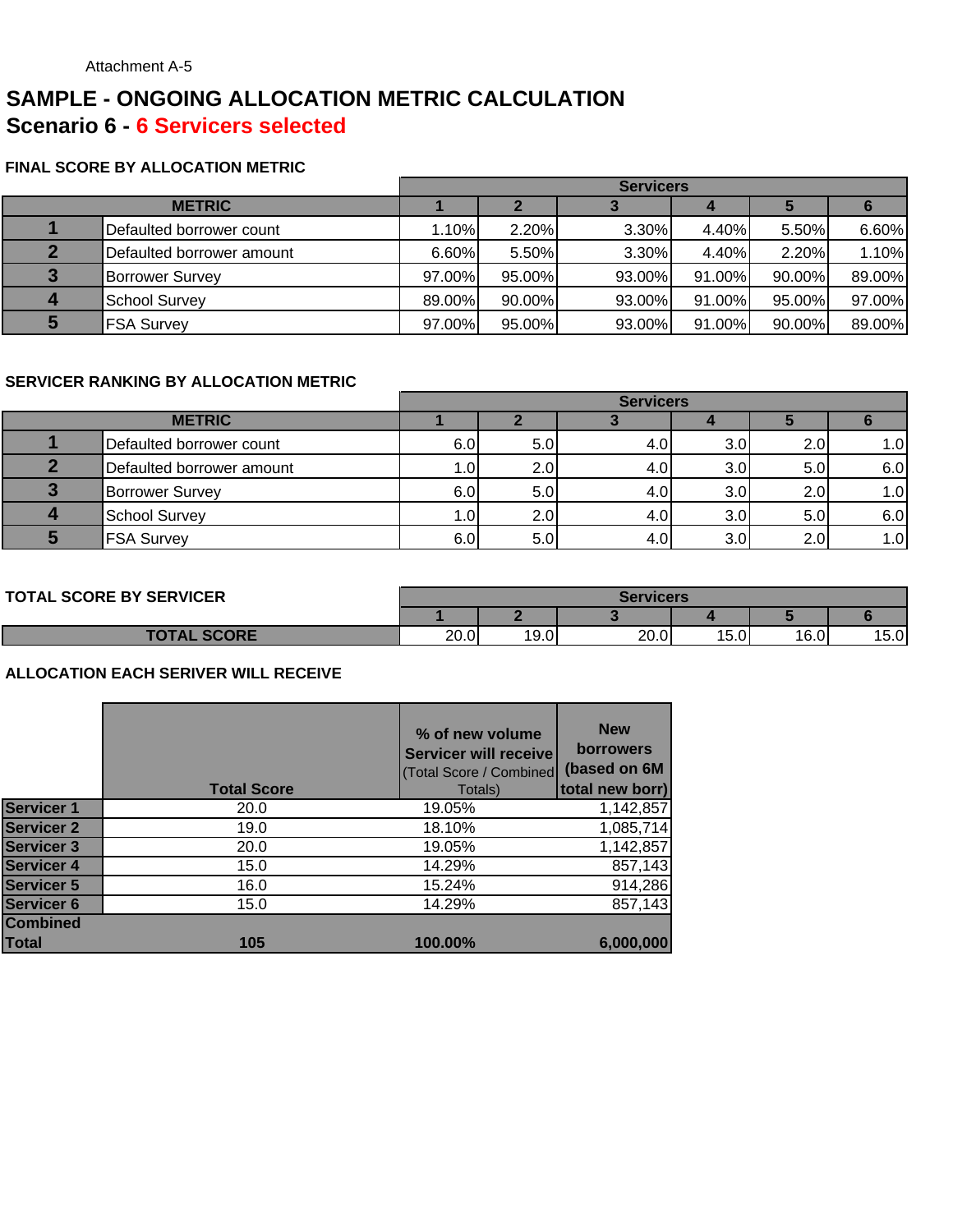# **SAMPLE - ONGOING ALLOCATION METRIC CALCULATION Scenario 7 - 5 Servicers selected**

#### **FINAL SCORE BY ALLOCATION METRIC**

|               |                           | <b>Servicers</b> |        |        |        |        |
|---------------|---------------------------|------------------|--------|--------|--------|--------|
| <b>METRIC</b> |                           |                  |        |        |        |        |
|               | Defaulted borrower count  | 1.10%            | 2.20%  | 3.30%  | 4.40%  | 5.50%  |
| $\mathbf{2}$  | Defaulted borrower amount | 6.60%            | 5.50%  | 3.30%  | 4.40%  | 2.20%  |
| 3             | <b>Borrower Survey</b>    | 97.00%           | 95.00% | 93.00% | 91.00% | 90.00% |
| 4             | <b>School Survey</b>      | 89.00%           | 90.00% | 93.00% | 91.00% | 95.00% |
| 5             | <b>FSA Survey</b>         | 97.00%           | 95.00% | 93.00% | 91.00% | 90.00% |

#### **SERVICER RANKING BY ALLOCATION METRIC**

|               |                           |     |     | <b>Servicers</b> |     |                  |
|---------------|---------------------------|-----|-----|------------------|-----|------------------|
| <b>METRIC</b> |                           |     |     |                  |     |                  |
|               | Defaulted borrower count  | 5.0 | 4.0 | 3.0              | 2.0 | $\overline{1.0}$ |
|               | Defaulted borrower amount | 1.0 | 2.0 | 4.0              | 3.0 | 5.0              |
| כי            | <b>Borrower Survey</b>    | 5.0 | 4.0 | 3.0              | 2.0 | 1.0              |
|               | <b>School Survey</b>      | 1.0 | 2.0 | 4.0              | 3.0 | 5.0              |
|               | <b>FSA Survey</b>         | 5.0 | 4.0 | 3.0              | 2.0 | 1.0              |

#### **TOTAL SCORE BY SERVICER**

| <b>TAL SCORE BY SERVICER</b> | <b>Servicers</b> |      |      |                     |      |  |
|------------------------------|------------------|------|------|---------------------|------|--|
|                              |                  |      |      |                     |      |  |
| <b>TOTAL SCORE</b>           | $-1$<br>7.0      | 16.0 | 17.0 | 12 $\cap$ '<br>∣∠.∪ | 13.0 |  |

|                   | <b>Total Score</b> | % of new volume<br><b>Servicer will receive</b><br>(Total Score / Combined<br>Totals) | <b>New</b><br><b>borrowers</b><br>(based on 6M<br>total new borr) |
|-------------------|--------------------|---------------------------------------------------------------------------------------|-------------------------------------------------------------------|
| <b>Servicer 1</b> | 17.0               | 22.67%                                                                                | 1,360,000                                                         |
| Servicer 2        | 16.0               | 21.33%                                                                                | 1,280,000                                                         |
| <b>Servicer 3</b> | 17.0               | 22.67%                                                                                | 1,360,000                                                         |
| <b>Servicer 4</b> | 12.0               | 16.00%                                                                                | 960,000                                                           |
| <b>Servicer 5</b> | 13.0               | 17.33%                                                                                | 1,040,000                                                         |
| <b>Combined</b>   |                    |                                                                                       |                                                                   |
| Total             | 75                 | 100.00%                                                                               | 6,000,000                                                         |
|                   |                    |                                                                                       |                                                                   |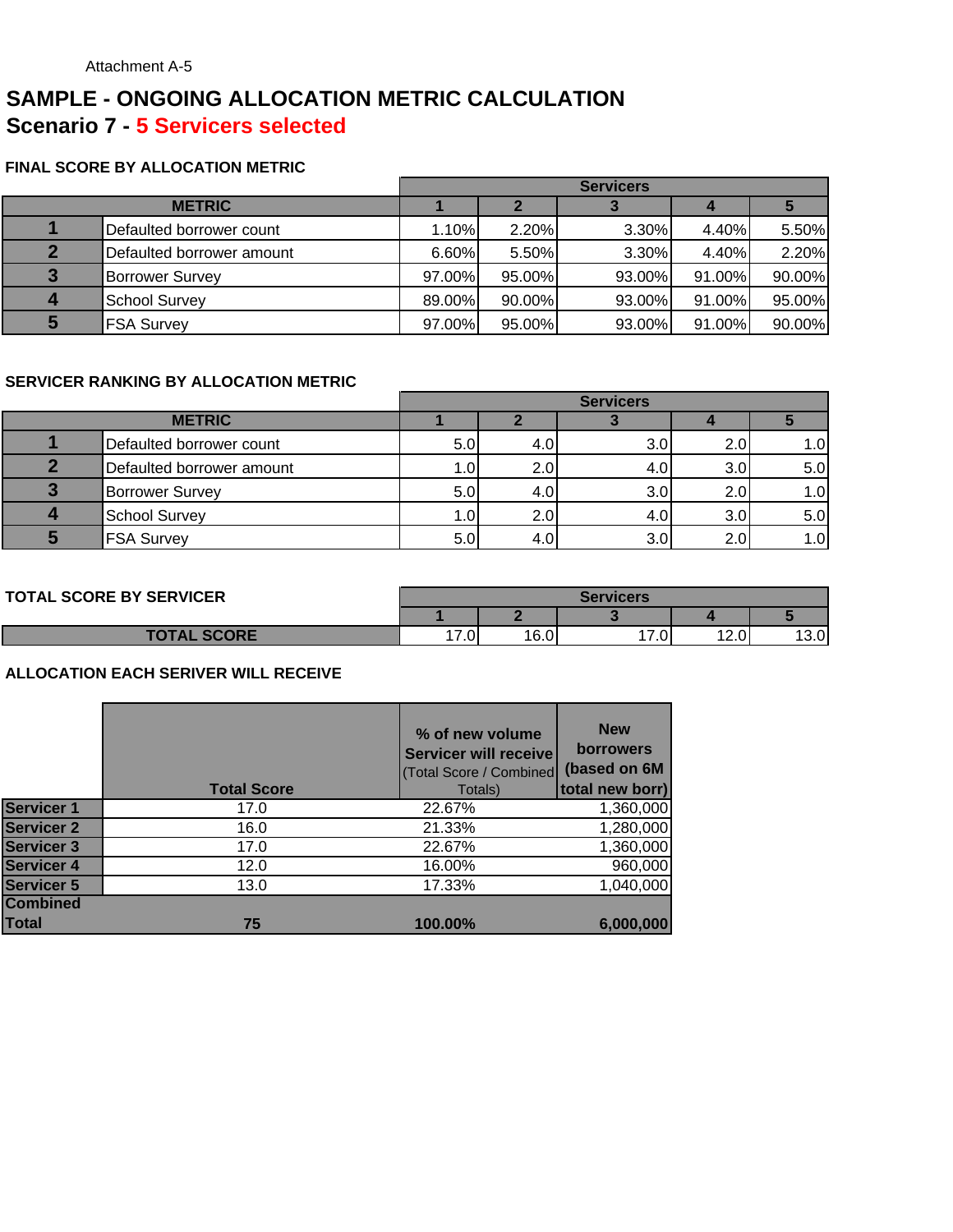# **SAMPLE - ONGOING ALLOCATION METRIC CALCULATION Scenario 8 - 4 Servicers selected**

#### **FINAL SCORE BY ALLOCATION METRIC**

|               |                           | <b>Servicers</b> |        |        |        |
|---------------|---------------------------|------------------|--------|--------|--------|
| <b>METRIC</b> |                           |                  |        |        |        |
|               | Defaulted borrower count  | 1.10%            | 2.20%  | 3.30%  | 4.40%  |
|               | Defaulted borrower amount | 6.60%            | 5.50%  | 3.30%  | 4.40%  |
|               | <b>Borrower Survey</b>    | 97.00%           | 95.00% | 93.00% | 91.00% |
|               | <b>School Survey</b>      | 89.00%           | 90.00% | 93.00% | 91.00% |
|               | <b>FSA Survey</b>         | 97.00%           | 95.00% | 93.00% | 91.00% |

#### **SERVICER RANKING BY ALLOCATION METRIC**

|                           | <b>Servicers</b> |     |     |      |
|---------------------------|------------------|-----|-----|------|
| <b>METRIC</b>             |                  |     |     |      |
| Defaulted borrower count  | 4.0              | 3.0 | 2.0 | 1.OI |
| Defaulted borrower amount | 1.0              | 2.0 | 4.0 | 3.0  |
| <b>Borrower Survey</b>    | 4.0              | 3.0 | 2.0 | 1.0  |
| <b>School Survey</b>      | 1.0              | 2.0 | 4.0 | 3.0  |
| <b>FSA Survey</b>         |                  | 3.0 | 2.0 | 1.0  |

| <b>TOTAL SCORE BY SERVICER</b> |      | Servicers  |       |     |  |  |
|--------------------------------|------|------------|-------|-----|--|--|
|                                |      |            |       |     |  |  |
| <b>TOTAL SCORE</b>             | 14.0 | 100<br>v.v | 14.01 | 9.0 |  |  |

|                       | <b>Total Score</b> | % of new volume<br>Servicer will receive<br>(Total Score / Combined<br>Totals) | <b>New</b><br><b>borrowers</b><br>(based on 6M<br>total new borr) |
|-----------------------|--------------------|--------------------------------------------------------------------------------|-------------------------------------------------------------------|
| <b>Servicer 1</b>     | 14.0               | 28.00%                                                                         | 1,680,000                                                         |
| <b>Servicer 2</b>     | 13.0               | 26.00%                                                                         | 1,560,000                                                         |
| <b>Servicer 3</b>     | 14.0               | 28.00%                                                                         | 1,680,000                                                         |
| <b>Servicer 4</b>     | 9.0                | 18.00%                                                                         | 1,080,000                                                         |
|                       |                    |                                                                                |                                                                   |
| <b>Combined Total</b> | 50                 | 100.00%                                                                        | 6,000,000                                                         |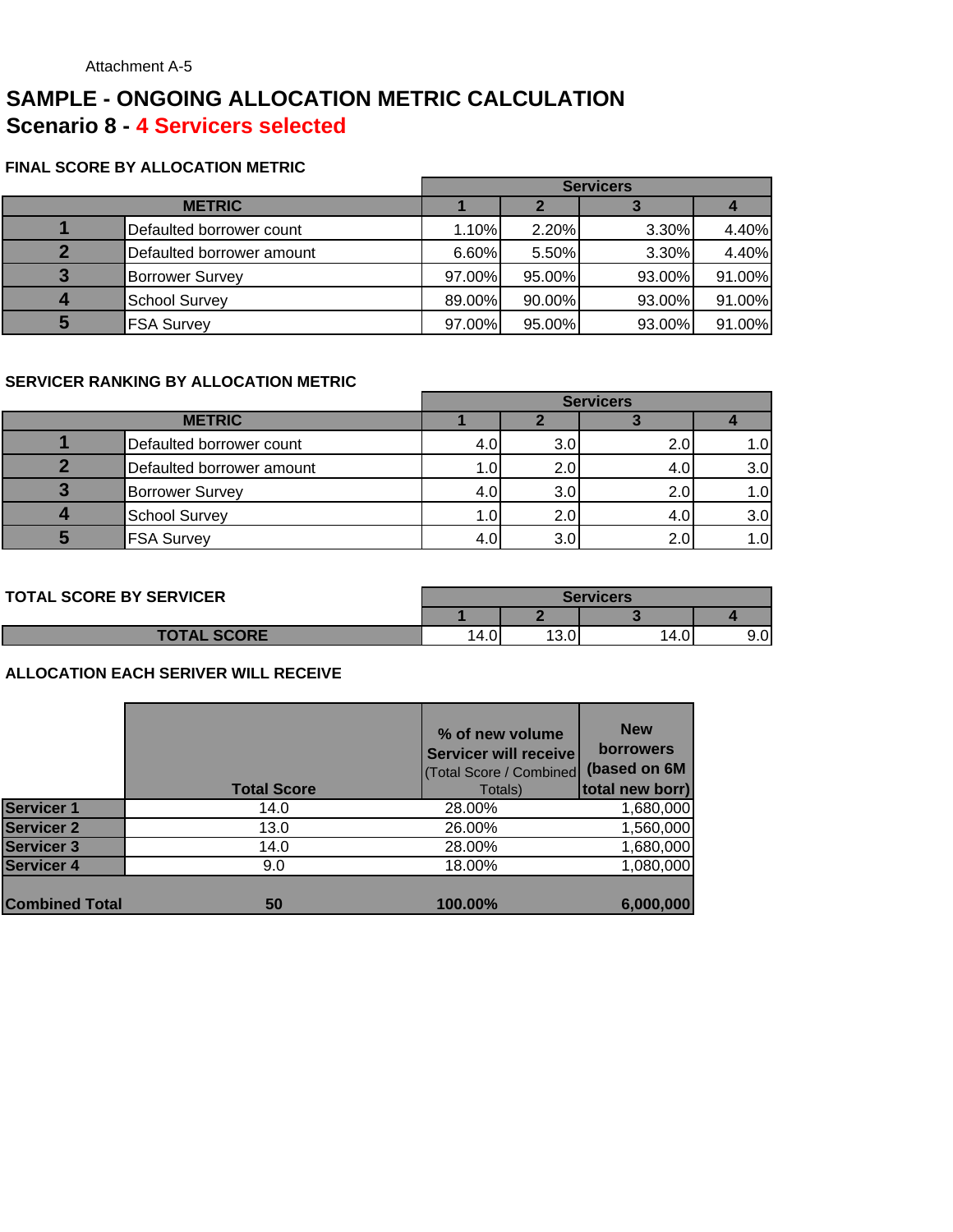## **SAMPLE - ONGOING ALLOCATION METRIC CALCULATION Scenario 9 - 3 Servicers selected**

#### **FINAL SCORE BY ALLOCATION METRIC**

|               |                           | <b>Servicers</b> |        |        |
|---------------|---------------------------|------------------|--------|--------|
| <b>METRIC</b> |                           |                  |        |        |
|               | Defaulted borrower count  | 1.10%            | 2.20%  | 3.30%  |
| О             | Defaulted borrower amount | 6.60%            | 5.50%  | 3.30%  |
| 3             | <b>Borrower Survey</b>    | 97.00%           | 95.00% | 93.00% |
|               | <b>School Survey</b>      | 89.00%           | 90.00% | 93.00% |
| 5             | <b>FSA Survey</b>         | 97.00%           | 95.00% | 93.00% |

#### **SERVICER RANKING BY ALLOCATION METRIC**

|               |                           | <b>Servicers</b> |                 |     |
|---------------|---------------------------|------------------|-----------------|-----|
| <b>METRIC</b> |                           |                  |                 |     |
|               | Defaulted borrower count  | 3.0              | 2.0             |     |
|               | Defaulted borrower amount | 1.0              | 2.0             | 3.0 |
|               | <b>Borrower Survey</b>    | 3.0              | 2. <sub>C</sub> |     |
|               | <b>School Survey</b>      | 1.0              | 2.0             | 3.0 |
|               | <b>FSA Survey</b>         | 3.0              | 2.0             |     |

| <b>TOTAL SCORE BY SERVICER</b> | <b>Servicers</b> |     |  |
|--------------------------------|------------------|-----|--|
|                                |                  |     |  |
| <b>TOTAL SCORE</b>             |                  | v.v |  |

|                       | <b>Total Score</b> | % of new volume<br>Servicer will receive<br>(Total Score / Combined<br>Totals) | <b>New</b><br><b>borrowers</b><br>(based on 6M<br>total new borr) |
|-----------------------|--------------------|--------------------------------------------------------------------------------|-------------------------------------------------------------------|
| <b>Servicer 1</b>     | 11.0               | 36.67%                                                                         | 2,200,000                                                         |
| <b>Servicer 2</b>     | 10.0               | 33.33%                                                                         | 2,000,000                                                         |
| <b>Servicer 3</b>     | 9.0                | 30.00%                                                                         | 1,800,000                                                         |
|                       |                    |                                                                                |                                                                   |
| <b>Combined Total</b> | 30                 | 100.00%                                                                        | 6,000,000                                                         |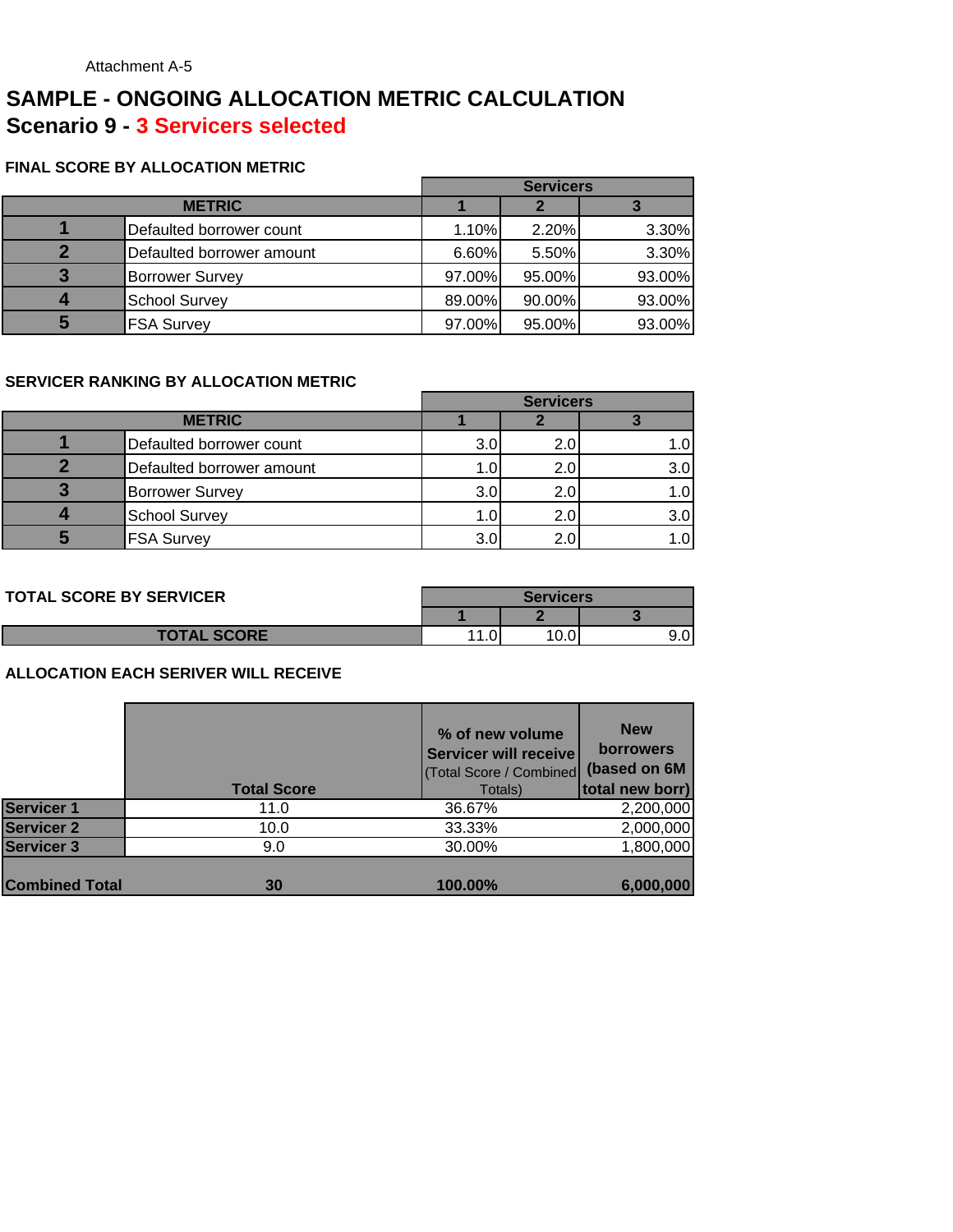## **SAMPLE - ONGOING ALLOCATION METRIC CALCULATION Scenario 10 - 2 Servicers selected**

#### **FINAL SCORE BY ALLOCATION METRIC**

|               |                           | <b>Servicers</b> |        |
|---------------|---------------------------|------------------|--------|
| <b>METRIC</b> |                           |                  |        |
|               | Defaulted borrower count  | 1.10%            | 2.20%  |
|               | Defaulted borrower amount | 6.60%            | 5.50%  |
|               | <b>Borrower Survey</b>    | 97.00%           | 95.00% |
|               | <b>School Survey</b>      | 89.00%           | 90.00% |
|               | <b>FSA Survey</b>         | 97.00%           | 95.00% |

#### **SERVICER RANKING BY ALLOCATION METRIC**

|               |                           | <b>Servicers</b> |     |
|---------------|---------------------------|------------------|-----|
| <b>METRIC</b> |                           |                  |     |
|               | Defaulted borrower count  | 2.0              |     |
|               | Defaulted borrower amount | 1.0              | 2.0 |
|               | <b>Borrower Survey</b>    | 2.0              | 1.0 |
|               | <b>School Survey</b>      | 1.0              | 2.0 |
|               | <b>FSA Survey</b>         | 2.0              |     |

| <b>TOTAL SCORE BY SERVICER</b> | <b>Servicers</b> |  |
|--------------------------------|------------------|--|
|                                |                  |  |
| <b>TOTAL SCORE</b>             |                  |  |

|                       | <b>Total Score</b> | % of new volume<br>Servicer will receive<br>(Total Score / Combined (based on 6M)<br>Totals) | <b>New</b><br><b>borrowers</b><br>total new borr) |
|-----------------------|--------------------|----------------------------------------------------------------------------------------------|---------------------------------------------------|
| <b>Servicer 1</b>     | 8.0                | 53.33%                                                                                       | 3,200,000                                         |
| <b>Servicer 2</b>     | 7.0                | 46.67%                                                                                       | 2,800,000                                         |
| <b>Combined Total</b> | 15                 | 100.00%                                                                                      | 6,000,000                                         |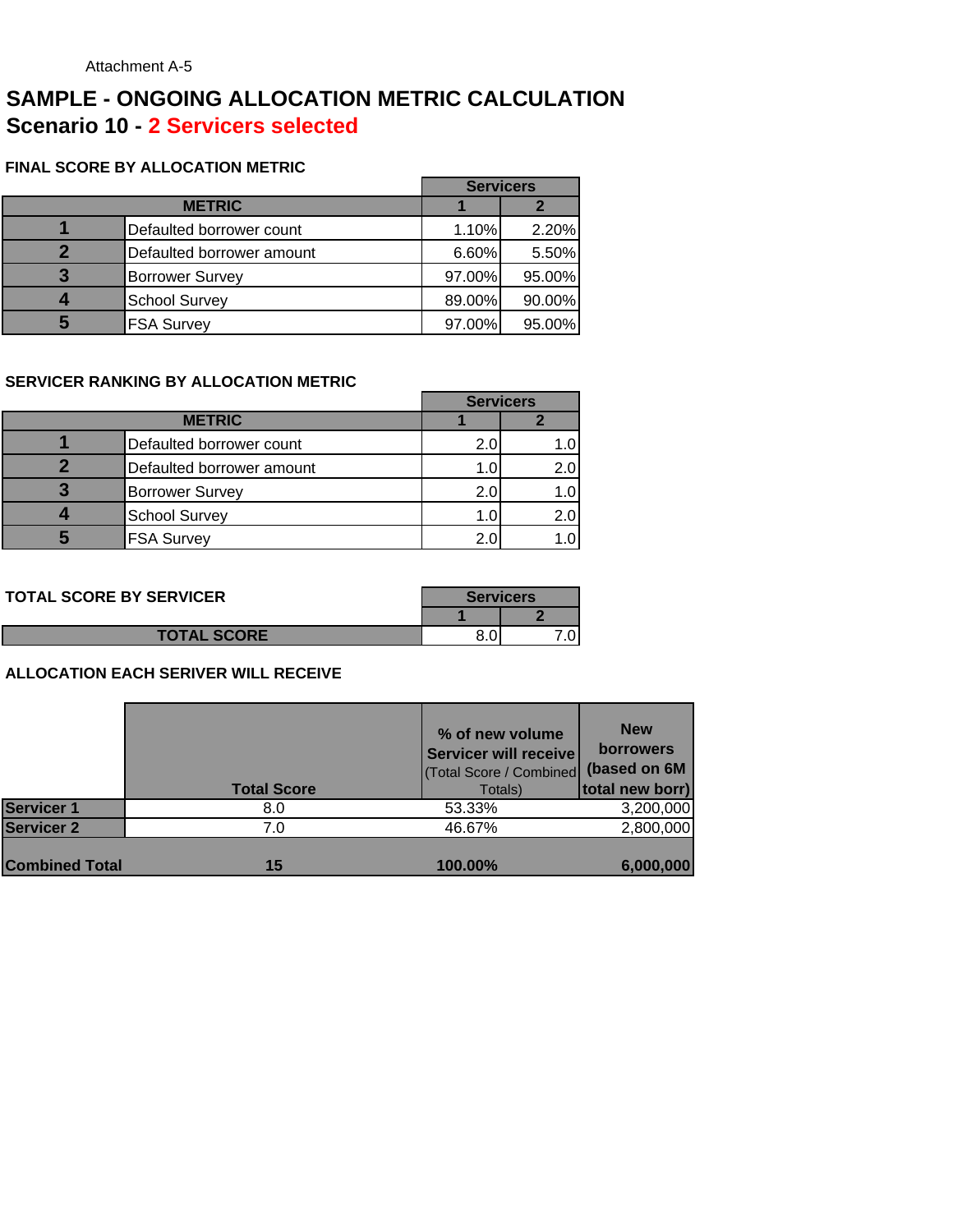U.S. Department of Education Title IV Student Loan Servicing/Management

| <b>Deliverable</b>                                       | <b>Definition</b>                                                                                                                                                                                                                                                                                                                                                                             |
|----------------------------------------------------------|-----------------------------------------------------------------------------------------------------------------------------------------------------------------------------------------------------------------------------------------------------------------------------------------------------------------------------------------------------------------------------------------------|
| Borrowers in In-school Status                            | Number of unique borrowers (SSNs) with balance not<br>equal to \$0.00 who have not separated from school<br>as of the last day of the billing period                                                                                                                                                                                                                                          |
| Borrowers in Grace or Current<br><b>Repayment Status</b> | Number of unique borrowers (SSNs) with balance not<br>equal to \$0.00 who have separated from school and<br>are less than 31 days delinquent and are not in<br>deferment, forbearance, or conditionally discharged<br>as of the last day of the billing period                                                                                                                                |
| Borrowers in Deferment or<br>Forbearance                 | Number of unique borrowers (SSNs) with balance not<br>equal to \$0.00 who have separated from school, are<br>in deferment or forbearance and who are not<br>conditionally discharged as of the last day of the<br>billing period                                                                                                                                                              |
| Borrowers 31-90 Days<br>Delinquent                       | Number of unique borrowers (SSNs) with balance not<br>equal to \$0.00 who have separated from school, are<br>31 or more days, but less than 91 days delinquent,<br>and who are not conditionally discharged as of the<br>last day of the billing period                                                                                                                                       |
| Borrowers 91-150 Days<br>Delinquent                      | Number of unique borrowers (SSNs) with balance not<br>equal to \$0.00 who have separated from school, are<br>91 or more days, but less than 151 days delinquent,<br>and who are not conditionally discharged as of the<br>last day of the billing period                                                                                                                                      |
| Borrowers 151-270 Days<br>Delinquent                     | Number of unique borrowers (SSNs) with balance not<br>equal to \$0.00 who have separated from school are<br>151 or more days, but less than 271 days delinquent,<br>and who are not conditionally discharged as of the<br>last day of the billing period                                                                                                                                      |
| Borrowers 270+ Days<br>Delinquent                        | Number of unique borrowers (SSNs) with balance not<br>equal to \$0.00 who have separated from school and<br>271 or more days and who are not conditionally<br>discharged as of the last day of the billing period.<br>This may include borrowers over 360 day that are<br>considered in Default Status, but for some reason<br>have not been transferred through no fault of the<br>Servicer. |

## NOTES:

- 1. Common pricing shall apply regardless of program (i.e. Direct Loan, Federal Family Education Loan) or volume serviced, unless otherwise noted in the contract.
- 2. Reporting is required for the number of borrowers and/or loans and dollar amount of each program, in addition to any other reporting requirements provided in the contract.
- 3. Borrowers in multiple statuses shall be billed once, in the lowest performing deliverable status. The lowest performing deliverable status is defined as the lowest unit priced deliverable.
- 4. Borrowers pending discharge, which include, but are not limited to: conditional disability, death, or bankruptcy, shall be, for billing purposes, counted in the deliverable status at the time of the discharge request.
- 5. "The last day of the billing period" is defined as the last day of the Department of Education's monthly billing period.
- 6. The annual pricing period shall begin on September 1, 2009.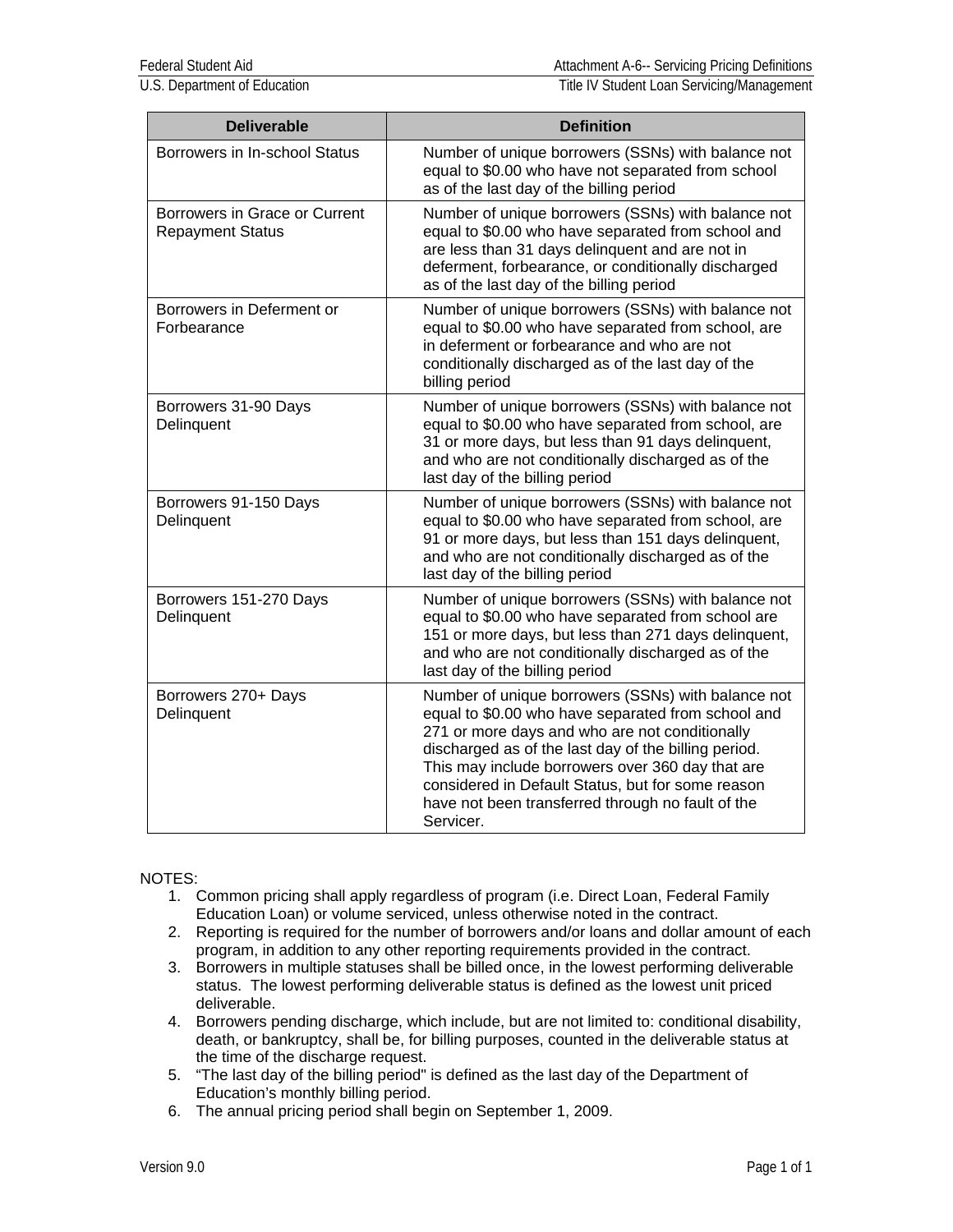## USE AND NON-DISCLOSURE AGREEMENT

an authorized representative of the SLM Corporation (Sallie The undersigned, Mae), (which is hereinafter referred to as the "Recipient") requests the Government to provide the Recipient with proprietary data, technical data or computer software (hereinafter referred to as "Data") in which the Government's use, modification, reproduction, release, performance, display or disclosure rights are restricted. Those Data are identified in an attachment to this Agreement. In consideration for receiving such Data, the Recipient agrees to use the Data strictly in accordance with this Agreement:

## $(1)$  The Recipient shall —

(a) Use, modify, reproduce, release, perform, display, or disclose Data marked with SBIR data rights legends only for government purposes and shall not do so for any commercial purpose. The Recipient shall not release, perform, display, or disclose these Data, without the express written permission of the contractor whose name appears in the restrictive legend (the "Contractor"), to any person other than its subcontractors or suppliers, or prospective subcontractors or suppliers, who require these Data to submit offers for, or perform, contracts with the Recipient. The Recipient shall require its subcontractors or suppliers, or prospective subcontractors or suppliers, to sign a use and non-disclosure agreement prior to disclosing or releasing these Data to such persons. Such agreement must be consistent with the terms of this agreement.

(b) Use, modify, reproduce, release, perform, display, or disclose proprietary data or technical data marked with limited rights legends only as specified in the attachment to this Agreement. Release, performance, display, or disclosure to other persons is not authorized unless specified in the attachment to this Agreement or expressly permitted in writing by the Contractor.

(c) Use computer software marked with restricted rights legends only in performance of **Contract Number** ED-FSA-09-D-0015 . The Recipient shall not, for example, enhance, decompile, disassemble, or reverse engineer the software; time share, or use a computer program with more than one computer at a time. The recipient may not release, perform, display, or disclose such software to others unless expressly permitted in writing by the licensor whose name appears in the restrictive legend.

(d) Use, modify, reproduce, release, perform, display, or disclose Data marked with special license rights legends (To be completed by the contracting officer. See (a)(2) of the Use and Non-Disclosure Agreement clause. Omit if none of the Data requested is marked with special license rights legends).

(2) The Recipient agrees to adopt or establish operating procedures and physical security measures designed to protect these Data from inadvertent release or disclosure to unauthorized third parties.

(3) The Recipient agrees to accept these Data "as is" without any Government representation as to suitability for intended use or warranty whatsoever. This disclaimer does not affect any